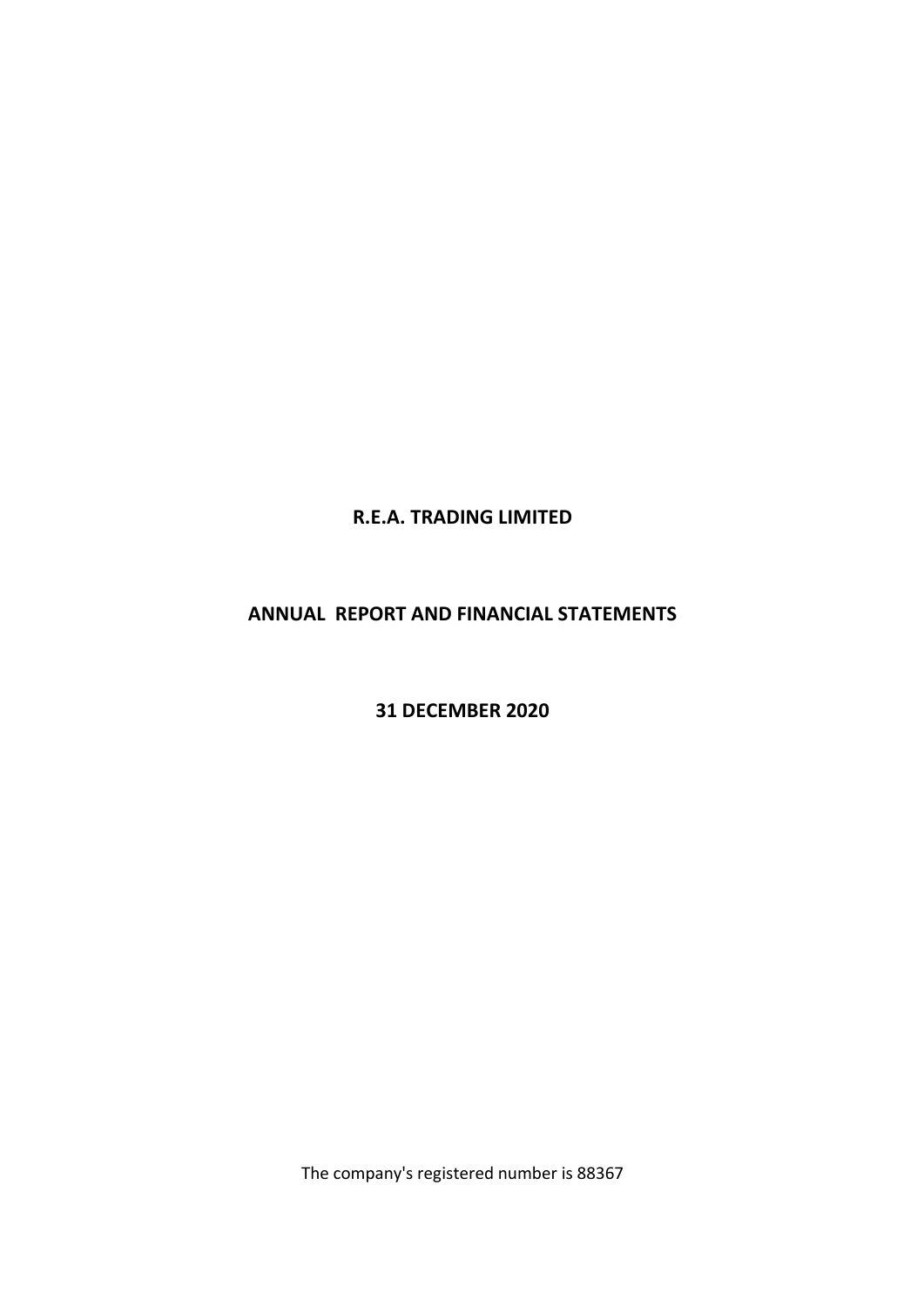# **R.E.A. TRADING LIMITED STRATEGIC REPORT FOR THE YEAR ENDED 31 DECEMBER 2020**

## **Principal activities and business review**

The main activity of R.E.A. Trading Limited (the "company") continues to be that of an investment holding company with the principal investment consisting of a 97 per cent interest in the company's Kenyan subsidiary, REA Vipingo Plantations Limited ("RVP"), which with its subsidiaries is predominantly engaged in the cultivation of sisal in Kenya and Tanzania. RVP also has a sisal spinning mill in Tanga (Tanzania) and a small horticultural business in Kenya. In addition, the company and its subsidiaries (the "group") own a physical commodity trading business in the UK, hold interests in two coal concessions in the East Kalimantan Province of Indonesia and are developing a new abaca plantation in the Ambon Province of Indonesia. The commodity trading business acts as a distributor of natural fibres, concentrating on sisal and abaca, and in particular distributes most of the raw and spun sisal fibre produced by RVP.

The area planted with sisal at 30 September 2020 was 14,618 hectares (2019: 15,385 hectares). The volume of sisal fibre produced at 18,606 tonnes was 7.1 per cent below the production of the previous year (20,014 tonnes). The reduction reflected constraints on production resulting from Covid-19 control measures and particularly heavy and prolonged rains in Tanzania during the first half of the year. Prices remained stable at good levels and whilst there was some disruption to shipping and markets as a result of Covid-19, the group was successful in surmounting these challenges.

The Tanga spinning mill had a difficult year producing only 1,752 tonnes of yarns and ropes (2019: 2,521 tonnes). The international markets for spun fibre were particularly difficult during the Covid-19 period from March onwards and sales into regional markets were impacted by several border disputes between Kenya and Tanzania relating to Covid-19 testing of lorry drivers taking goods out of Tanzania. Additionally, the lockdown in Kenya during part of the year adversely affected sales into Kenya, the mill's largest market.

The seed business of the Kenyan horticultural division saw further substantial growth. Baby corn sales were much stronger than in the prior year.

Construction of the new biomass plant on the Dwa estate in Kenya had to be suspended during Kenya's lockdown from March 2020 as the Indian suppliers were unable to have their engineers travel to Kenya. Subsequently some technical problems emerged with the power purchase agreement with Kenya Power and Lighting Company Limited and the plant is not yet commissioned. It is hoped that the technical problems will be resolved and that commissioning can be completed during the coming months. Once the biomass plant becomes operational, Dwa will not only be self-sufficient in power but will be in a position to supply power to the Kenyan national grid.

The commodity trading business continued to trade principally in sisal and abaca with sisal and sisal products accounting for some 76 per cent of the business's sales in 2020. Sales of sisal and sisal products remained well spread geographically with China continuing to be the largest destination accounting for 37 per cent of volumes.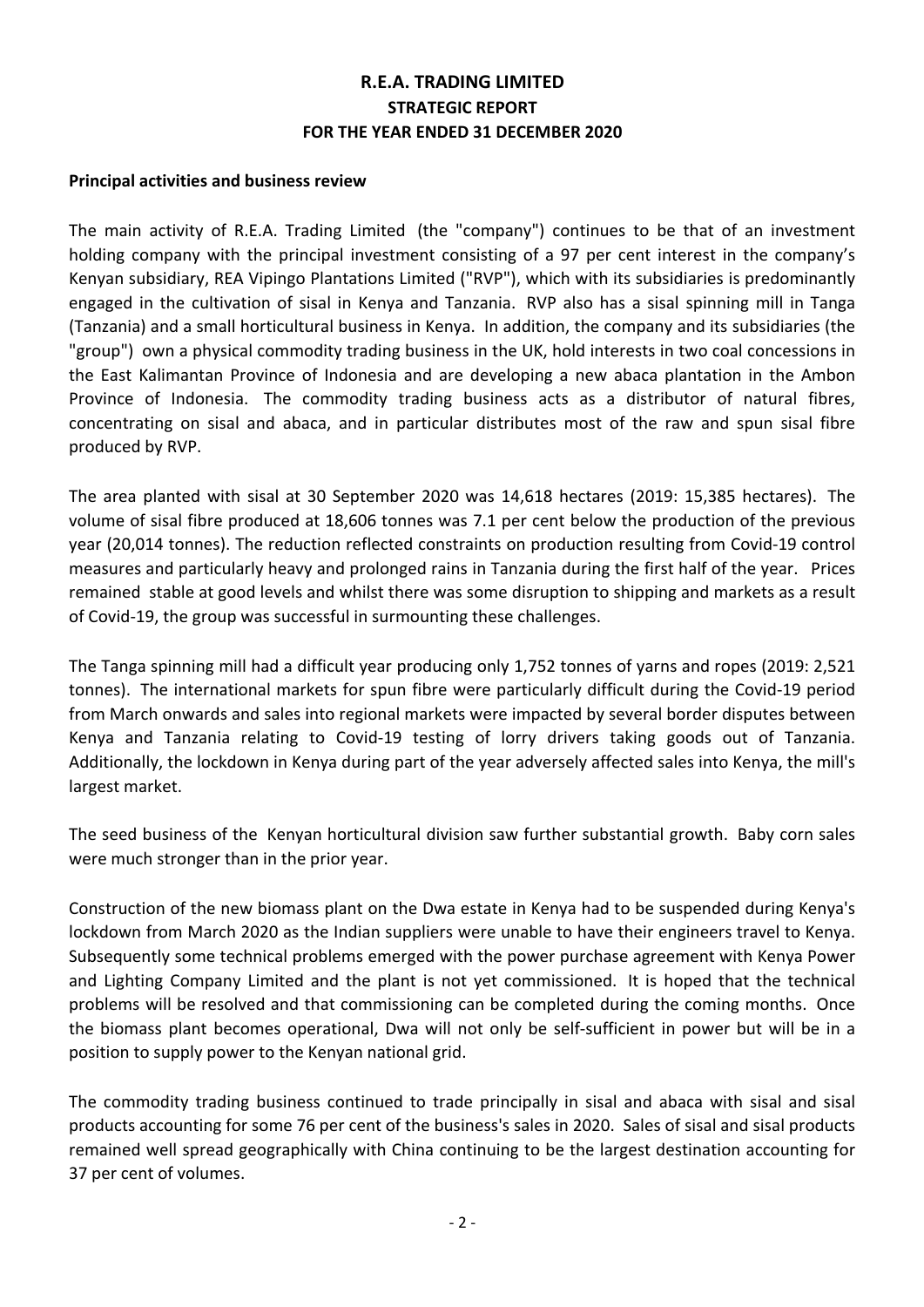# **STRATEGIC REPORT FOR THE YEAR ENDED 31 DECEMBER 2020 R.E.A. TRADING LIMITED**

## **Principal activities and business review** continued

Demand for sisal remained stable during 2020 both for the traditional product areas of agricultural twines and basic ropes and for newer uses such as plaster reinforcement in the construction sector. As a result, prices were largely unchanged from those of the prior year. Abaca is used to produce food preparation and medical filter papers which were considered high priority products for use during the Covid-19 pandemic and this contributed to abaca prices also remaining stable at good levels.

Development of the group's new abaca plantation continued during the year but at a slower rate than had originally been planned because of logistical constraints caused by Covid-19. Nevertheless, acquisition of additional land was agreed while the group continued to clear and plant out the areas already held. It is hoped that harvesting of the first plantings can begin towards the end of 2021. All abaca production from the abaca project will be marketed by the group's commodity trading business.

Mining operations at the group's two coal concessions remained suspended during the year but with coal prices now improving, the group is reviewing the economics of resuming operations.

Operating profit for the year amounted to £3,882,000 against £4,398,000 for 2019 while profit before tax amounted to £3,936,000 against £4,703,000. The reduction principally reflected the lower level of sisal production referred to above.

At 31 December 2020, funds attributable to equity shareholders amounted to £53.5 million against £54.4 million at 31 December 2019. Net indebtedness was £nil (2019: £nil).

Although the Covid-19 pandemic caused some disruption to operations during 2020, the impact was less than feared at the outset. Nevertheless, the pandemic does continue to cause uncertainty, particularly as new mutations of the virus appear to be spreading in some countries but, for the moment, the financial impact on the group remains limited.

During the year, the group issued 2,000,000 new 10 per cent redeemable preference shares of £1 each for cash at par with a view to ensuring that the group had sufficient liquidity during the period of the pandemic. The shares will fall due for redemption on 9 September 2021.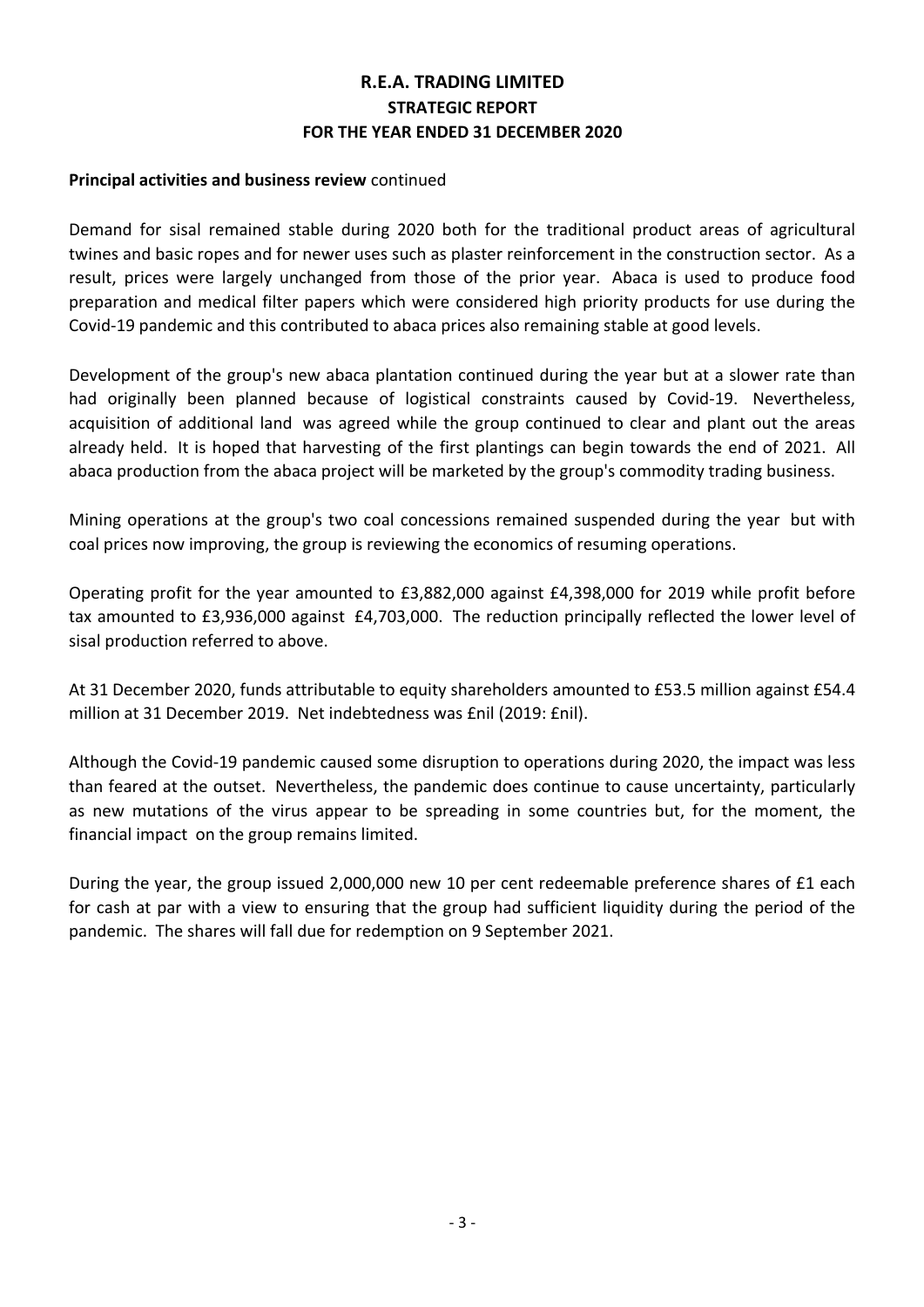# **FOR THE YEAR ENDED 31 DECEMBER 2020 STRATEGIC REPORT R.E.A. TRADING LIMITED**

## **Going concern**

The financial statements have been prepared on the going concern basis as the directors consider that there is a reasonable expectation that the group has adequate resources to continue in operational existence for the foreseeable future. In reaching this conclusion, the directors have had due regard to the current financial position of the group, and in particular the net cash position shown, the existing bank facililites available to the group (which, although subject to annual renewal, are expected by the directors to be renewed), budgeted future income and expenditure, the risks and uncertainties detailed below and the risks and risk management policies detailed in note 18 to the consolidated financial statements.

The directors have had regard to the uncertainties created by the Covid-19 pandemic and current economic conditions and, in particular, the impact that these could have on the group's ability to continue its plantation operations. The company continues to monitor the current economic and business environment including the impact of the Covid-19 pandemic. The directors are satisfied that such considerations do not cast significant doubt upon the company's ability to continue as a going concern.

### **Risks and uncertainties**

The group's business involves risks and uncertainties. Those risks and uncertainties that the directors currently consider to be material are described below. There are or may be other risks and uncertainties faced by the group (such as future natural disasters or acts of God, such as the Covid-19 pandemic) that the directors currently deem immaterial, or of which they are unaware, that may have a material adverse impact on the group.

In addition to the risks that have long been normal aspects of its business, the group faces potential impacts from the Covid-19 pandemic. This pandemic is unprecedented in modern times and therefore there are no precedents against which the risks that it entails can be assessed. At this juncture, the impact on the group has been limited to working constraints that have caused some loss of sisal production and have complicated the logistics of office administration. The financial consequences of such constraints has been limited. Potential further consequences of Covid-19 could include adverse effects on employee health and inability to make deliveries of sisal and traded products. The group should be able to withstand such adverse effects for a limited period but could not do so indefinitely.

Where risks are reasonably capable of mitigation, the group seeks to mitigate them. Beyond that, the directors endeavour to manage the group's finances on a basis that leaves the group with some capacity to withstand adverse impacts from unmitigated risks but such management cannot provide insurance against every possible eventuality.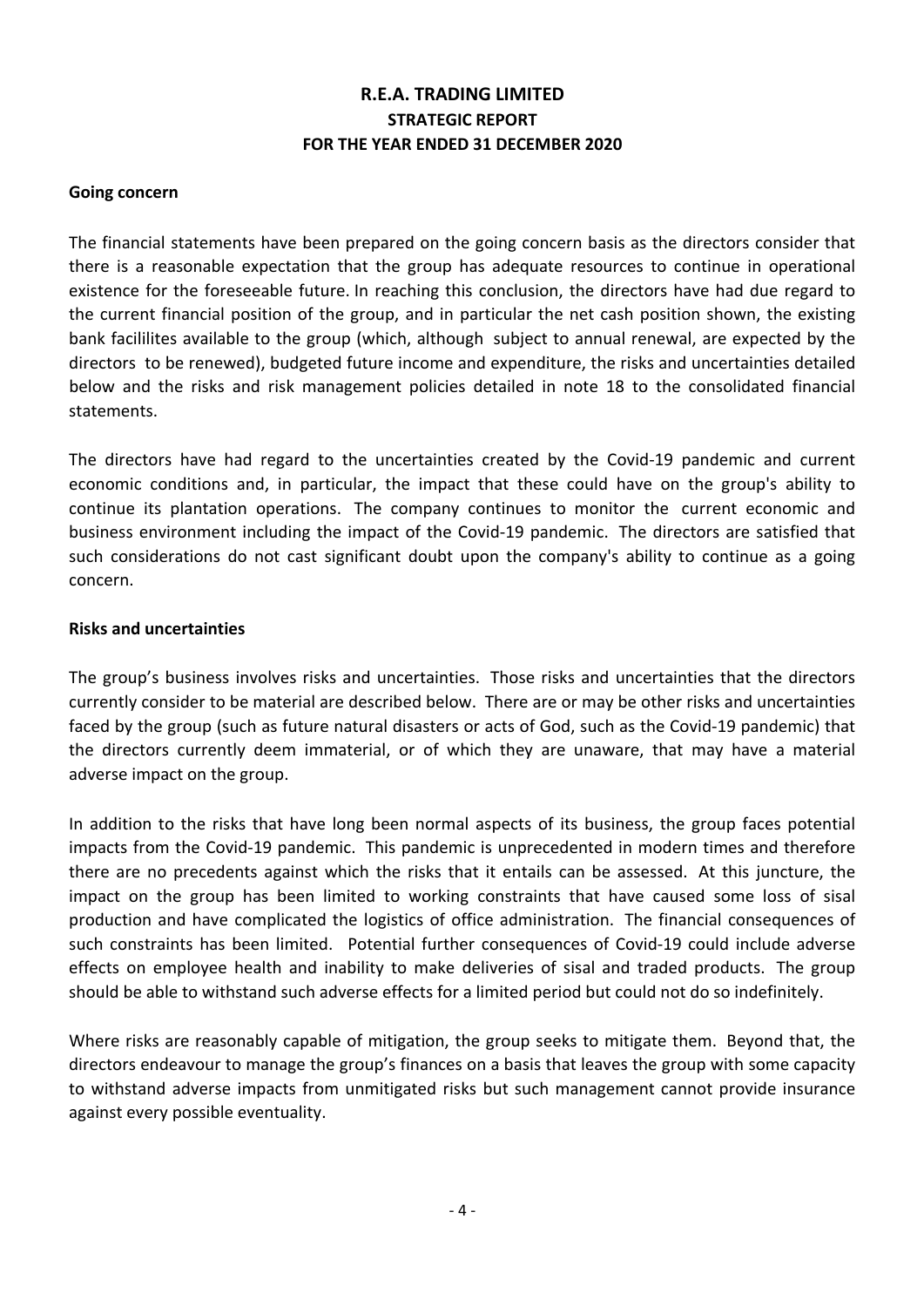# **FOR THE YEAR ENDED 31 DECEMBER 2020 R.E.A. TRADING LIMITED STRATEGIC REPORT**

## **Risks and uncertainties** continued

A large part of the group's operating activities is located in Kenya, Tanzania and Indonesia and the group is therefore significantly dependent on political and economic conditions in those countries.

The Bribery Act 2010, which applies worldwide to interests of UK companies, has created an offence of failure by a commercial organisation to prevent a bribe being paid. It will be a defence if the organisation has adequate procedures in place to prevent bribery. The group has always sought to maintain an internal culture in which propriety of dealing is regarded as paramount. To mitigate further the risks in this area, and in recognition of the implications of the Bribery Act, the group seeks regularly to reinforce its established culture and controls.

The termination of UK membership of the European Union has so far had no material impact on the group and the directors do not expect that it will have any material impact going forward.

The directors have considered the potential impact on the group of global climate change. Both sisal and abaca are agricultural commodities and as such dependent upon sunlight hours and rainfall. Climatic changes could therefore impact levels of production from the group's estates and the levels of business of the group's commodity trading operations. The directors consider it likely that any loss of production or traded volumes will be more than compensated by higher prices and margins.

## Agricultural activities

## Agricultural factors

Although the group's operations are located in areas in which rainfall, sunlight hours and soil conditions are well suited to the cultivation of sisal and abaca, weather and growing conditions vary from year to year and setbacks are possible. As in any agricultural operation, there are also risks that crops may be affected by pests and diseases. Over a long period, crop levels should be reasonably predictable but there can be material variations from the norm in individual years.

## Produce prices

The profitability and cash flow of the group depend both upon world prices of the commodities that it produces, and upon the group's ability to sell its produce at price levels comparable with such world prices. The group does not use derivatives to hedge price risk.

## Land availability for abaca plantation

The land upon which the group's new abaca plantation is being developed is being released to the group by the Indonesian government in stages. Each land release involves agreement and settlement of compensation with affected local communities and a titling process with the relevant government authorities. Delays to land releases should not affect the ultimate viability of the abaca project but could result in increased development costs.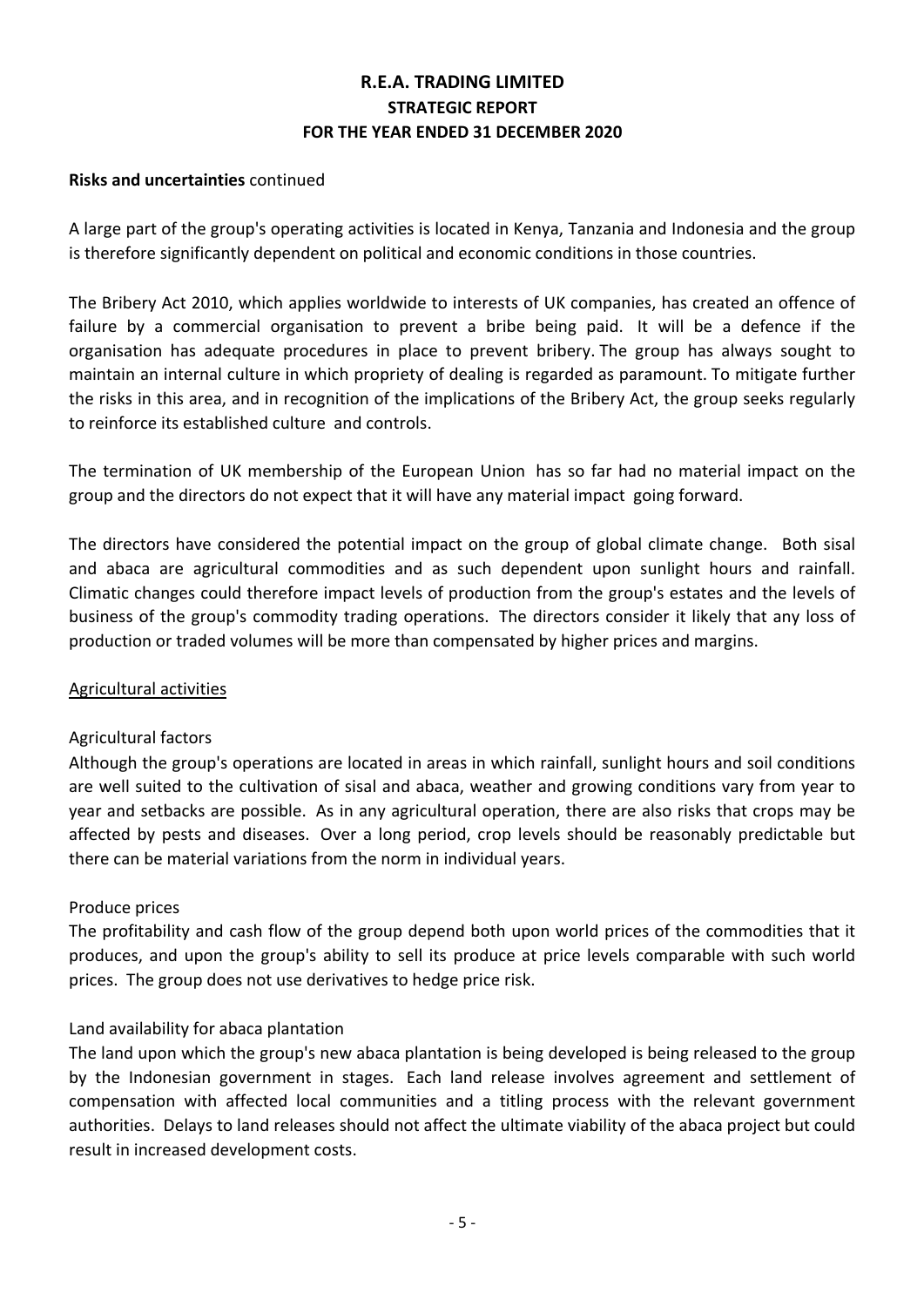# **FOR THE YEAR ENDED 31 DECEMBER 2020 R.E.A. TRADING LIMITED STRATEGIC REPORT**

## **Risks and uncertainties** continued

## Financial factors

The group is exposed to credit risks, exchange rate and interest rate movements and liquidity risk. The group maintains a risk management programme which focuses on the unpredictability of financial markets and seeks to mitigate the potential adverse impact of financial risks on its financial performance within the options available to the group as further detailed in note 18 to the consolidated financial statements.

## Other relationships

The operations of the group could be seriously disrupted if there were to be a material breakdown in relations between the group and the host populations in one of its areas of operation. The group is also materially dependent upon its employees and endeavours to manage this dependence by responsible employment practices as detailed under "Employment and environmental practices" below.

## Coal activities

The profitability and cash flow of the coal operations will be dependent upon production volumes and efficiencies and the prevailing level of world coal prices. The Paris Accord on climate change, which requires progressive action to reduce global warming, may result in reduced usage of coal and this could mean that coal prices remain depressed.

## Trading operations

The principal risks within the trading operations are counterparty default risk and exposure to foreign currency rate and commodity price movements. The group seeks to mitigate these risks by dealing principally with counterparties who have had longstanding relationships with the group, insuring some credit risks, trading to a large extent on the basis of cash against documents, carefully monitoring dealings with all counterparties, to the extent possible maintaining matched positions and covering foreign currency risks.

## **Key performance indicators ("KPIs")**

The directors are of the opinion that the development and performance of the group's business and the group's financial position can be best understood and evaluated from the information given under "Principal activities and business review" above as respect planted hectarage, agricultural and spun fibre outputs, operating profits and shareholders' funds.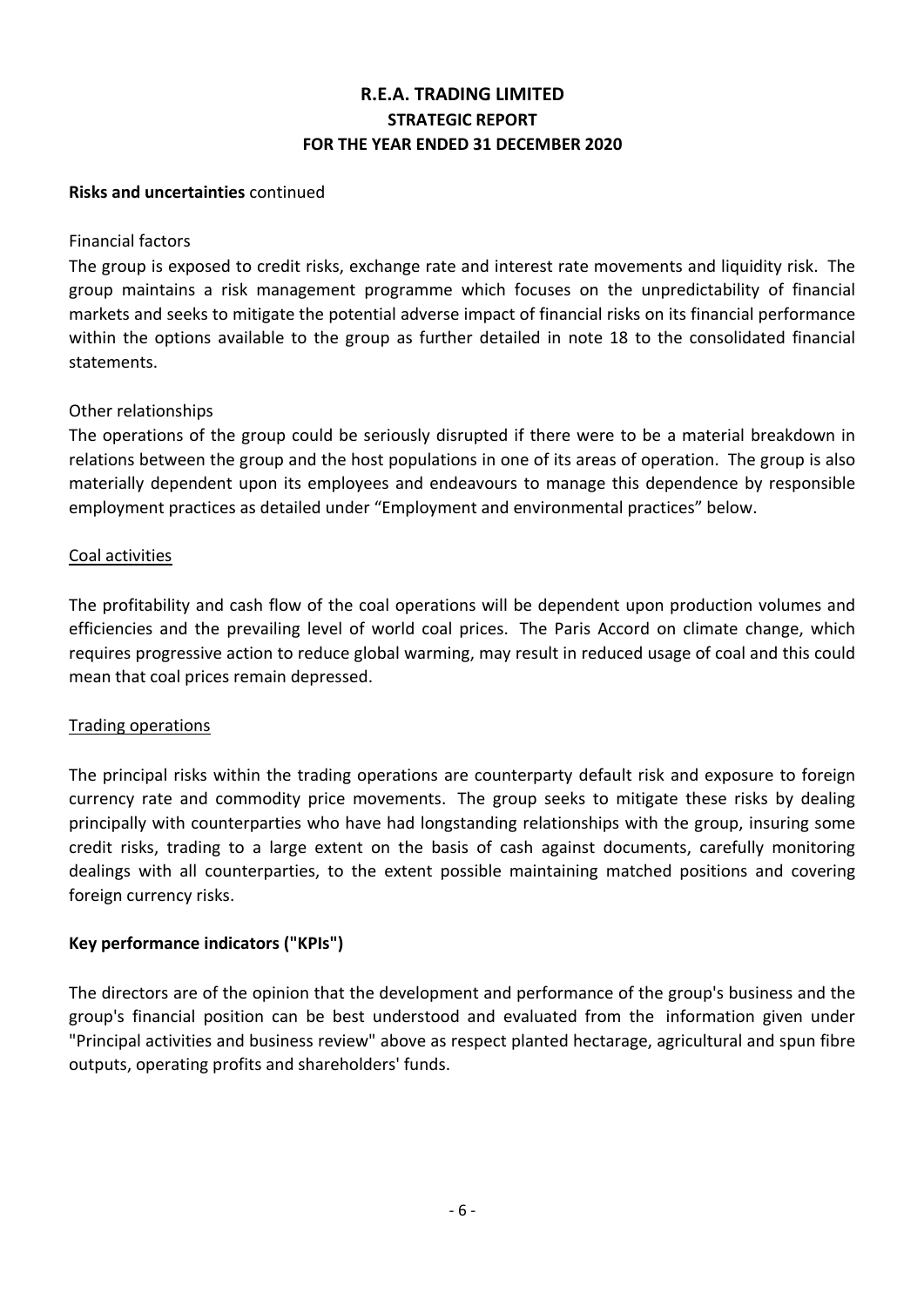# **R.E.A. TRADING LIMITED STRATEGIC REPORT FOR THE YEAR ENDED 31 DECEMBER 2020**

## **Employment and environmental practices**

In its plantation operations, the group endeavours to employ local staff and contractors so as to provide work and income for the benefit of the local communities.

The group has adopted policies relating to health and safety, HIV/AIDS and employment practices in general. Appropriate health and safety committees with employee representation have been established and, in the sisal operations, the group supports the code of practice adopted by the Sisal Growers' and Employers' Association in Kenya which cover employment practices, health and safety, HIV/AIDS policies and environmental standards.

The group is committed to the protection of the environment. In the sisal factories in East Africa, composted sisal waste from the decorticating process is recycled by utilising it as a natural fertiliser while water waste is recycled to irrigate secondary crops in the horticultural operations. The biomass plant currently awaiting commissioning on the Dwa Estate in Kenya will have a generating capacity of 1.44Mw and will reduce the group's consumption of externally generated electricity. In the abaca project in Indonesia, the group is working with the Rainforest Alliance with a view to obtaining independent sustainability certification.

## **Corporate social responsibility**

The group devotes considerable resources towards the social welfare of its employees by provision of housing, educational, health and social facilities.

The group acknowledges its responsibilities to the general community and participates in various health, educational and social projects within the areas in which it operates.

## **Statement under section 172(1) of the Companies Act 2006**

Each of the two directors acknowledges his responsibility to promote the success of the company for its shareholders having regard to the interests of other stakeholders in the group and the wider community.

Most of the group's operations comprise or are based around agricultural activities. Such activities are long term businesses and the group therefore takes strategic decisions based on long term considerations.

Employee welfare is central to decisions regarding the interests of the group's employees and their communities. As noted under "Corporate governance" in the Directors' report, the group takes pride in having a long serving workforce with low staff turnover.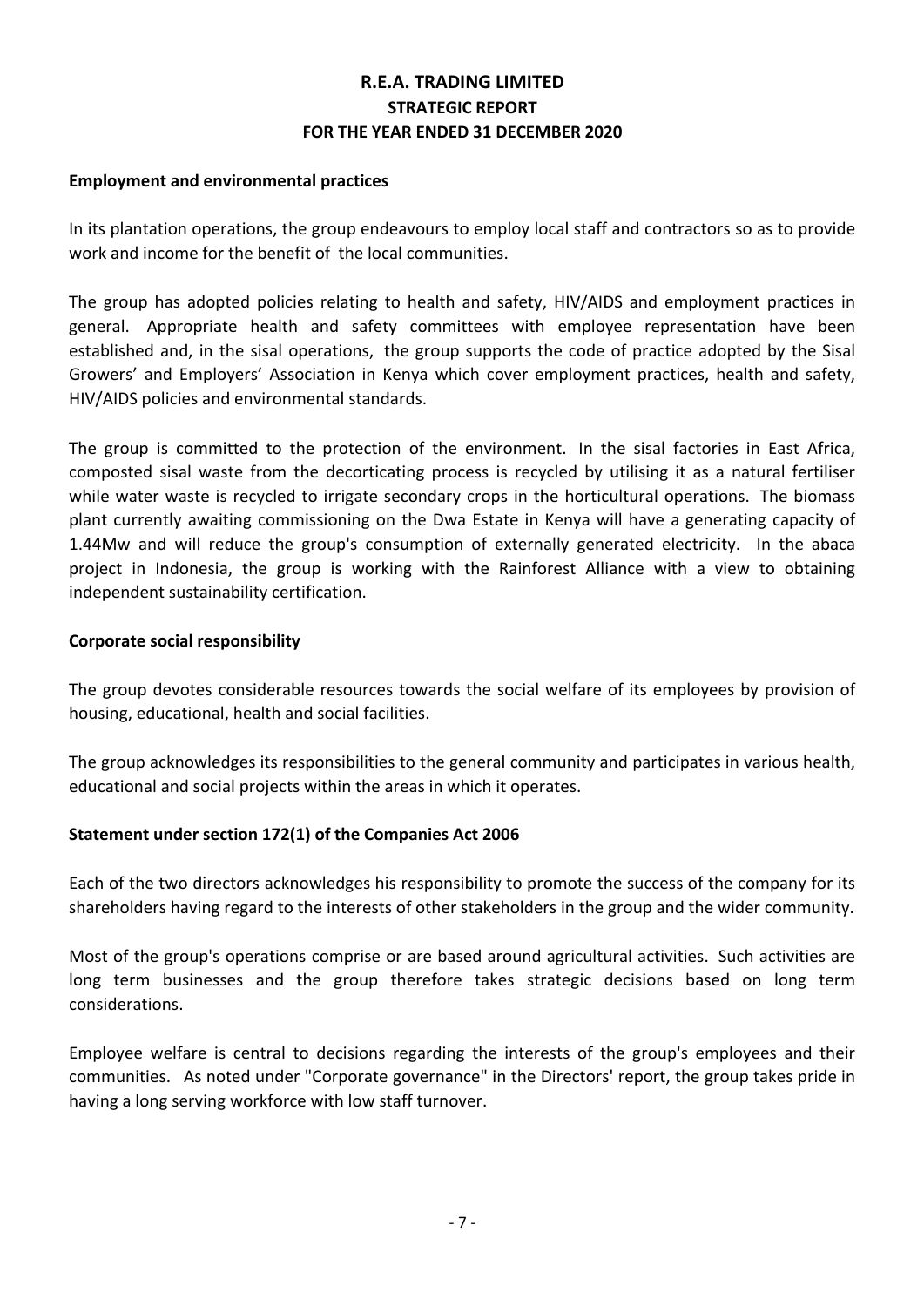# **R.E.A. TRADING LIMITED STRATEGIC REPORT FOR THE YEAR ENDED 31 DECEMBER 2020**

## **Statement under section 172(1) of the Companies Act 2006** continued

The group attaches importance to fostering the group's business relationship with suppliers, customers and other stakeholders and engages with such stakeholders as detailed under "Engagement with suppliers, customers and others" in the Directors' report.

The group is committed to the protection of the environment as noted above under "Employment and environmental practices" and endeavours to foster good relations with local communities as noted under "Corporate governance" in the Directors' report.

Reputation matters to the group and the group always considers reputational impact in taking decisions and encourages high standards of business conduct.

To ensure that the company always acts fairly as between its members, the directors take particular care to respect the prior ranking rights as to dividend and redemption of the 10 per cent redeemable preference shares and, as respects the 10 per cent irredeemable preference shares and ordinary shares to ensure that all board decisions are agreed by both its directors in their capacity as the holders of the entire issued irredeemable preference and ordinary share capital of the company.

First Floor Approved by the board on 17 June 2021 and signed on its behalf by 32-36 Great Portland Street R.E.A. SERVICES LIMITED London W1W 8QX Secretary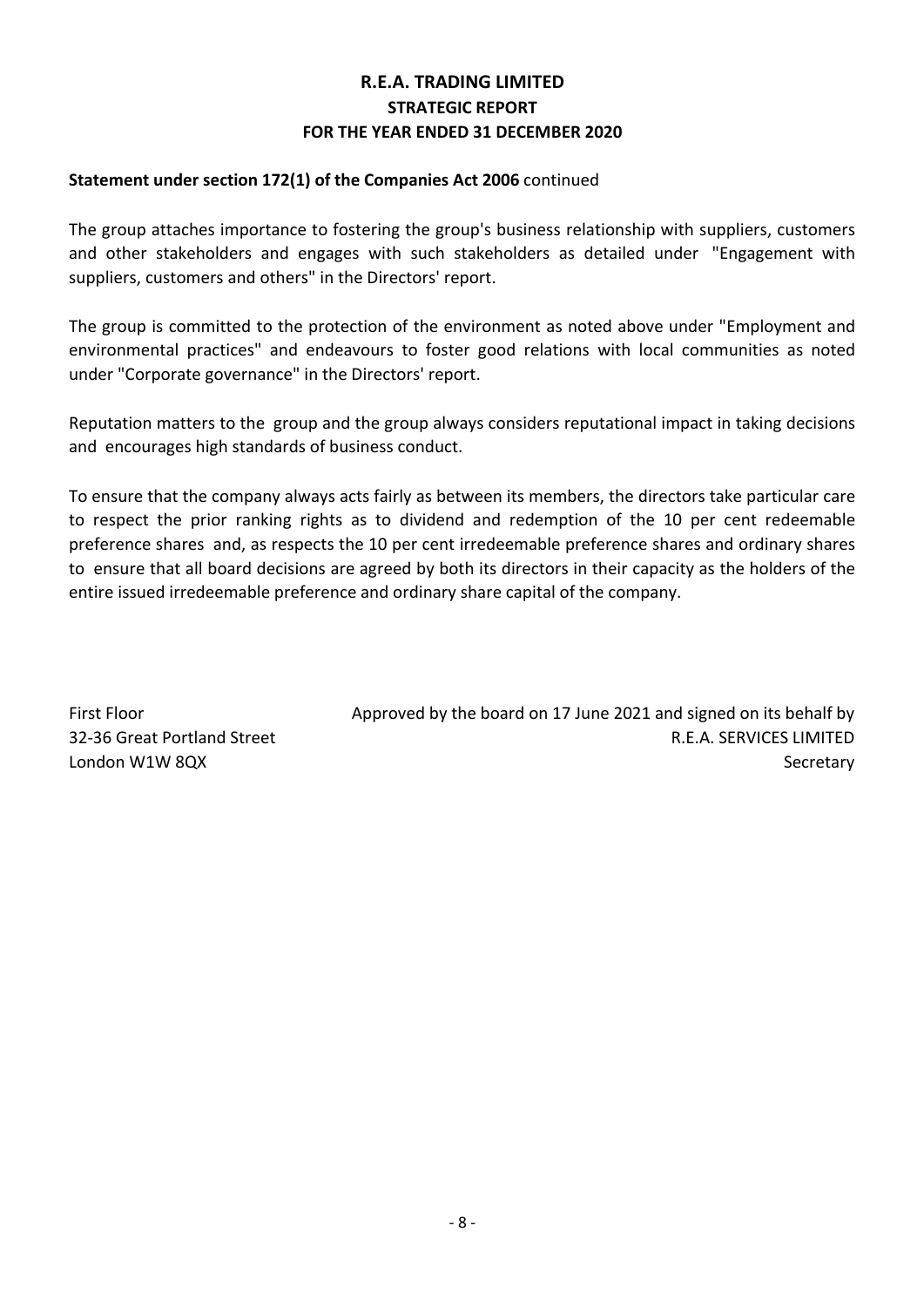# **FOR THE YEAR ENDED 31 DECEMBER 2020 R.E.A. TRADING LIMITED DIRECTORS' REPORT**

The directors present their report and the audited financial statements for the year ended 31 December 2020.

## **Business review and activities**

The principal activities of the company are set out in the Strategic report above, which is incorporated by reference in this report. The information that fulfils the Companies Act requirements of the business review is also included in the Strategic report. This includes a review of the development of the business of the group during the year, commentary on the results and information regarding likely future developments. Details of the principal risks and uncertainties faced by the group are included in the Strategic report.

Other than as disclosed in note 29 to the consolidated financial statements, there have been no significant events since 31 December 2020 that require disclosure.

Information about the use of financial instruments is given in note 18 to the consolidated financial statements.

## **Dividends**

Preference dividends paid in respect of 2020 totalled £60,000 (2019: £60,000). No ordinary dividends were paid during the year (2019: £nil). No final dividend is proposed (2019: £nil).

## **Directors**

The directors holding office throughout the year were Richard Robinow and Jeremy Robinow.

## **Directors' indemnities**

There were no qualifying third party indemnity provisions for the benefit of its directors made during the year and there are none at the date of this report.

## **Corporate governance**

The company is a private investment holding company of which the only employees are its two directors who together own the entire issued share capital of the company. As such the directors do not consider it appropriate to adopt a formal corporate governance code. Nevertheless, the directors appreciate the importance of ensuring that the affairs of the group are managed responsibly and with integrity.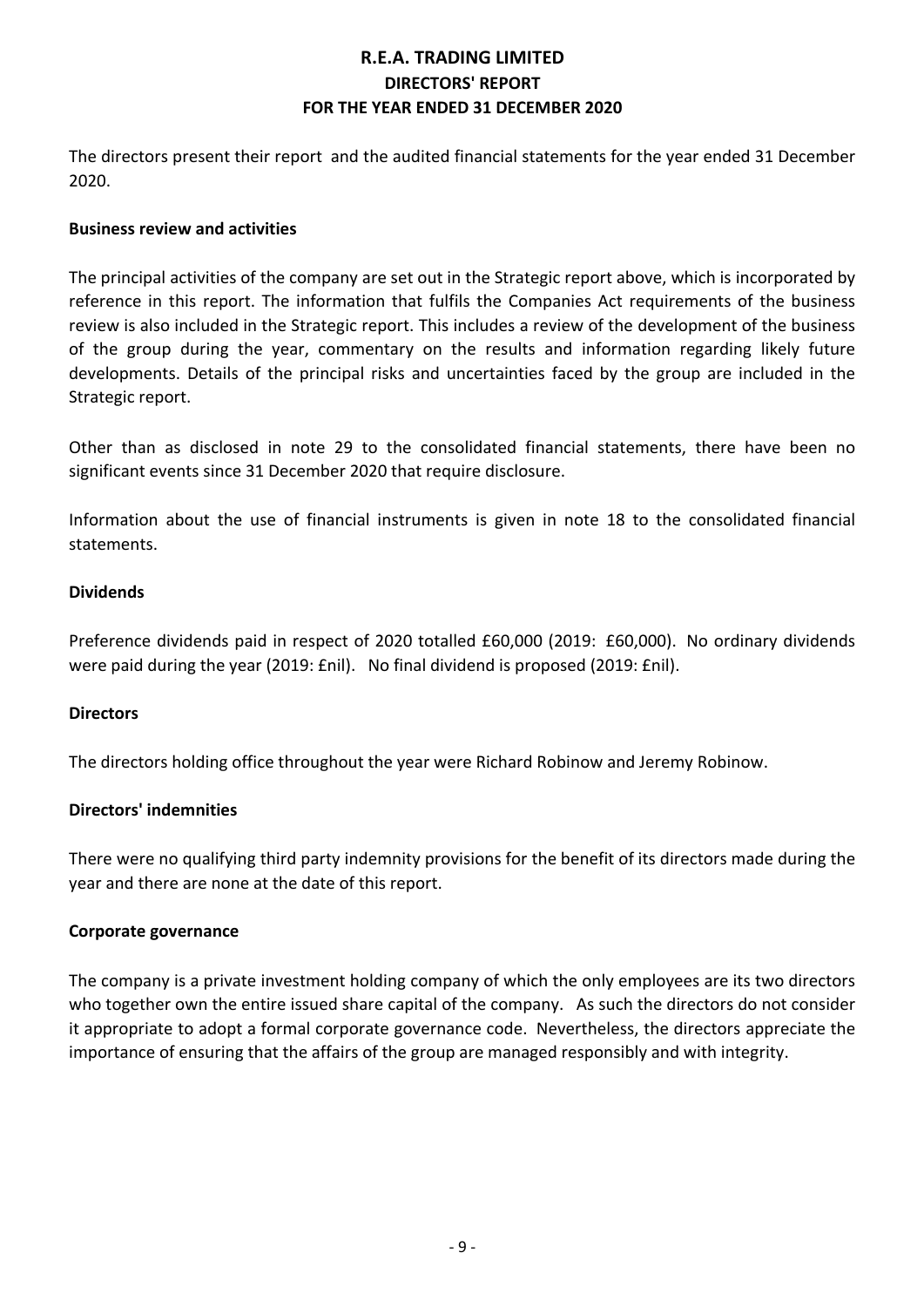## **R.E.A. TRADING LIMITED DIRECTORS' REPORT FOR THE YEAR ENDED 31 DECEMBER 2020**

## **Corporate governance** continued

Management of the subsidiary companies heading the operating units within the group is the responsibility of the boards of those subsidiary companies but the company encourages those boards to develop appropriate strategies designed to generate long-term sustainable value. In the larger operating units, the relevant subsidiary companies appoint external independent non-executive directors to provide independent oversight of the relevant units. Periodic visits are made by the directors to each of the operating units and management and staff of those units provide written and oral reports to the company to provide information that it is appropriate that the company be given as the majority shareholder in such units.

Each operating unit is required to prepare an annual budget that is submitted for approval to the board of the subsidiary company heading that operating unit. Operating units are then required to report monthly against budgets. Capital expenditure that has not been approved as part of an annual budget is subject to specific approval. Considerable importance is attached to the maintenance of internal control and larger operating units have internal audit functions.

The group attaches importance not only to the process established for controlling risks but also to promoting an internal culture in which all group staff are conscious of the risks in their particular area of activity, are open with each other in their disclosure of such risks and combine together in seeking to mitigate risk. In particular the group has always emphasised and continues to emphasise the importance of integrity and ethical dealing.

The group pays close attention to its relations with stakeholders. The group takes pride in the fact that many of its employees are long-serving and that its staff turnover is low. It recognises that loyalty must be reciprocated. The group seeks to deal fairly with suppliers and customers and endeavours to liaise with, and foster good relations with, local communities where its operations are material to such communities.

The group is always open to supporting projects that enhance employee welfare and the welfare of local communities. Such projects mostly involve provision of infrastructure such as building facilities in local government schools attended by children of group employees. During the ongoing Covid-19 pandemic, the group has provided support in response to the particular requirements of each location, including hand washing facilities, protective equipment, sanitisers and other relevant medical supplies.

The group believes that remuneration should motivate and fairly reward individual performance in a way that is consistent with the best long term interests of the group, its stakeholders and the company's shareholders. In setting remuneration policies, each group company takes account of the group's strategy, commercial goals and achievements, as well as its sustainability objectives in furtherance of the long term success of the group.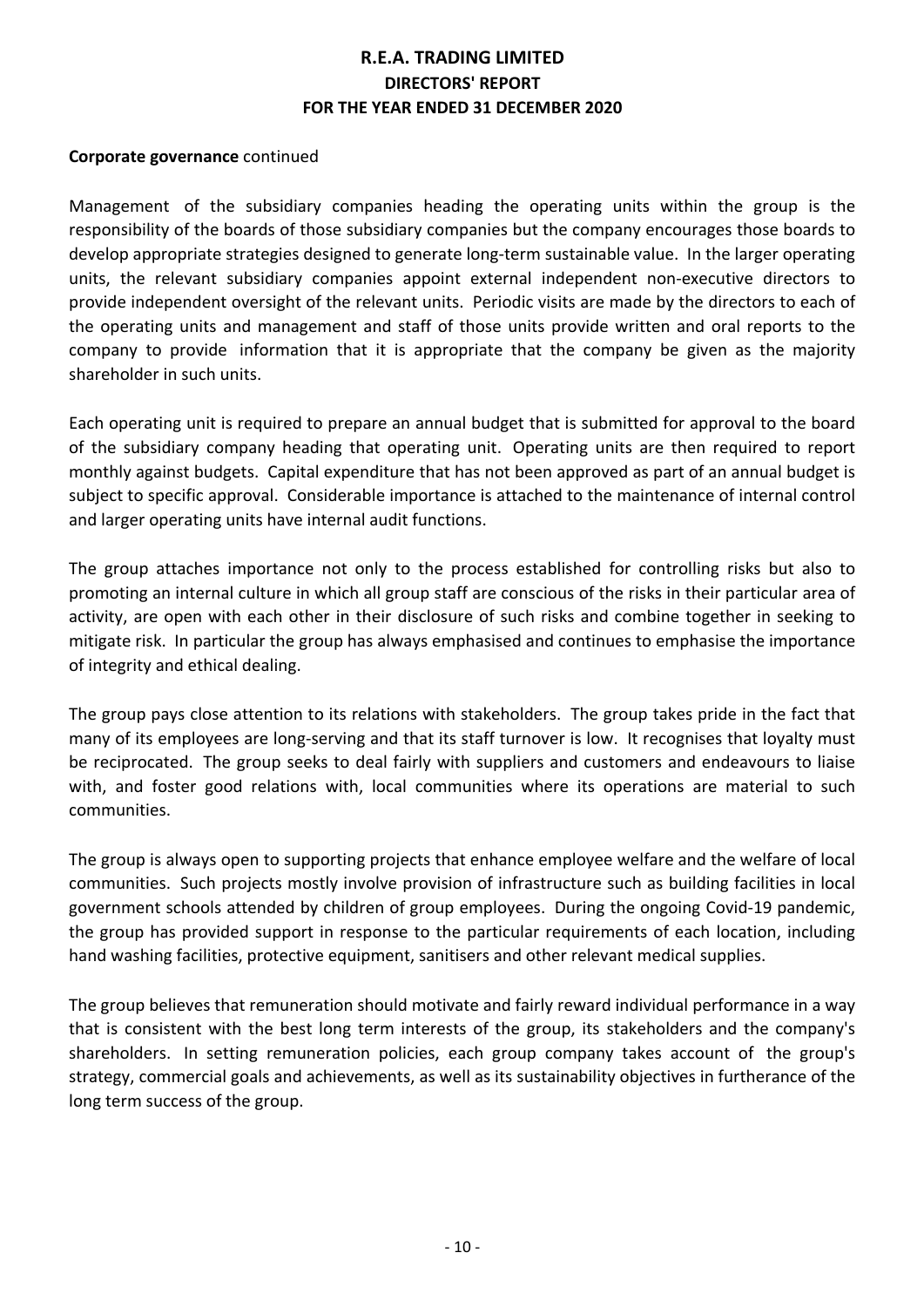## **R.E.A. TRADING LIMITED DIRECTORS' REPORT FOR THE YEAR ENDED 31 DECEMBER 2020**

## **Engagement with suppliers, customers and others**

Group managers are conscious of their and the group's responsibility to its customers, suppliers and other stakeholders. There is a regular dialogue between the group and its suppliers and customers. The group endeavours to make payments to suppliers in accordance with its agreed terms of trade and expects its customers to do likewise. Relationships with other stakeholders are fostered by mutual respect and periodic meetings with senior management.

### **Auditor**

An elective resolution was passed on 25 July 2002 dispensing with the requirement to appoint an auditor annually. Therefore, Deloitte LLP are deemed to continue as auditor.

### **Disclosure of information to auditor**

In the case of each of the persons who were directors of the company at the date when this report was approved:

- So far as each of the directors is aware, there is no relevant audit information of which the company's auditor is unaware; and
- Each of the directors has taken the steps that he ought to have taken as a director in order to make himself aware of any relevant audit information and to establish that the company's auditor is aware of that information.

This confirmation is given and should be interpreted in accordance with the provisions of section 418 of the Companies Act 2006.

First Floor Approved by the board on 17 June 2021 and signed on its behalf by 32-36 Great Portland Street **R.E.A. SERVICES LIMITED** London W1W 8QX Secretary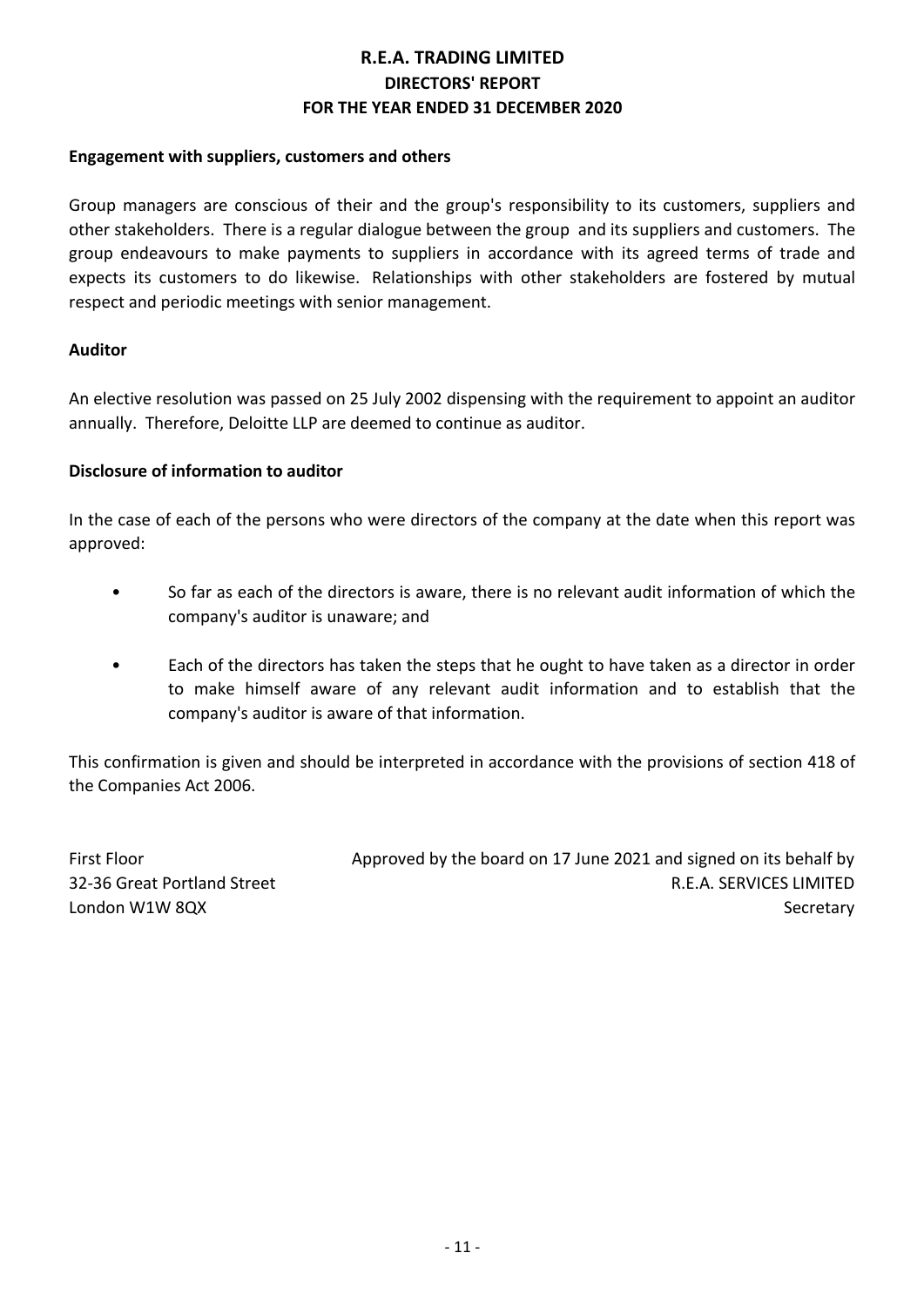## **R.E.A. TRADING LIMITED STATEMENT OF DIRECTORS' RESPONSIBILITIES FOR THE YEAR ENDED 31 DECEMBER 2020**

The directors are responsible for preparing the annual report and the financial statements in accordance with applicable law and regulations.

Company law requires the directors to prepare financial statements for each financial year. Under that law the directors have elected to prepare the group financial statements in accordance with International Financial Reporting Standards (IFRSs) as adopted by the European Union and the parent company financial statements in accordance with United Kingdom Generally Accepted Accounting Practice (United Kingdom Accounting Standards and applicable law), including FRS 101 "Reduced Disclosure Framework". Under company law the directors must not approve the financial statements unless they are satisfied that they give a true and fair view of the state of affairs of the company and of the profit or loss of the company for that period.

In preparing the parent company financial statements, the directors are required to:

- select suitable accounting policies and then apply them consistently;
- make judgements and accounting estimates that are reasonable and prudent;
- state whether applicable UK Accounting Standards have been followed, subject to any material departures disclosed and explained in the financial statements; and
- prepare the financial statements on the going concern basis unless it is inappropriate to presume that the company will continue in business.

In preparing the group financial statements, International Accounting Standard 1 requires that directors:

- properly select and apply accounting policies;
- present information, including accounting policies, in a manner that provides relevant, reliable, comparable and understandable information;
- provide additional disclosures when compliance with the specific requirements in IFRSs are insufficient to enable users to understand the impact of particular transactions, other events and conditions on the entity's financial position and financial performance; and
- make an assessment of the company's ability to continue as a going concern.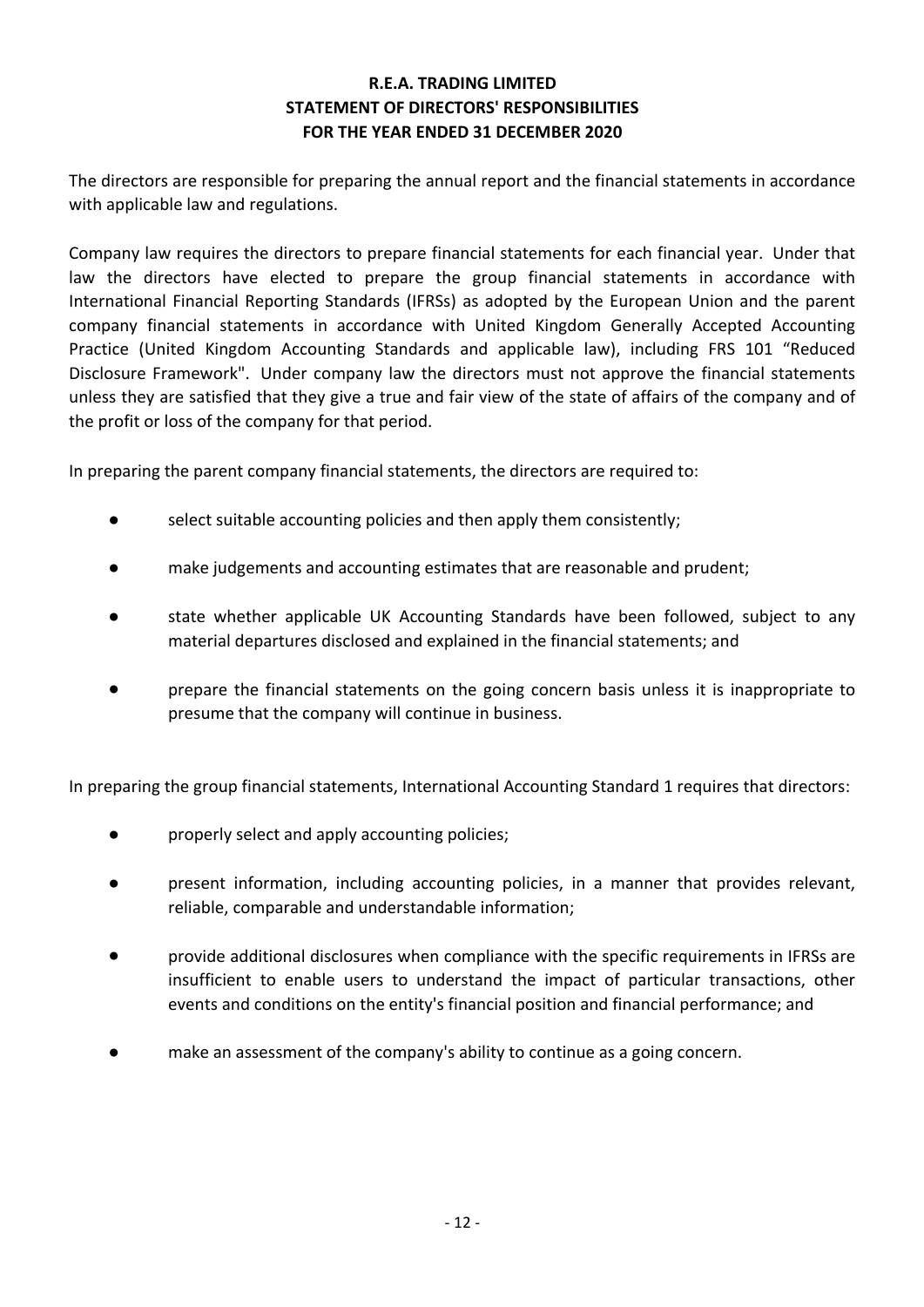## **R.E.A. TRADING LIMITED STATEMENT OF DIRECTORS' RESPONSIBILITIES FOR THE YEAR ENDED 31 DECEMBER 2020**

The directors are responsible for keeping adequate accounting records that are sufficient to show and explain the company's transactions and disclose with reasonable accuracy at any time the financial position of the company and enable them to ensure that the financial statements comply with the Companies Act 2006. They are also responsible for safeguarding the assets of the company and hence for taking reasonable steps for the prevention and detection of fraud and other irregularities.

Approved by the board on 17 June 2021 and signed on its behalf by R.E.A. SERVICES LIMITED **Secretary**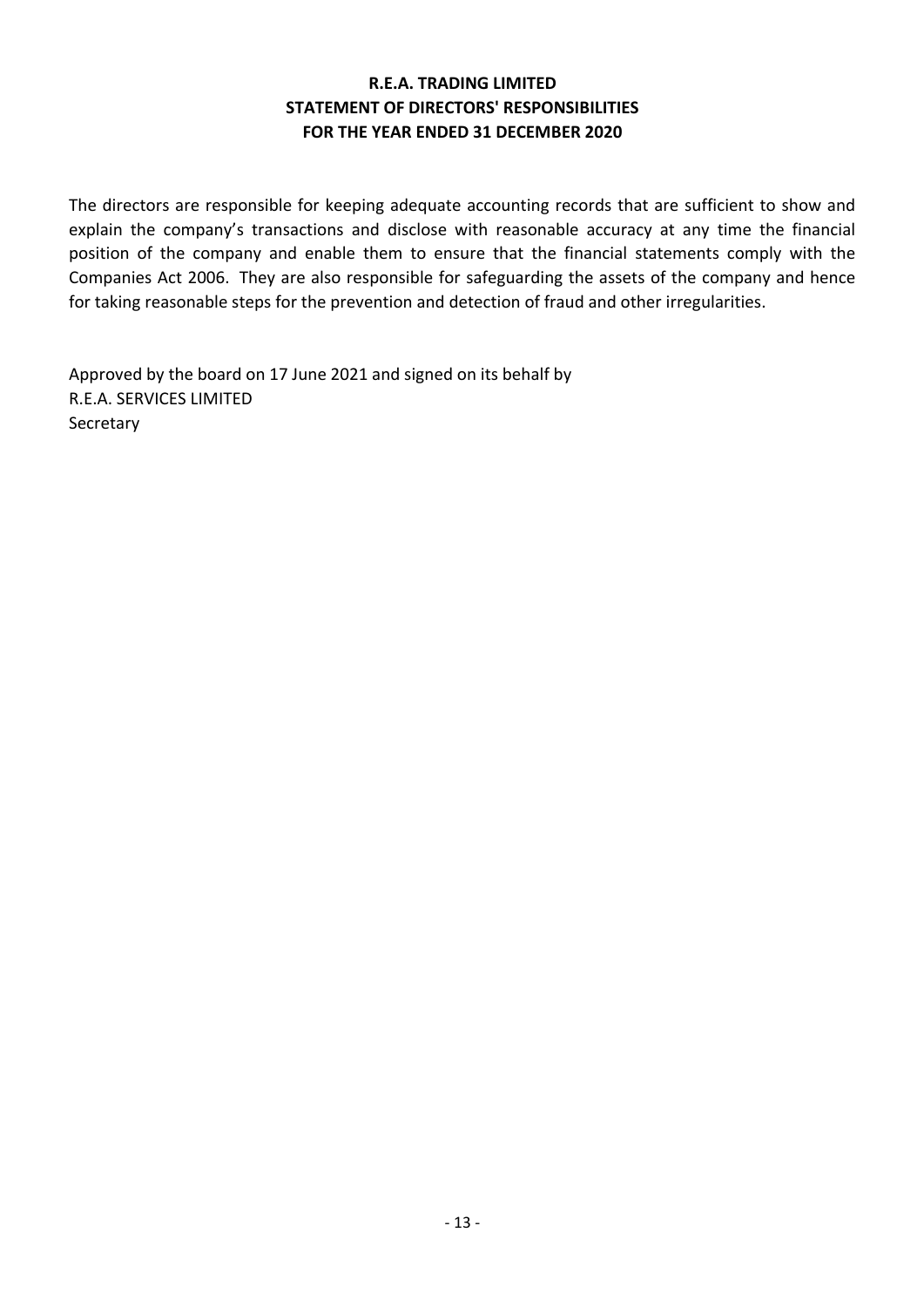## **INDEPENDENT AUDITOR'S REPORT TO THE MEMBERS OF FOR THE YEAR ENDED 31 DECEMBER 2020 R.E.A. TRADING LIMITED**

## **Opinion**

In our opinion:

- $\bullet$ the financial statements of R.E.A. Trading Limited (the 'parent company') and its subsidiaries (the 'group') give a true and fair view of the state of the group's and of the parent company's affairs as at 31 December 2020 and of the group's profit for the year then ended;
- the group financial statements have been properly prepared in accordance with international accounting standards in conformity with the requirements of the Companies Act 2006 and International Financial Reporting Standards (IFRSs) as issued by the International Accounting Standards Board (IASB);
- the parent company financial statements have been properly prepared in accordance with United Kingdom Generally Accepted Accounting Practice, including Financial Reporting Standard 101 "Reduced Disclosure Framework"; and
- the financial statements have been prepared in accordance with the requirements of the Companies Act 2006.

We have audited the financial statements which comprise:

- the consolidated income statement;
- the consolidated statement of comprehensive income;
- the consolidated and parent company balance sheets;
- the consolidated and parent company statements of changes in equity;
- the consolidated cash flow statement;
- the statement of accounting policies; and
- $\bullet$  the related notes 1 to 29 of the group and (i) to (xii) of the parent company.

The financial reporting framework that has been applied in the preparation of the group financial statements is applicable law and international accounting standards in conformity with the requirements of the Companies Act 2006 and IFRSs as issued by the IASB. The financial reporting framework that has been applied in the preparation of the parent company financial statements is applicable law and United Kingdom Accounting Standards, including Financial Reporting Standard 101 "Reduced Disclosure Framework" (United Kingdom Generally Accepted Accounting Practice).

## **Basis of opinion**

We conducted our audit in accordance with International Standards on Auditing (UK) (ISAs(UK)) and applicable law. Our responsibilities under those standards are further described in the auditor's responsibilities for the audit of the financial statements section of our report.

We are independent of the group and the parent company in accordance with the ethical requirements that are relevant to our audit of the financial statements in the UK, including the Financial Reporting Council's (the 'FRC's') Ethical Standard, and we have fulfilled our other ethical responsibilities in accordance with these requirements. We believe that the audit evidence we have obtained is sufficient and appropriate to provide a basis for our opinion.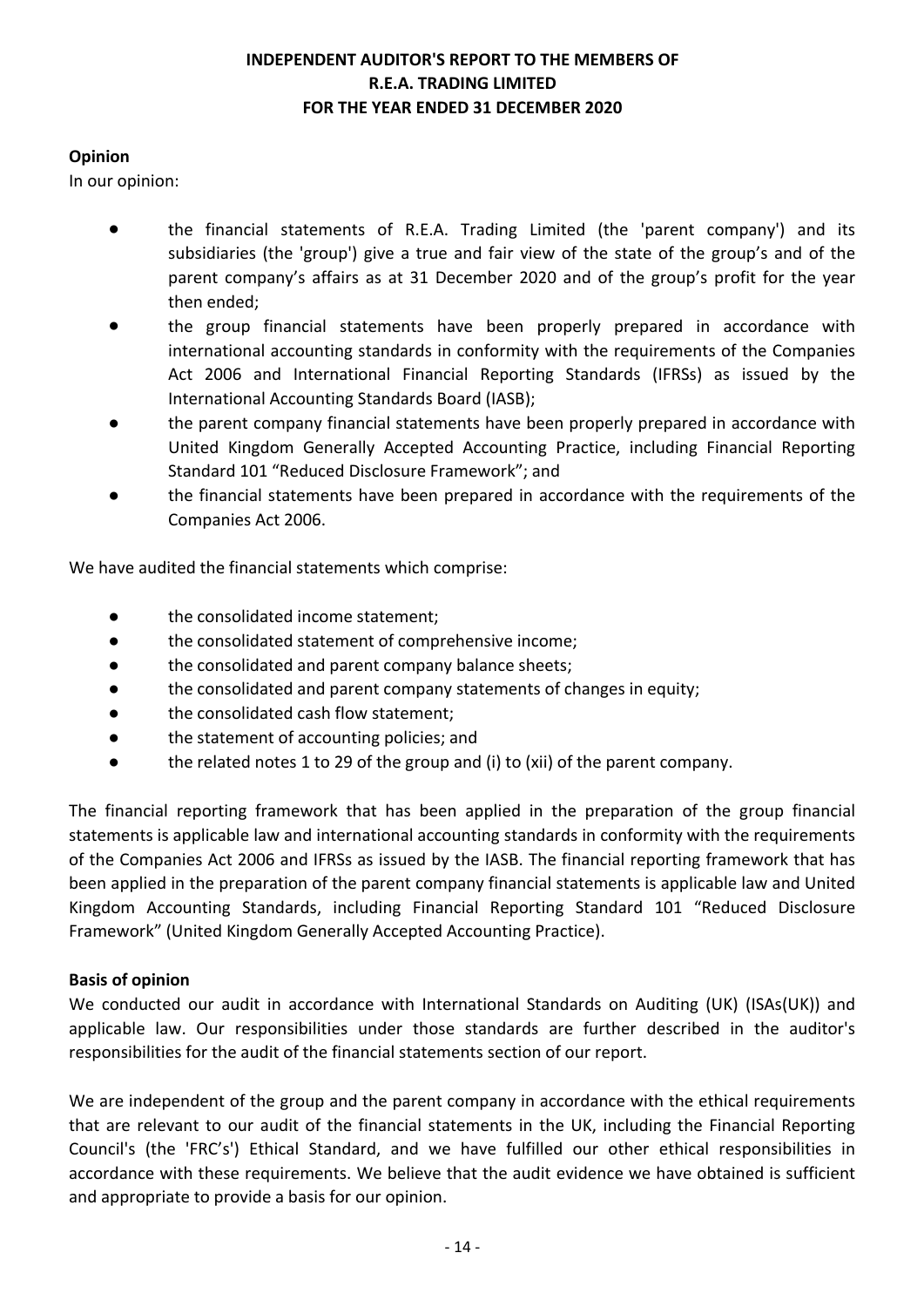## **INDEPENDENT AUDITOR'S REPORT TO THE MEMBERS OF R.E.A. TRADING LIMITED FOR THE YEAR ENDED 31 DECEMBER 2020 (CONTINUED)**

## **Conclusions relating to going concern**

In auditing the financial statements, we have concluded that the directors' use of the going concern basis of accounting in preparation of the financial statements is appropriate.

Based on the work we have performed, we have not identified any material uncertainties relating to events or conditions that, individually or collectively, may cast significant doubt on the group's or the parent company's ability to continue as a going concern for a period of at least twelve months from when the financial statements are authorised for issue.

Our responsibilities and the responsibilities of the directors with respect to going concern are described in the relevant sections of this report.

## **Other information**

The other information comprises the information included in the annual report, other than the financial statements and our auditor's report thereon. The directors are responsible for the other information within the annual report. Our opinion on the financial statements does not cover the other information and, except to the extent otherwise explicitly stated in our report, we do not express any form of assurance conclusion thereon.

Our responsibility is to read the other information and, in doing so, consider whether the other information is materially inconsistent with the financial statements or our knowledge obtained in the audit, or otherwise appears to be materially misstated. If we identify such material inconsistencies or apparent material misstatements, we are required to determine whether there is a material misstatement in the financial statements themselves. If, based on the work we have performed, we conclude that there is a material misstatement of this other information, we are required to report that fact.

We have nothing to report in this regard.

## **Responsibilities of directors**

As explained more fully in the directors' responsibilities statement, the directors are responsible for the preparation of the financial statements and for being satisfied that they give a true and fair view, and for such internal control as the directors determine is necessary to enable the preparation of financial statements that are free from material misstatement, whether due to fraud or error.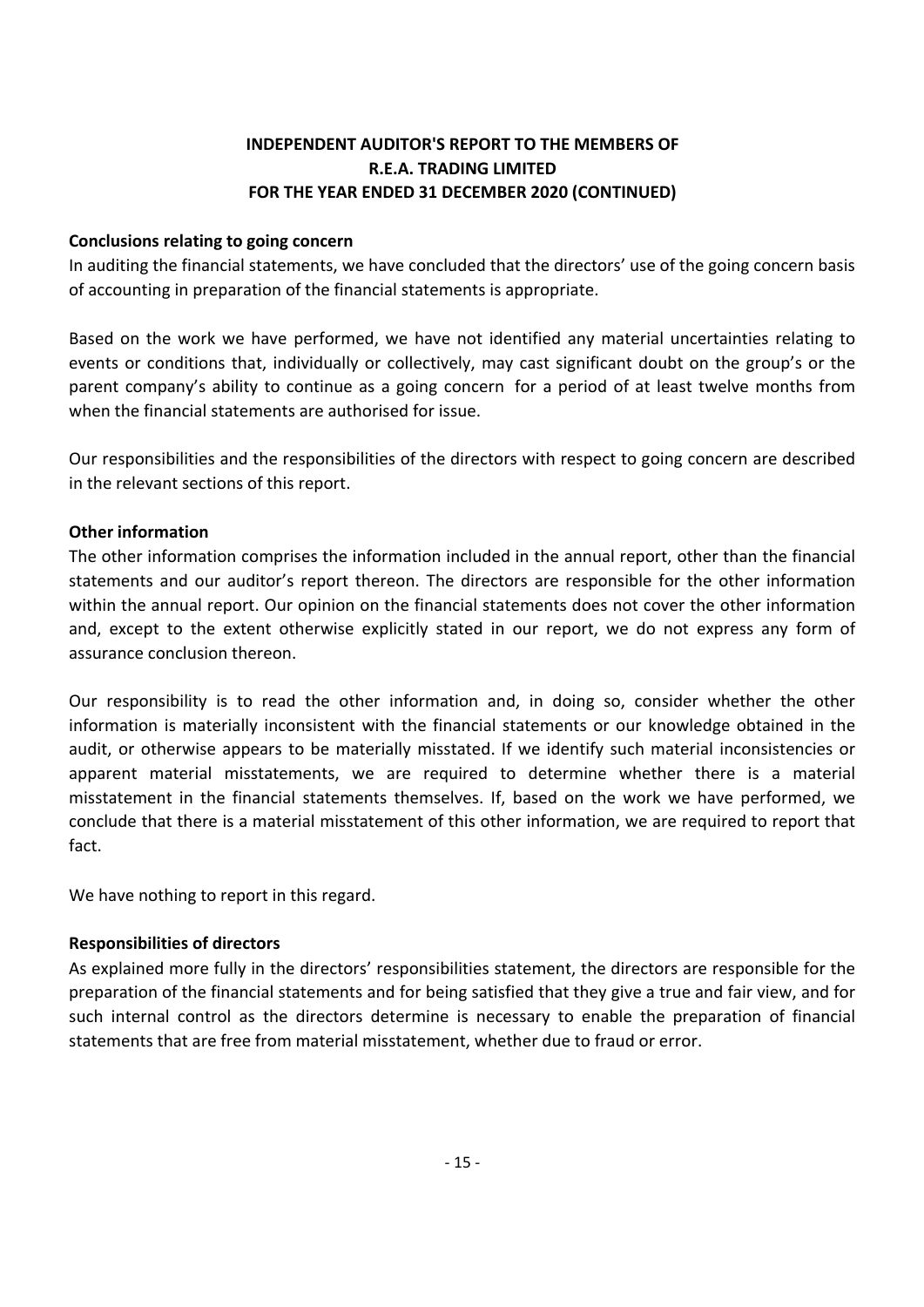## **R.E.A. TRADING LIMITED FOR THE YEAR ENDED 31 DECEMBER 2020 (CONTINUED) INDEPENDENT AUDITOR'S REPORT TO THE MEMBERS OF**

## **Responsibilities of directors** continued

In preparing the financial statements, the directors are responsible for assessing the group's and the parent company's ability to continue as a going concern, disclosing, as applicable, matters related to going concern and using the going concern basis of accounting unless the directors either intend to liquidate the group or the parent company or to cease operations, or have no realistic alternative but to do so.

## **Auditor's responsibilities for the audit of the financial statements**

Our objectives are to obtain reasonable assurance about whether the financial statements as a whole are free from material misstatement, whether due to fraud or error, and to issue an auditor's report that includes our opinion. Reasonable assurance is a high level of assurance, but is not a guarantee that an audit conducted in accordance with ISAs (UK) will always detect a material misstatement when it exists. Misstatements can arise from fraud or error and are considered material if, individually or in the aggregate, they could reasonably be expected to influence the economic decisions of users taken on the basis of these financial statements.

A further description of our responsibilities for the audit of the financial statements is located on the FRC's website at: www.frc.org.uk/auditorsresponsibilities. This description forms part of our auditor's report.

## **Extent to which the audit was considered capable of detecting irregularities, including fraud**

Irregularities, including fraud, are instances of non-compliance with laws and regulations. We design procedures in line with our responsibilities, outlined above, to detect material misstatements in respect of irregularities, including fraud. The extent to which our procedures are capable of detecting irregularities, including fraud is detailed below.

We considered the nature of the group's industry and its control environment, and reviewed the group's documentation of their policies and procedures relating to fraud and compliance with laws and regulations. We also enquired of management about their own identification and assessment of the risks of irregularities.

We obtained an understanding of the legal and regulatory framework that the group operates in, and identified the key laws and regulations that:

- had a direct effect on the determination of material amounts and disclosures in the financial statements. These included the UK Companies Act; and
- do not have a direct effect on the financial statements but compliance with which may be fundamental to the group's ability to operate or to avoid a material penalty.

We discussed among the audit engagement team including significant component audit teams and relevant internal specialists such as financial instrument specialists regarding the opportunities and incentives that may exist within the organisation for fraud and how and where fraud might occur in the financial statements.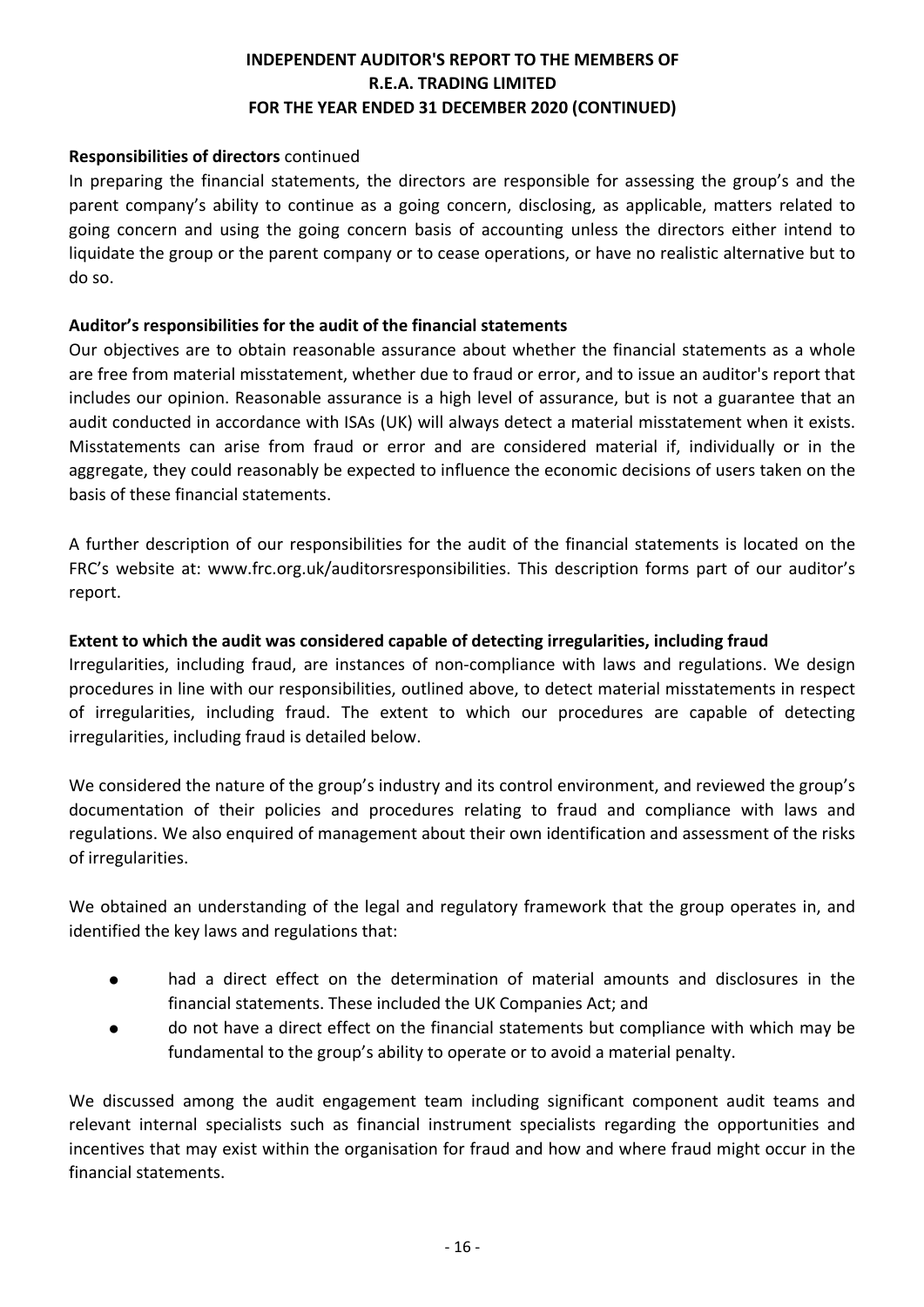## **R.E.A. TRADING LIMITED FOR THE YEAR ENDED 31 DECEMBER 2020 (CONTINUED) INDEPENDENT AUDITOR'S REPORT TO THE MEMBERS OF**

## **Extent to which the audit was considered capable of detecting irregularities, including fraud** continued

As a result of performing the above, we identified the greatest potential for fraud in the following areas, and our specific procedures performed to address them are described below:

- $\bullet$ Valuation of open position forward commodity contracts at 31 December 2020. We engaged a Deloitte financial instruments specialist to assist with ensuring the contracts are revalued to fair value appropriately. We agreed the fair value price to the price achieved in contracts entered into close to year end; and
- Revenue recognition in the correct period and the completeness of the adjustment to remove prematurely executed contracts from the accounting records. We performed additional testing on revenue recognised in the last 6 weeks of the year and agreed a sample of revenue recognised to the courier manifest which includes the date the bill of lading was received. We then sample tested that contracts where the bill of lading was received in 2021 were correctly included in the premature executions listing.

In common with all audits under ISAs (UK), we are also required to perform specific procedures to respond to the risk of management override. In addressing the risk of fraud through management override of controls, we tested the appropriateness of journal entries and other adjustments; assessed whether the judgements made in making accounting estimates are indicative of a potential bias; and evaluated the business rationale of any significant transactions that are unusual or outside the normal course of business.

In addition to the above, our procedures to respond to the risks identified included the following:

- reviewing financial statement disclosures by testing to supporting documentation to assess compliance with provisions of relevant laws and regulations described as having a direct effect on the financial statements;
- performing analytical procedures to identify any unusual or unexpected relationships that may indicate risks of material misstatement due to fraud;
- enquiring of management concerning actual and potential litigation and claims, and instances of non-compliance with laws and regulations; and
- reading minutes of meetings of those charged with governance.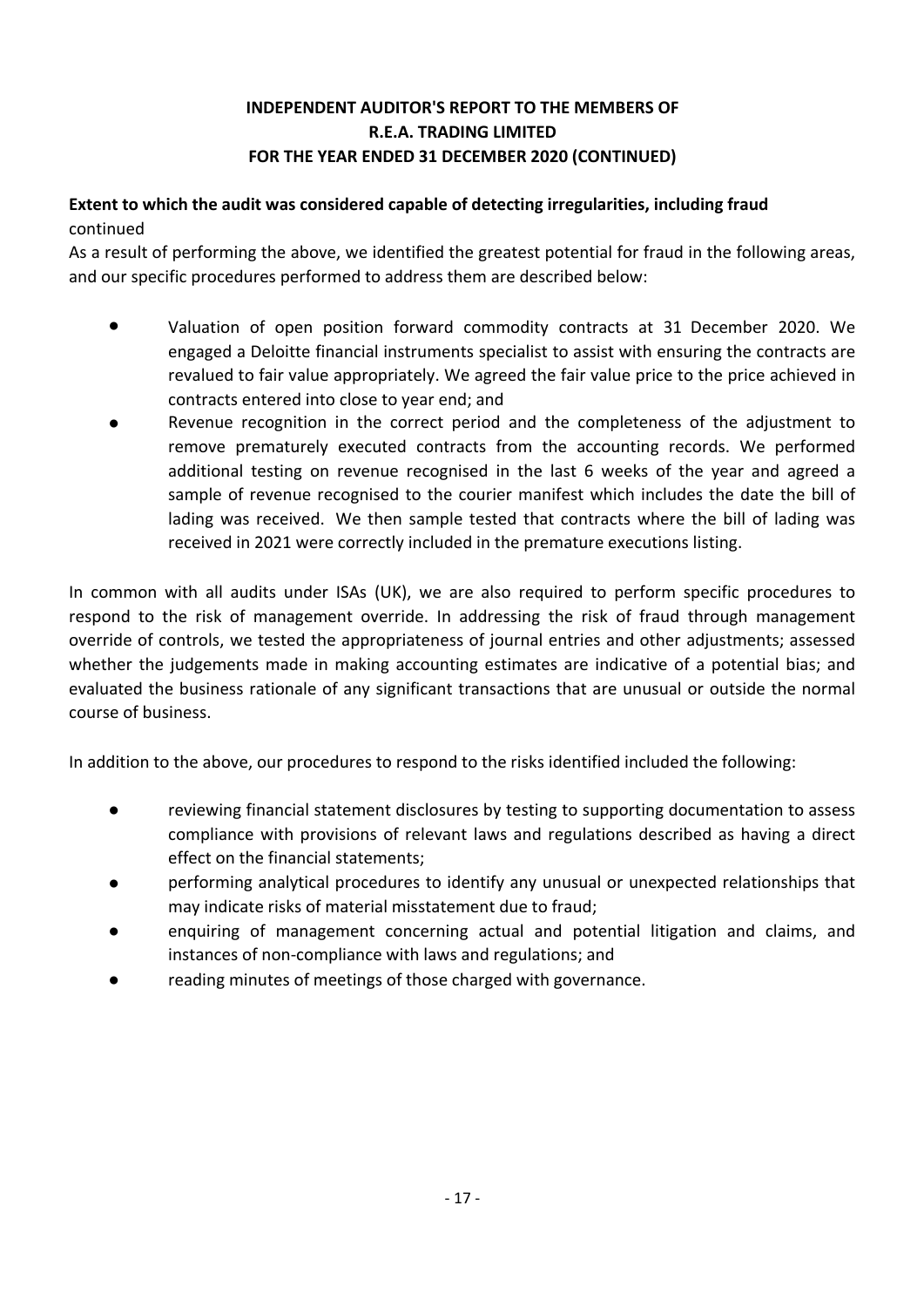## **FOR THE YEAR ENDED 31 DECEMBER 2020 (CONTINUED) INDEPENDENT AUDITOR'S REPORT TO THE MEMBERS OF R.E.A. TRADING LIMITED**

## **Report on other legal and regulatory requirements**

## **Opinions on other matters prescribed by the Companies Act 2006**

In our opinion, based on the work undertaken in the course of the audit:

- the information given in the strategic report and the directors' report for the financial year for which the financial statements are prepared is consistent with the financial statements; and
- the strategic report and the directors' report have been prepared in accordance with applicable legal requirements.

In the light of the knowledge and understanding of the group and of the parent company and their environment obtained in the course of the audit, we have not identified any material misstatements in the strategic report or the directors' report.

## **Matters on which we are required to report by exception**

Under the Companies Act 2006 we are required to report in respect of the following matters if, in our opinion:

- adequate accounting records have not been kept by the parent company, or returns adequate for our audit have not been received from branches not visited by us; or
- the parent company financial statements are not in agreement with the accounting records and returns; or
- certain disclosures of directors' remuneration specified by law are not made; or
- we have not received all the information and explanations we require for our audit.

We have nothing to report in respect of these matters.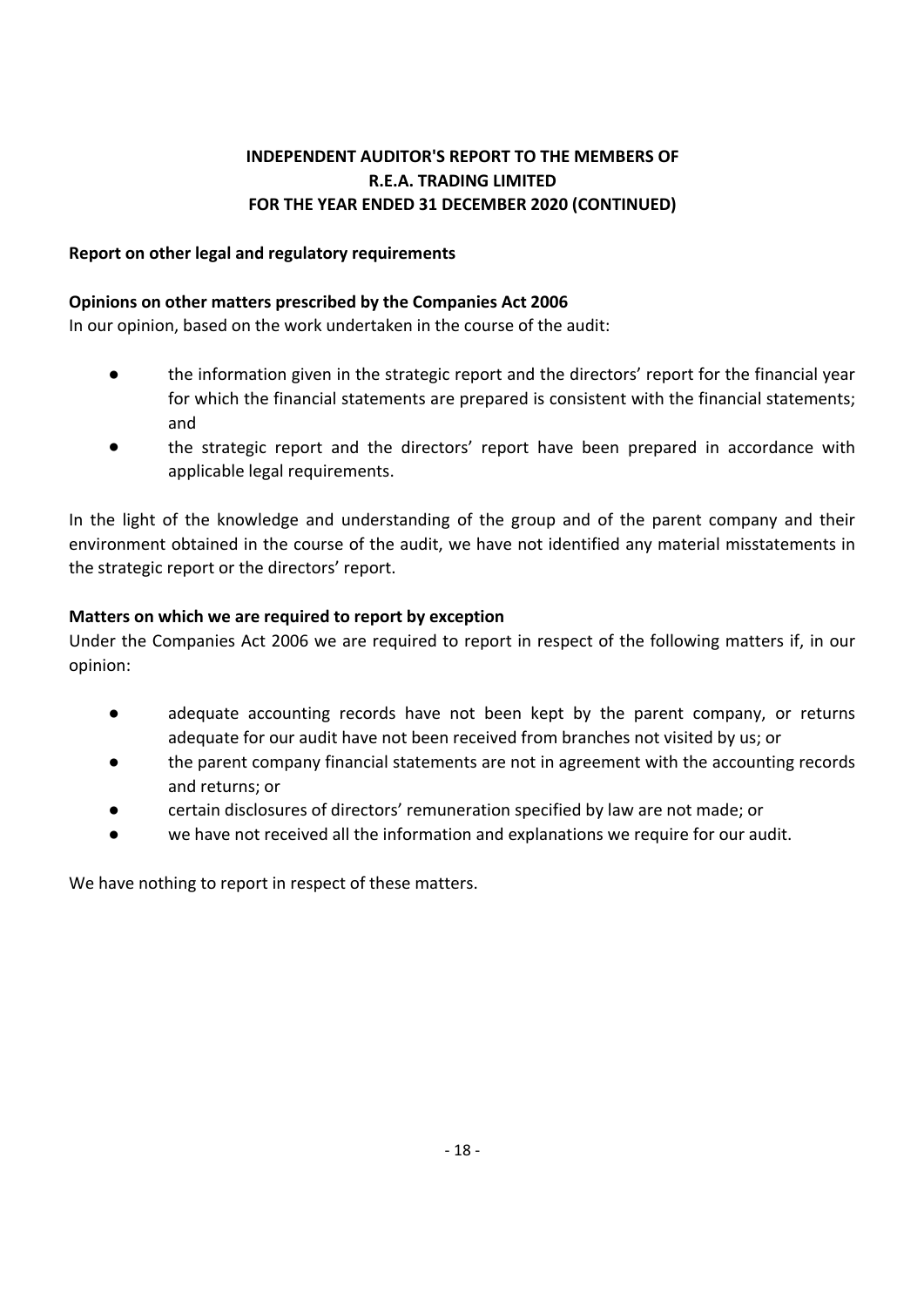## **INDEPENDENT AUDITOR'S REPORT TO THE MEMBERS OF R.E.A. TRADING LIMITED FOR THE YEAR ENDED 31 DECEMBER 2020 (CONTINUED)**

## **Use of our report**

This report is made solely to the company's members, as a body, in accordance with Chapter 3 of Part 16 of the Companies Act 2006. Our audit work has been undertaken so that we might state to the company's members those matters we are required to state to them in an auditor's report and for no other purpose. To the fullest extent permitted by law, we do not accept or assume responsibility to anyone other than the company and the company's members as a body, for our audit work, for this report, or for the opinions we have formed.

COLIN RAWLINGS FCA (Senior statutory auditor) For and on behalf of Deloitte LLP Statutory Auditor London, UK

17 June 2021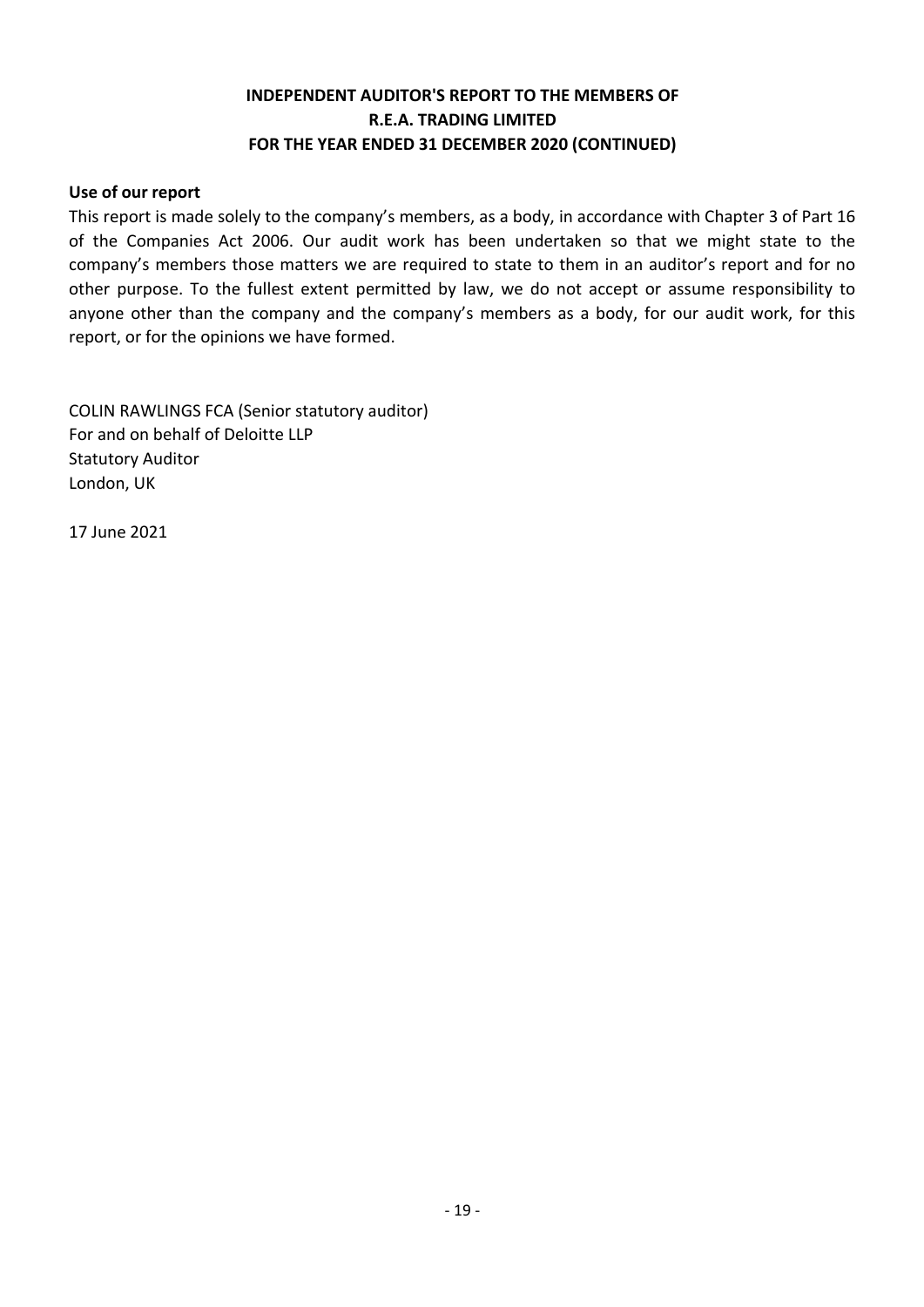## **R.E.A. TRADING LIMITED CONSOLIDATED INCOME STATEMENT FOR THE YEAR ENDED 31 DECEMBER 2020**

|                                               |                | 2020      | 2019      |
|-----------------------------------------------|----------------|-----------|-----------|
|                                               | <b>Notes</b>   | £'000     | £'000     |
|                                               | $\overline{2}$ |           |           |
| Revenue                                       |                | 49,946    | 53,617    |
| Cost of sales                                 |                | (33, 852) | (36, 992) |
| <b>Gross profit</b>                           |                | 16,094    | 16,625    |
| Net change in fair value of biological assets | 13             | 322       | (87)      |
| Other operating income                        |                | 238       | 257       |
| Distribution costs                            |                | (918)     | (954)     |
| Administrative expenses                       |                | (11, 712) | (11, 376) |
| Other operating expenses                      |                | (142)     | (67)      |
| <b>Operating profit</b>                       | 3              | 3,882     | 4,398     |
| Investment revenue                            |                | 282       | 359       |
| Finance costs                                 | 5              | (228)     | (54)      |
| Profit before tax                             |                | 3,936     | 4,703     |
| Tax                                           | 6              | (1, 844)  | (1, 825)  |
| Profit for the year                           |                | 2,092     | 2,878     |
|                                               |                |           |           |
| Attributable to:                              |                |           |           |

| Equity holders of the parent | 2.078 | 2.791 |
|------------------------------|-------|-------|
| Non-controlling interests    | 14    |       |
|                              | 2.092 | 2.878 |

All operations for both years are continuing.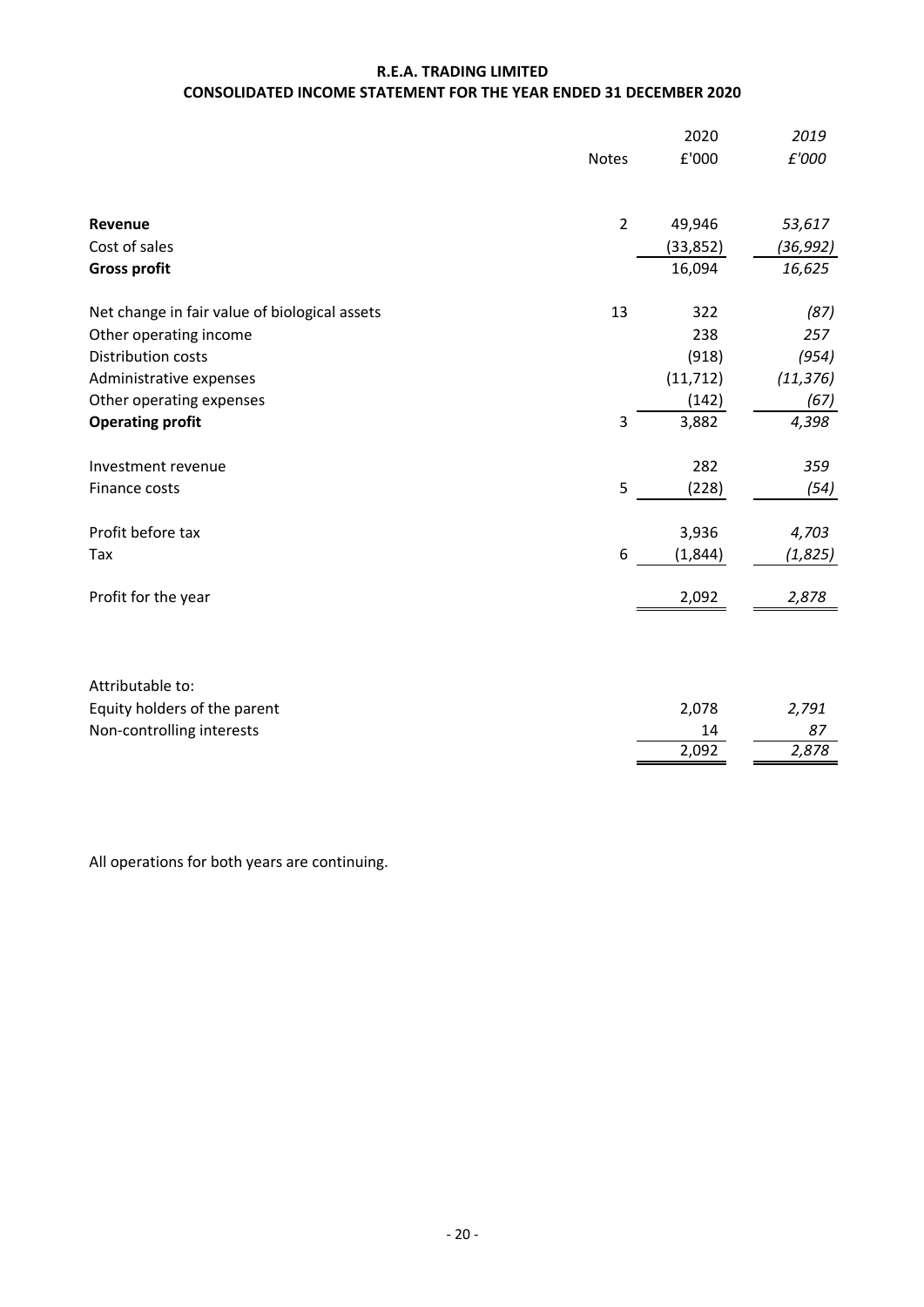## **CONSOLIDATED STATEMENT OF COMPREHENSIVE INCOME FOR THE YEAR ENDED 31 DECEMBER 2020 R.E.A. TRADING LIMITED**

| Profit for the year<br>2,092<br>2,878<br>Other comprehensive (expense) / income<br>Items that will not be reclassified subsequently to profit or loss:<br>Remeasurement of net defined benefit scheme asset<br>(53)<br>4<br>Deferred tax thereon<br>16<br>(37)<br>4<br>Items that may be reclassified subsequently to profit and loss:<br>Exchange differences on translation of foreign operations<br>(820)<br>(2,953)<br>(2,953)<br>(820)<br>Total comprehensive (expense) / income for the year<br>(898)<br>2,062<br>Attributable to:<br>(812)<br>2,003<br>Equity holders of the parent<br>Non-controlling interests<br>(86)<br>59<br>(898)<br>2,062 | 2020  | 2019  |
|---------------------------------------------------------------------------------------------------------------------------------------------------------------------------------------------------------------------------------------------------------------------------------------------------------------------------------------------------------------------------------------------------------------------------------------------------------------------------------------------------------------------------------------------------------------------------------------------------------------------------------------------------------|-------|-------|
|                                                                                                                                                                                                                                                                                                                                                                                                                                                                                                                                                                                                                                                         | £'000 | £'000 |
|                                                                                                                                                                                                                                                                                                                                                                                                                                                                                                                                                                                                                                                         |       |       |
|                                                                                                                                                                                                                                                                                                                                                                                                                                                                                                                                                                                                                                                         |       |       |
|                                                                                                                                                                                                                                                                                                                                                                                                                                                                                                                                                                                                                                                         |       |       |
|                                                                                                                                                                                                                                                                                                                                                                                                                                                                                                                                                                                                                                                         |       |       |
|                                                                                                                                                                                                                                                                                                                                                                                                                                                                                                                                                                                                                                                         |       |       |
|                                                                                                                                                                                                                                                                                                                                                                                                                                                                                                                                                                                                                                                         |       |       |
|                                                                                                                                                                                                                                                                                                                                                                                                                                                                                                                                                                                                                                                         |       |       |
|                                                                                                                                                                                                                                                                                                                                                                                                                                                                                                                                                                                                                                                         |       |       |
|                                                                                                                                                                                                                                                                                                                                                                                                                                                                                                                                                                                                                                                         |       |       |
|                                                                                                                                                                                                                                                                                                                                                                                                                                                                                                                                                                                                                                                         |       |       |
|                                                                                                                                                                                                                                                                                                                                                                                                                                                                                                                                                                                                                                                         |       |       |
|                                                                                                                                                                                                                                                                                                                                                                                                                                                                                                                                                                                                                                                         |       |       |
|                                                                                                                                                                                                                                                                                                                                                                                                                                                                                                                                                                                                                                                         |       |       |
|                                                                                                                                                                                                                                                                                                                                                                                                                                                                                                                                                                                                                                                         |       |       |
|                                                                                                                                                                                                                                                                                                                                                                                                                                                                                                                                                                                                                                                         |       |       |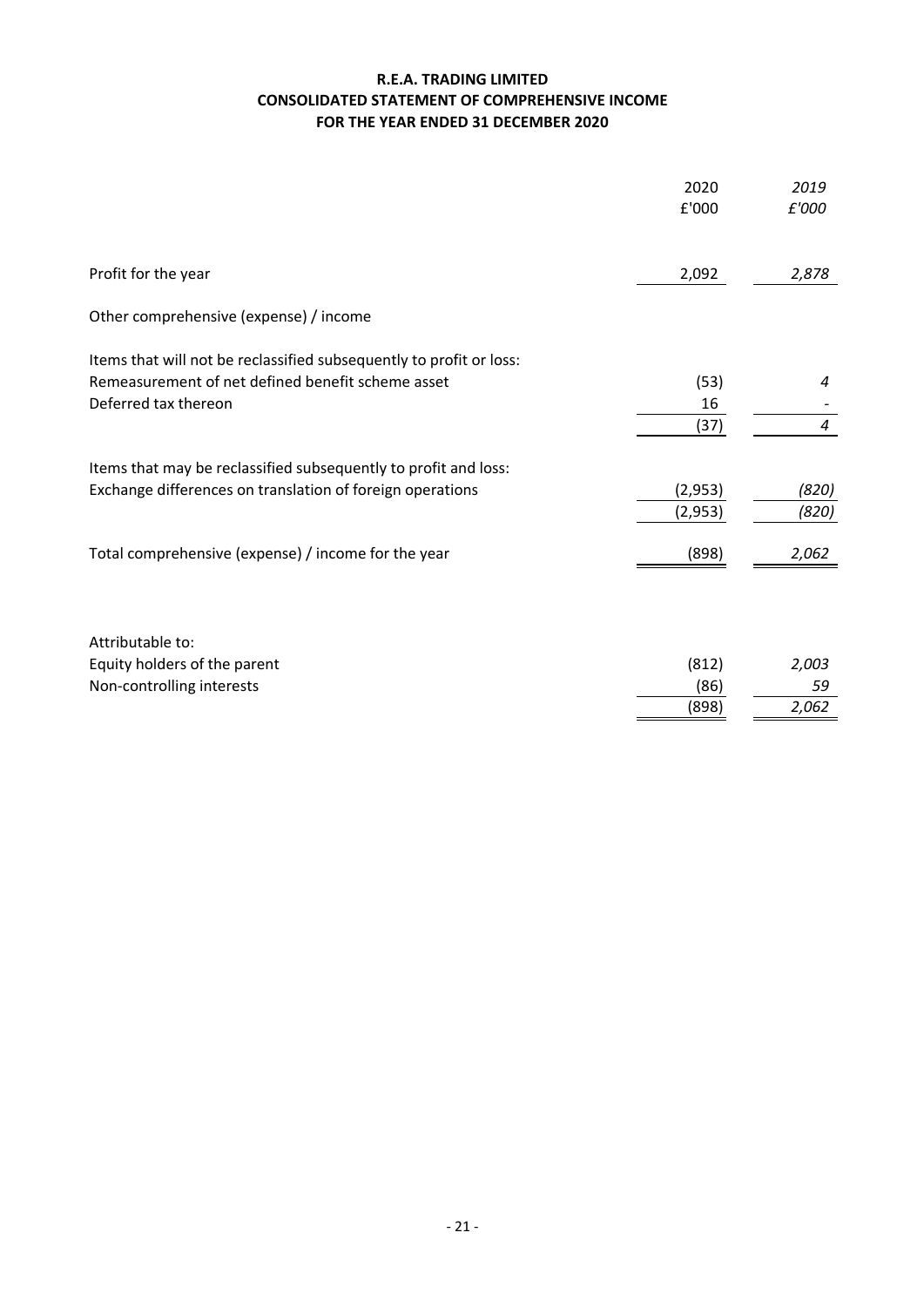## **CONSOLIDATED BALANCE SHEET AT 31 DECEMBER 2020 R.E.A. TRADING LIMITED**

| £'000<br>£'000<br><b>Notes</b><br><b>Non-current assets</b><br>Goodwill<br>7<br>468<br>468<br>516<br>8<br>709<br>Intangible assets<br>27,523<br>9<br>27,718<br>Property, plant and equipment<br>Right of use assets<br>590<br>276<br>10<br>2,080<br>2,171<br>Coal development<br>11<br>Investments<br>12<br>67<br>75<br>Defined benefit scheme<br>27<br>497<br>541<br>Deferred tax assets<br>19<br>75<br>32<br>31,816<br>31,990<br><b>Current assets</b><br><b>Biological assets</b><br>13<br>4,848<br>4,980<br>8,172<br>8,594<br>Inventories<br>14<br>Trade and other receivables<br>19,945<br>15<br>17,728<br>Derivative financial assets<br>889<br>18<br>1,158<br>Cash and cash equivalents<br>6,545<br>2,149<br>17<br>36,557<br>38,451<br><b>Total assets</b><br>70,267<br>68,547<br><b>Current liabilities</b><br>21<br>Trade and other payables<br>(4,807)<br>Derivative financial liabilities<br>18<br>(124)<br><b>Current tax liabilities</b><br>(533) |                                  |    | 2020    | 2019      |
|----------------------------------------------------------------------------------------------------------------------------------------------------------------------------------------------------------------------------------------------------------------------------------------------------------------------------------------------------------------------------------------------------------------------------------------------------------------------------------------------------------------------------------------------------------------------------------------------------------------------------------------------------------------------------------------------------------------------------------------------------------------------------------------------------------------------------------------------------------------------------------------------------------------------------------------------------------------|----------------------------------|----|---------|-----------|
|                                                                                                                                                                                                                                                                                                                                                                                                                                                                                                                                                                                                                                                                                                                                                                                                                                                                                                                                                                |                                  |    |         |           |
|                                                                                                                                                                                                                                                                                                                                                                                                                                                                                                                                                                                                                                                                                                                                                                                                                                                                                                                                                                |                                  |    |         |           |
|                                                                                                                                                                                                                                                                                                                                                                                                                                                                                                                                                                                                                                                                                                                                                                                                                                                                                                                                                                |                                  |    |         |           |
|                                                                                                                                                                                                                                                                                                                                                                                                                                                                                                                                                                                                                                                                                                                                                                                                                                                                                                                                                                |                                  |    |         |           |
|                                                                                                                                                                                                                                                                                                                                                                                                                                                                                                                                                                                                                                                                                                                                                                                                                                                                                                                                                                |                                  |    |         |           |
|                                                                                                                                                                                                                                                                                                                                                                                                                                                                                                                                                                                                                                                                                                                                                                                                                                                                                                                                                                |                                  |    |         |           |
|                                                                                                                                                                                                                                                                                                                                                                                                                                                                                                                                                                                                                                                                                                                                                                                                                                                                                                                                                                |                                  |    |         |           |
|                                                                                                                                                                                                                                                                                                                                                                                                                                                                                                                                                                                                                                                                                                                                                                                                                                                                                                                                                                |                                  |    |         |           |
|                                                                                                                                                                                                                                                                                                                                                                                                                                                                                                                                                                                                                                                                                                                                                                                                                                                                                                                                                                |                                  |    |         |           |
|                                                                                                                                                                                                                                                                                                                                                                                                                                                                                                                                                                                                                                                                                                                                                                                                                                                                                                                                                                |                                  |    |         |           |
|                                                                                                                                                                                                                                                                                                                                                                                                                                                                                                                                                                                                                                                                                                                                                                                                                                                                                                                                                                |                                  |    |         |           |
|                                                                                                                                                                                                                                                                                                                                                                                                                                                                                                                                                                                                                                                                                                                                                                                                                                                                                                                                                                |                                  |    |         |           |
|                                                                                                                                                                                                                                                                                                                                                                                                                                                                                                                                                                                                                                                                                                                                                                                                                                                                                                                                                                |                                  |    |         |           |
|                                                                                                                                                                                                                                                                                                                                                                                                                                                                                                                                                                                                                                                                                                                                                                                                                                                                                                                                                                |                                  |    |         |           |
|                                                                                                                                                                                                                                                                                                                                                                                                                                                                                                                                                                                                                                                                                                                                                                                                                                                                                                                                                                |                                  |    |         |           |
|                                                                                                                                                                                                                                                                                                                                                                                                                                                                                                                                                                                                                                                                                                                                                                                                                                                                                                                                                                |                                  |    |         |           |
|                                                                                                                                                                                                                                                                                                                                                                                                                                                                                                                                                                                                                                                                                                                                                                                                                                                                                                                                                                |                                  |    |         |           |
|                                                                                                                                                                                                                                                                                                                                                                                                                                                                                                                                                                                                                                                                                                                                                                                                                                                                                                                                                                |                                  |    |         |           |
|                                                                                                                                                                                                                                                                                                                                                                                                                                                                                                                                                                                                                                                                                                                                                                                                                                                                                                                                                                |                                  |    |         |           |
|                                                                                                                                                                                                                                                                                                                                                                                                                                                                                                                                                                                                                                                                                                                                                                                                                                                                                                                                                                |                                  |    |         |           |
|                                                                                                                                                                                                                                                                                                                                                                                                                                                                                                                                                                                                                                                                                                                                                                                                                                                                                                                                                                |                                  |    |         |           |
|                                                                                                                                                                                                                                                                                                                                                                                                                                                                                                                                                                                                                                                                                                                                                                                                                                                                                                                                                                |                                  |    |         | (4, 430)  |
|                                                                                                                                                                                                                                                                                                                                                                                                                                                                                                                                                                                                                                                                                                                                                                                                                                                                                                                                                                |                                  |    |         | (36)      |
|                                                                                                                                                                                                                                                                                                                                                                                                                                                                                                                                                                                                                                                                                                                                                                                                                                                                                                                                                                |                                  |    |         | (335)     |
|                                                                                                                                                                                                                                                                                                                                                                                                                                                                                                                                                                                                                                                                                                                                                                                                                                                                                                                                                                | Borrowings and lease liabilities | 16 | (2,781) | (514)     |
| (8, 245)                                                                                                                                                                                                                                                                                                                                                                                                                                                                                                                                                                                                                                                                                                                                                                                                                                                                                                                                                       |                                  |    |         | (5, 315)  |
| <b>Non-current liabilities</b>                                                                                                                                                                                                                                                                                                                                                                                                                                                                                                                                                                                                                                                                                                                                                                                                                                                                                                                                 |                                  |    |         |           |
| Borrowings and lease liabilities<br>16<br>(1, 443)                                                                                                                                                                                                                                                                                                                                                                                                                                                                                                                                                                                                                                                                                                                                                                                                                                                                                                             |                                  |    |         | (1,029)   |
| Deferred tax liabilities<br>19<br>(4,080)                                                                                                                                                                                                                                                                                                                                                                                                                                                                                                                                                                                                                                                                                                                                                                                                                                                                                                                      |                                  |    |         | (4, 559)  |
| 20<br>(2, 197)<br>Provisions<br>(2,055)                                                                                                                                                                                                                                                                                                                                                                                                                                                                                                                                                                                                                                                                                                                                                                                                                                                                                                                        |                                  |    |         |           |
| (7,785)<br>(7, 578)                                                                                                                                                                                                                                                                                                                                                                                                                                                                                                                                                                                                                                                                                                                                                                                                                                                                                                                                            |                                  |    |         |           |
| <b>Total liabilities</b><br>(15, 823)                                                                                                                                                                                                                                                                                                                                                                                                                                                                                                                                                                                                                                                                                                                                                                                                                                                                                                                          |                                  |    |         | (13, 100) |
| <b>Net assets</b><br>54,444<br>55,447                                                                                                                                                                                                                                                                                                                                                                                                                                                                                                                                                                                                                                                                                                                                                                                                                                                                                                                          |                                  |    |         |           |
| <b>Equity</b>                                                                                                                                                                                                                                                                                                                                                                                                                                                                                                                                                                                                                                                                                                                                                                                                                                                                                                                                                  |                                  |    |         |           |
| 22<br>Equity share capital<br>6,702<br>6,702                                                                                                                                                                                                                                                                                                                                                                                                                                                                                                                                                                                                                                                                                                                                                                                                                                                                                                                   |                                  |    |         |           |
| Share premium account<br>23<br>12,285<br>12,285                                                                                                                                                                                                                                                                                                                                                                                                                                                                                                                                                                                                                                                                                                                                                                                                                                                                                                                |                                  |    |         |           |
| <b>Translation reserve</b><br>(2,879)<br>24                                                                                                                                                                                                                                                                                                                                                                                                                                                                                                                                                                                                                                                                                                                                                                                                                                                                                                                    |                                  |    |         | (24)      |
| 25<br>35,439<br>Retained earnings<br>37,432                                                                                                                                                                                                                                                                                                                                                                                                                                                                                                                                                                                                                                                                                                                                                                                                                                                                                                                    |                                  |    |         |           |
| 53,540<br>54,402                                                                                                                                                                                                                                                                                                                                                                                                                                                                                                                                                                                                                                                                                                                                                                                                                                                                                                                                               |                                  |    |         |           |
| 26<br>904<br>1,045<br>Non-controlling interests                                                                                                                                                                                                                                                                                                                                                                                                                                                                                                                                                                                                                                                                                                                                                                                                                                                                                                                |                                  |    |         |           |
| <b>Total equity</b><br>55,447<br>54,444                                                                                                                                                                                                                                                                                                                                                                                                                                                                                                                                                                                                                                                                                                                                                                                                                                                                                                                        |                                  |    |         |           |

The financial statements were approved and authorised for issue by the Board on 17 June 2021 and are signed on its behalf by

RICHARD ROBINOW Director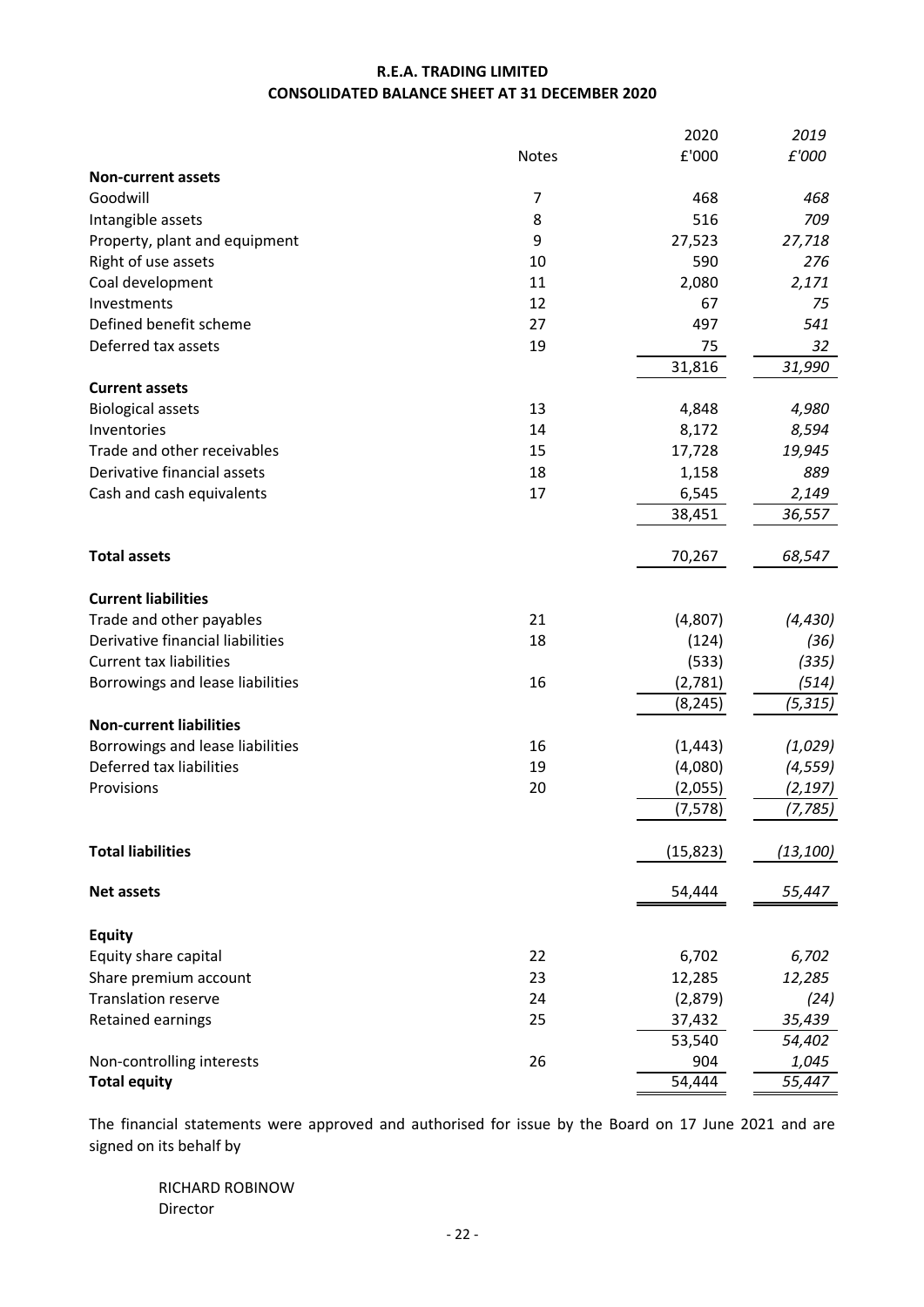## **R.E.A. TRADING LIMITED CONSOLIDATED STATEMENT OF CHANGES IN EQUITY FOR THE YEAR ENDED 31 DECEMBER 2020**

|                                        |              |           |             |           |           | Non-        |         |
|----------------------------------------|--------------|-----------|-------------|-----------|-----------|-------------|---------|
|                                        | Equity share | Share     | Translation | Retained  |           | controlling | Total   |
|                                        | capital      | premium   | reserve     | earnings  | Sub total | interests   | equity  |
|                                        | (note 22)    | (note 23) | (note 24)   | (note 25) |           | (note 26)   |         |
|                                        | £'000        | £'000     | £'000       | £'000     | £'000     | £'000       | E'000   |
| At 1 January 2019                      | 6,702        | 12,285    | 768         | 32,691    | 52,446    | 1,023       | 53,469  |
| Profit                                 |              |           |             | 2,791     | 2,791     | 87          | 2,878   |
| Other comprehensive (expense)/income   |              |           | (792)       | 4         | (788)     | (28)        | (816)   |
| Dividend on ordinary shares            |              |           |             |           |           |             |         |
| Dividend on preference shares          |              |           |             | (60)      | (60)      |             | (60)    |
| Dividend to non-controlling interests  |              |           |             |           |           |             |         |
| in subsidiary                          |              |           |             |           |           | (17)        | (17)    |
| Partial acquisition of non-controlling |              |           |             |           |           |             |         |
| interests                              |              |           |             | 13        | 13        | (20)        | (7)     |
| At 31 December 2019                    | 6,702        | 12,285    | (24)        | 35,439    | 54,402    | 1,045       | 55,447  |
| Profit                                 |              |           |             | 2,078     | 2,078     | 14          | 2,092   |
| Other comprehensive (expense)/income   |              |           | (2,855)     | (35)      | (2,890)   | (100)       | (2,990) |
| Dividend on ordinary shares            |              |           |             |           |           |             |         |
| Dividend on preference shares          |              |           |             | (60)      | (60)      |             | (60)    |
| Dividend to non-controlling interests  |              |           |             |           |           |             |         |
| in subsidiary                          |              |           |             |           |           | (66)        | (66)    |
| Partial reduction of non-controlling   |              |           |             |           |           |             |         |
| interests                              |              |           |             | 10        | 10        | 11          | 21      |
| At 31 December 2020                    | 6,702        | 12,285    | (2,879)     | 37,432    | 53,540    | 904         | 54,444  |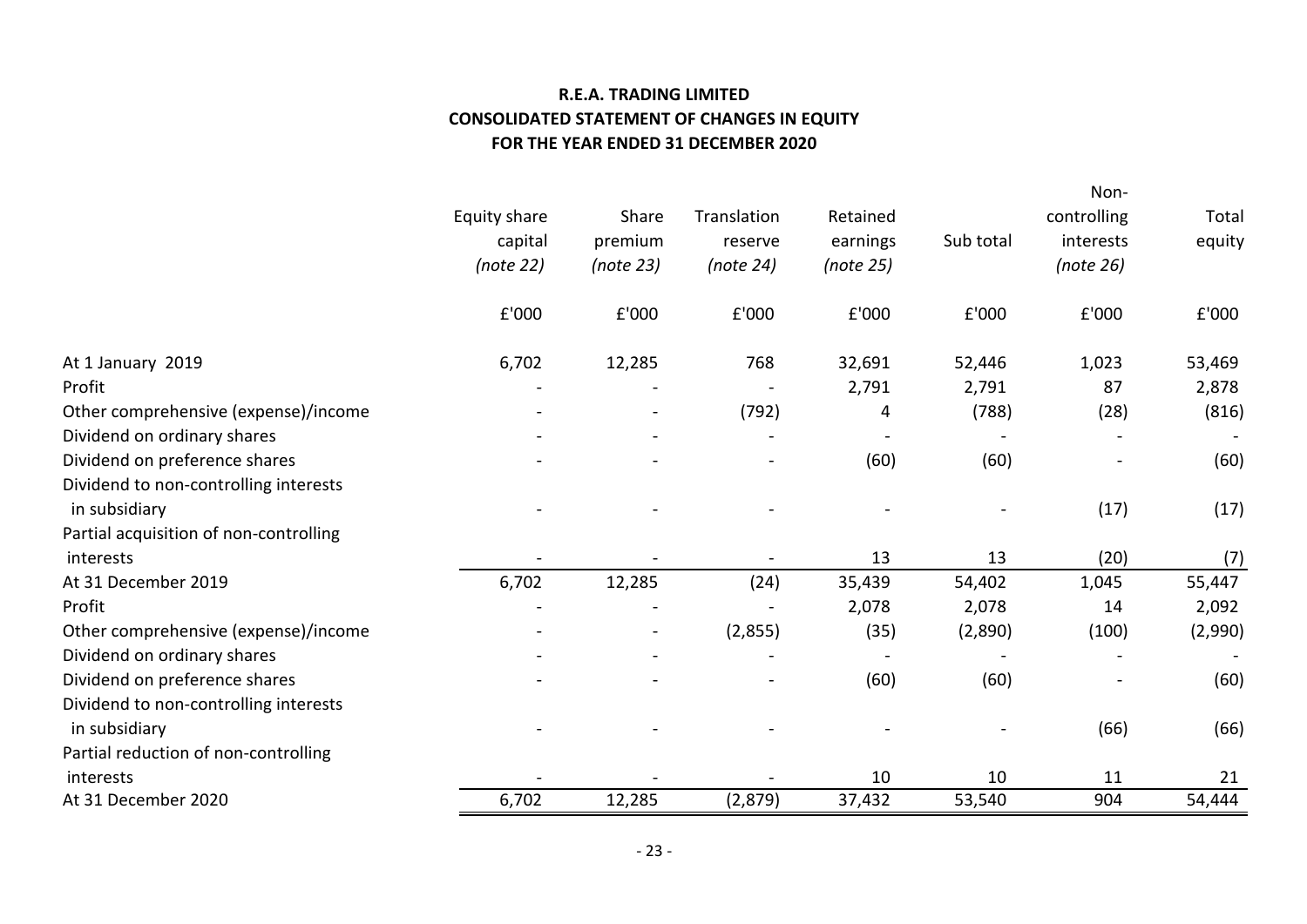## **R.E.A.TRADING LIMITED**

#### **CONSOLIDATED CASH FLOW STATEMENT FOR THE YEAR ENDED 31 DECEMBER 2020**

|                                                                                  | 2020     | 2019             |
|----------------------------------------------------------------------------------|----------|------------------|
|                                                                                  | £'000    | £'000            |
| <b>Operating activities</b>                                                      |          |                  |
| Operating profit                                                                 | 3,882    | 4,398            |
| Depreciation of property, plant and equipment and right of use assets            | 2,879    | 2,718            |
| Amortisation of intangible assets                                                | 193      | 258              |
| Biological (gain) / loss                                                         | (322)    | 87               |
| Gain on disposal of property, plant and equipment                                | (41)     | (78)             |
| Remeasurement of net defined benefit scheme asset                                | (53)     | 4                |
| <b>Exchange translation differences</b>                                          | (306)    | (179)            |
| Operating cash flows before movements in working capital                         | 6,232    | 7,208            |
| (Increase) / decrease in inventories                                             | (100)    | 844              |
| Decrease / (increase) in receivables                                             | 1,141    | (6, 173)         |
| Increase / (decrease) in payables                                                | 655      | (57)             |
| Increase in defined benefit scheme asset                                         | (10)     | (77)             |
| Increase in provisions                                                           | 73       | 133              |
| Cash generated by operations                                                     | 7,991    | 1,878            |
| Taxes paid                                                                       | (1, 560) | (2,093)          |
| Interest paid (of which £36,000 in respect of lease liabilities (2019: £15,000)) | (228)    | (54)             |
| Net cash from / (used in) operating activities                                   | 6,203    | (269)            |
|                                                                                  |          |                  |
| <b>Investing activities</b>                                                      |          |                  |
| Investment revenue                                                               | 282      | 359              |
| Proceeds on disposal of property, plant and equipment                            | 42       | 128              |
| Purchases of property, plant and equipment and right of use assets               | (4, 856) | (10, 306)        |
| Coal development                                                                 |          | (679)            |
| Net cash used in investing activities                                            | (4, 532) | (10, 498)        |
|                                                                                  |          |                  |
| <b>Financing activities</b>                                                      |          |                  |
| Dividends paid to shareholders                                                   | (60)     | (60)             |
| Dividends paid to non-controlling interests                                      | (66)     | (17)             |
| Change in non-controlling interests in subsidiary                                | 22       | (7)              |
| Repayment of lease liabilities (note 16)                                         | (159)    | (55)             |
| Increase in borrowings                                                           | 3,136    | 481              |
| Net cash from financing activities                                               | 2,873    | $\overline{342}$ |
|                                                                                  |          |                  |
| Net cash and cash equivalents                                                    |          |                  |
| Net increase / (decrease) in cash and cash equivalents                           | 4,544    | (10, 425)        |
| Net cash and cash equivalents at beginning of year                               | 1,982    | 12,574           |
| Effect of foreign exchange rate changes                                          | (1)      | (167)            |
| Net cash and cash equivalents at end of year (note 17)                           | 6,525    | 1,982            |
|                                                                                  |          |                  |
| Movement in cash net of borrowings                                               |          |                  |
| Change in cash / borrowings resulting from cash flows:                           |          |                  |
| Increase / (decrease) in cash and cash equivalents                               | 4,544    | (10, 425)        |
| Increase in borrowings and lease liabilities                                     | (2, 977) | (425)            |
|                                                                                  | 1,567    | (10, 850)        |
| <b>Currency translation differences</b>                                          | 148      | (134)            |
| Cash net of borrowings at beginning of year                                      | 606      | 11,590           |
| Cash net of borrowings at end of year                                            | 2,321    | 606              |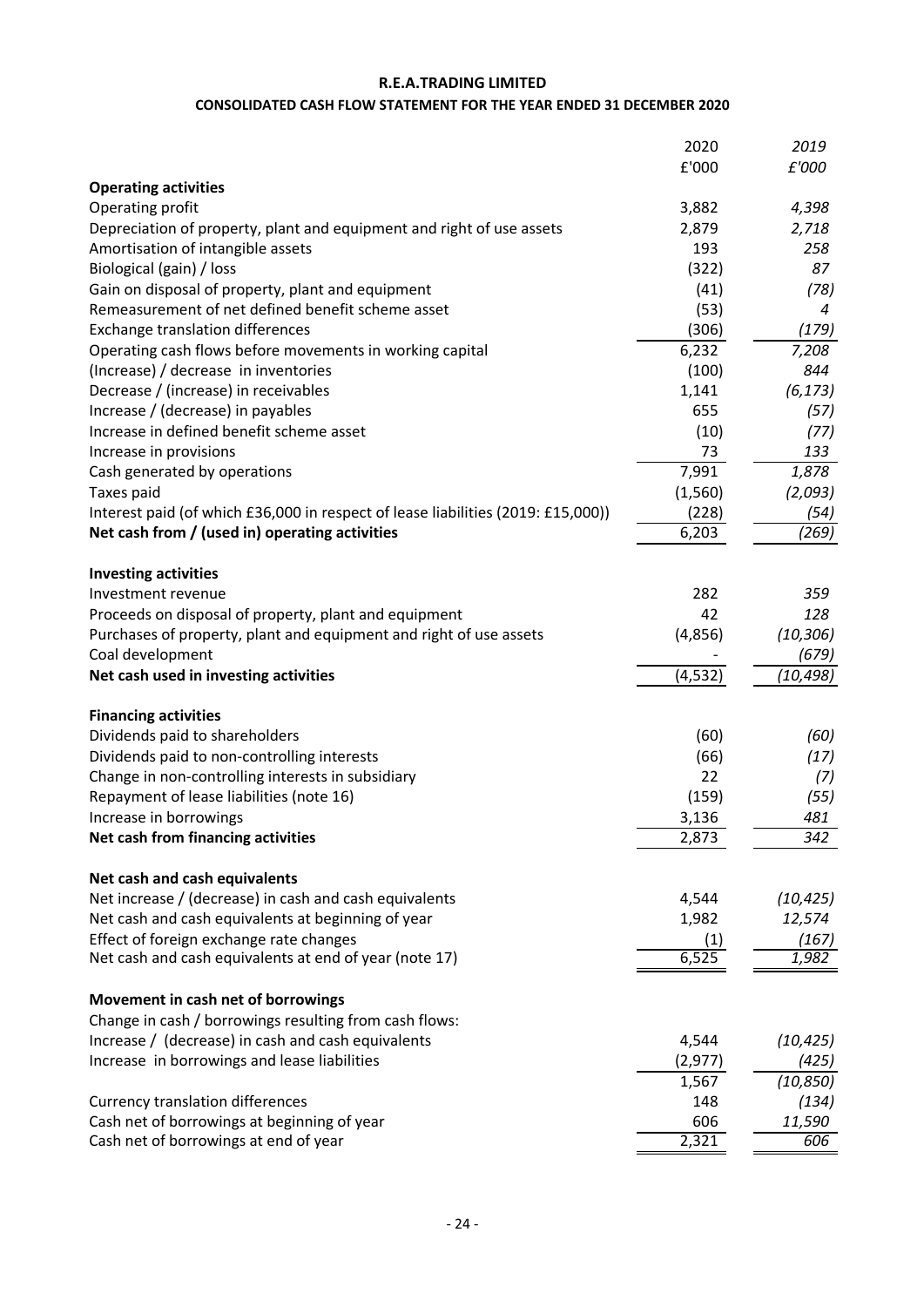## **Basis of accounting**

R.E.A. Trading Limited is a company incorporated in England and Wales under the Companies Act 2006 as a private company limited by shares with registration number 88367. The company's registered office is at First Floor, 32-36 Great Portland Street, London W1W 8QX. It is the parent company and ultimate holding company of a group of which the principal activities are described in the "Strategic report".

The consolidated financial statements are prepared in accordance with International Financial Reporting Standards ("IFRS") as endorsed for use by the European Union ("EU") as at the date of approval of the financial statements and therefore comply with Article 4 of the EU IAS Regulation.

The accompanying financial statements are prepared under the historical cost convention as modified by the revaluation of growing produce, produce stocks and derivative financial instruments which are stated at fair value.

## **Going concern**

The financial statements have been prepared on the going concern basis as the directors consider that there is a reasonable expectation that the group has adequate resources to continue in operational existence for the foreseeable future. In reaching this conclusion, the directors have had due regard to the current financial position of the group, and in particular the net cash position shown, the existing bank facililites available to the group (which, although subject to annual renewal, are expected by the directors to be renewed), budgeted future income and expenditure, the risks and uncertainties detailed in the Directors' report and the risks and risk management policies detailed in note 18 to the consolidated financial statements. In particular, the directors have considered the specific risks posed by the Covid-19 pandemic as detailed in the Directors' report.

## **Adoption of new and revised standards**

The following new and revised Standards and Interpretations have been adopted in the current year. The adoption of such new and revised standards and interpretations has not had any significant impact on the amounts reported in these accompanying financial statements.

- Amendments to IAS 12: Income taxes
- Amendments to IAS 16: Leases
- Amendments to IAS 19: Employee benefits
- Amendments to IAS 23: Borrowing costs
- Amendments to IFRS 11: Joint arrangements
- IFRIC 23: Uncertainty over income tax treatment
- Annual improvements to IFRSs (2015-2017 cycle)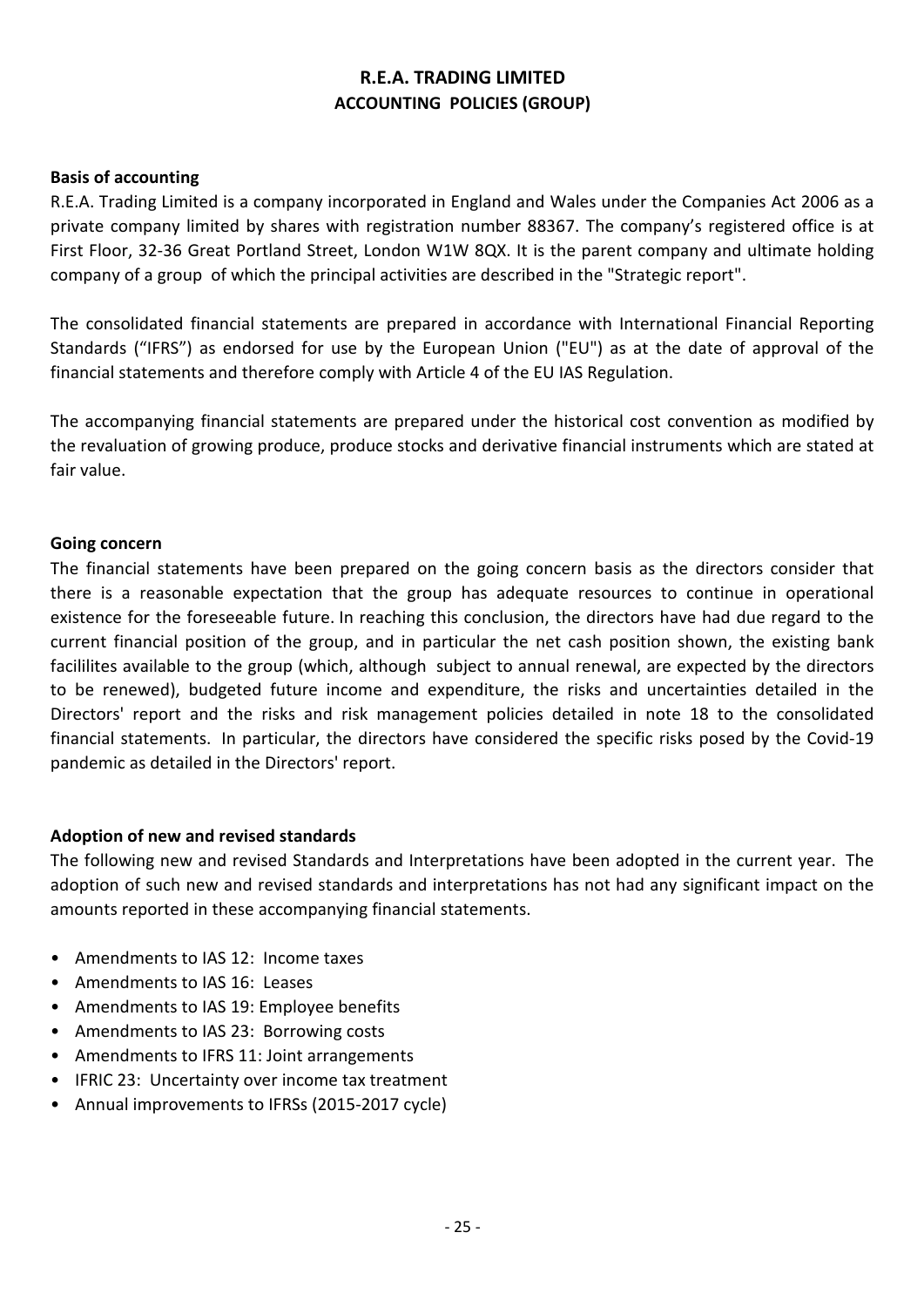## **Adoption of new and revised standards** continued

At the date of authorisation of these financial statements, the standards and interpretations which were in issue but not yet effective (and in certain cases had not yet been adopted by the UK) have not been applied in these financial statements) are set out below together with their effective years of implementation:

| • Amendments to IFRS 3: The Conceptual Framework                           | 2021 |
|----------------------------------------------------------------------------|------|
| • Amendments to IFRS 10 and IAS 28: Sale or contribution of assets between |      |
| an investor and its associate                                              | 2021 |
| • IFRS 17: Insurance contracts                                             | 2021 |
| • Amendments to IAS 1: Classification of liabilities                       | 2023 |
| • Amendments to IAS 16: Property, plant and equipment - proceeds           |      |
| before intended use                                                        | 2022 |
| • Amendments to IAS 37: Onerous contracts - costs of fulfilling a contract | 2022 |
| • Annual improvements to IFRSs (2018-2020 cycle)                           | 2021 |

The directors do not expect that the adoption of the standards, amendments and interpretations listed above will have a material impact on the consolidated financial statements in future periods.

## **Basis of consolidation**

The consolidated financial statements consolidate those of the company and its subsidiary companies made up to 31 December each year, save that, as respects REA Vipingo Plantations Limited, financial statements made up to 30 September are consolidated. Although 97 per cent owned, REA Vipingo Plantations Limited has over 2,000 shareholders and it would be difficult to change its year end and impractical to prepare additional financial statements for REA Vipingo Plantations Limited to 31 December. There were no significant transactions affecting the financial position of REA Vipingo Plantations Limited in the period from 1 October to 31 December 2020.

Unless otherwise stated, the acquisition method of accounting has been adopted with assets and liabilities valued at fair value at the date of acquisition. The interests of non-controlling shareholders may be initially measured at fair value or at the non-controlling interests' proportionate share of the fair value of the subsidiary's identifiable net assets. The choice of measurement is made on an acquisition-by-acquisition basis. Subsequent to acquisition, the carrying amount of non-controlling interests is the amount of those interests at initial recognition plus the non-controlling interests' share of subsequent changes in equity. Total comprehensive income is attributed to non-controlling interests even if this results in the noncontrolling interests having a deficit balance. Results of subsidiaries acquired or disposed of are included in the consolidated income statement from the effective date of acquisition to the effective date of disposal, as appropriate. Where necessary adjustments are made to the financial statements of subsidiaries to bring the accounting policies into line with those used by the group.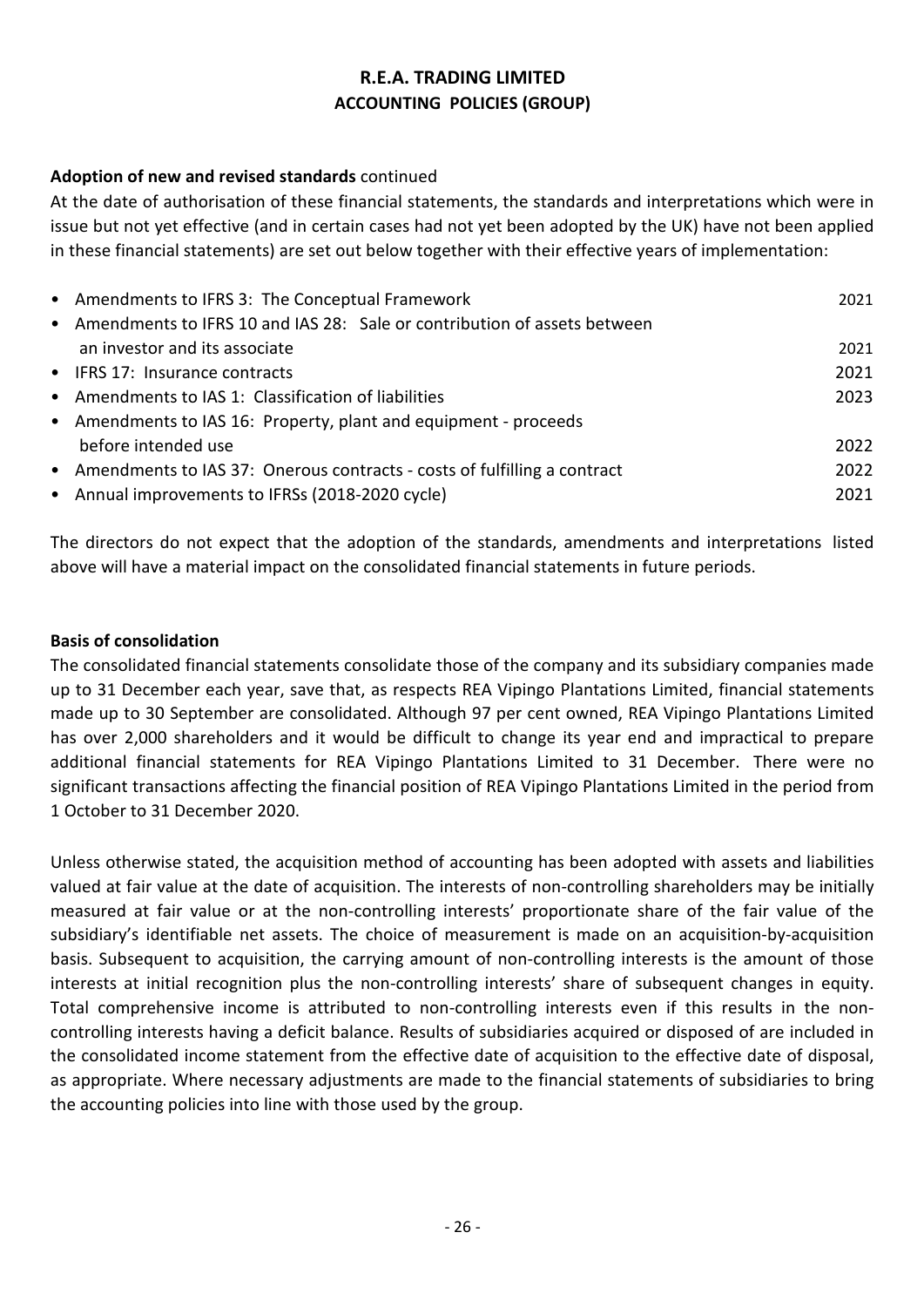## **Basis of consolidation** continued

On acquisition of a new subsidiary, any excess of the fair value of the consideration given over the fair value of identifiable net assets acquired is recognised as goodwill. Any excess in the fair value of the identifiable net assets acquired over the consideration given is credited to income in the period of acquisition.

On acquisition of all or any part of a non-controlling interest in an existing subsidiary, any difference between the cost of acquisition and the carrying value of the interest acquired is recognised in equity.

All intra-group transactions, balances, income and expenses are eliminated on consolidation.

## **Goodwill**

Goodwill is recognised as an asset on the basis described in the above policy "Basis of consolidation" and once recognised is tested for impairment at least annually. Any impairment is debited immediately as a loss in the consolidated income statement and is not subsequently reversed. On disposal of a subsidiary the attributable amount of any goodwill is included in the determination of the profit or loss on disposal.

Where the group's interest in the fair value of the subsidiary's identifiable net assets exceeds the sum of the consideration transferred, the amount of any non-controlling interest in the subsidiary and the fair value of the acquirer's previously held equity interest in the subsidiary (if any), the excess is recognised immediately in profit or loss as a bargain purchase gain.

Goodwill arising on the transfer of shares in a subsidiary company from one partly owned group company to another group company at above equity value is excluded from goodwill and is shown as a separate adjustment to equity.

## **Revenue recognition**

Revenue is measured at the fair value of the consideration received or receivable in respect of goods and services provided in the normal course of business net of VAT and other sales related taxes. It is recognised where performance obligations under a contract are satisfied and it is probable that the economic benefits of the contract will flow to the contracting entity and the revenue can be reliably measured. Specifically, within the trading operations, sales of goods are recognised when the documents of title to the goods sold are delivered to the group's customer or the customer's representative (at which point transfer of control of the goods has passed to the customer).

All revenue in the group's trading operations is derived from contracts that meet the requirements to be scoped into IFRS 9: "Financial instruments". Accordingly such revenue is exempt from the reporting requirements of IFRS 15: "Revenue from contracts with customers".

Interest income is accrued on a time basis by reference to the principal outstanding and at the effective interest rate applicable, without any discount. Dividend income is recognised when the shareholders' rights to receive payment have been established.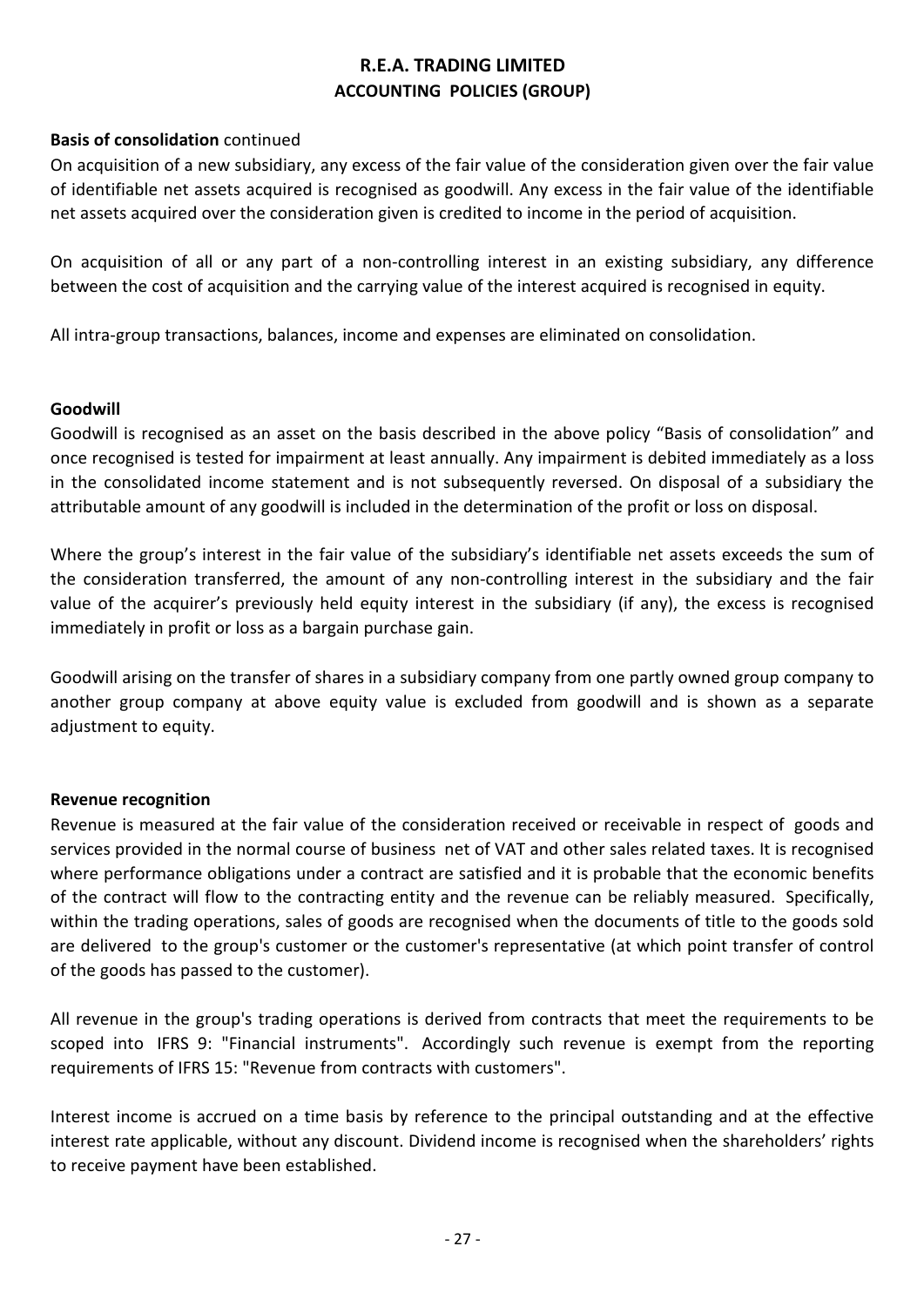## **Foreign currencies**

Transactions in foreign currencies are recorded at the rates of exchange at the dates of the transactions. At each balance sheet date monetary assets and liabilities denominated in foreign currencies are retranslated at the rates of exchange prevailing at that date. Non-monetary assets and liabilities carried at fair values that are denominated in foreign currencies are translated at the rates prevailing at the dates when the fair values were determined. Gains or losses arising on retranslation are included in the net profit or loss for the period, except for exchange differences arising on non-monetary assets and liabilities, which are recognised directly in equity in the translation reserve.

For consolidation purposes the assets and liabilities of any group entity with a functional currency other than sterling are translated at the exchange rate at the balance sheet date. Income and expenses are translated at the average rate for the period. Exchange differences arising are transferred to equity in the translation reserve. Such exchange differences are recognised as income or expenses in the period in which the entity is sold.

## **Retirement benefits**

### *United Kingdom*

Certain existing and former employees of the group are members of a multi-employer contributory defined benefit scheme. The estimated regular cost of providing for benefits under this scheme is calculated so that it represents a substantially level percentage of current and future pensionable payroll and is charged as an expense as it is incurred.

Amounts payable to recover actuarial losses, which are assessed at each actuarial valuation, are payable over a recovery period agreed with the scheme trustees. Provision is made for the present value of future amounts payable by the group to cover its share of such losses. The provision is reassessed at each accounting date, with the difference on reassessment being charged or credited to the consolidated income statement in addition to the adjusted regular cost for the period.

## *Indonesia*

In accordance with local labour law, the group's employees in Indonesia and are entitled to lump sum payments on retirement. These obligations are unfunded and provision is made annually on the basis of a periodic actuarial assessment. Actuarial gains and losses are recognised in the statement of comprehensive income; any other increase or decrease in the provision is recognised in the consolidated income statement.

## *East Africa*

Certain existing and former employees are members of a defined benefit scheme. The scheme's assets are held in a separate trustee administered fund which is funded by contributions from both the group and employees.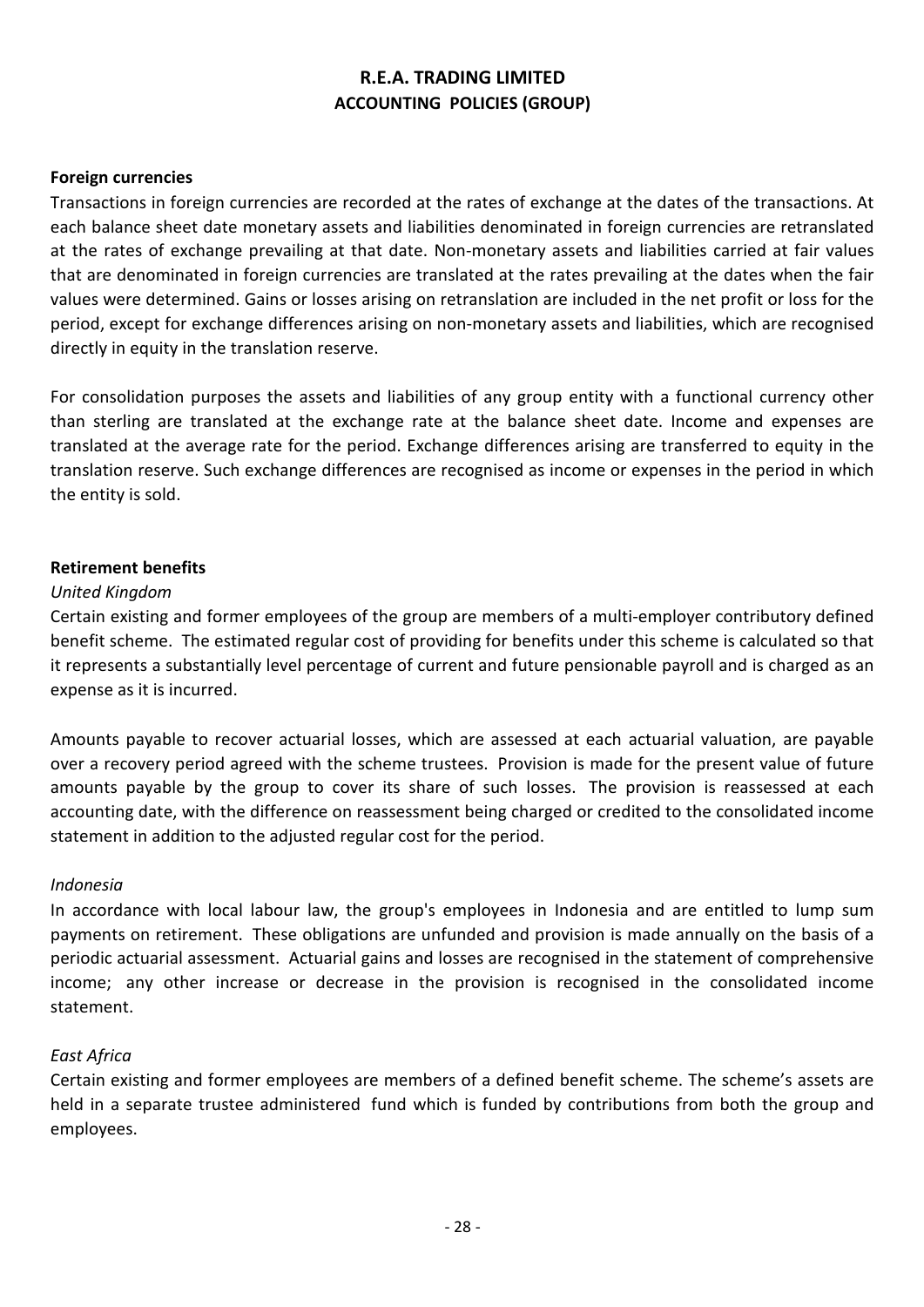## **Retirement benefits** continued

## *East Africa continued*

Pension costs are assessed using the projected unit credit method with actuarial valuations at the end of each reporting period. Remeasurement gains and losses are recognised in the balance sheet with a charge or credit to the statement of comprehensive income in the period in which they occur. Current service cost, past service cost and net interest expense or income are recognised in the consolidated income statement.

The retirement benefit amount recognised in the group balance sheet represents the deficit or surplus in the East African defined benefit scheme but any such surplus is limited to 50 per cent of the total actuarial surplus in conformity with the regulations of the Kenyan Retirement Benefits Authority.

The group also makes contributions to a local National Social Security Fund, a defined contribution scheme, and to a defined contribution scheme operated by the group. The group's contributions are charged to the consolidated income statement in the year to which they relate.

## **Taxation**

Current tax including UK corporation tax and foreign tax is provided at amounts expected to be paid (or recovered) using the tax rates and laws that have been enacted or substantially enacted by the balance sheet date.

Deferred tax is provided under the balance sheet liability method on a non-discounted basis on differences between the carrying amounts of assets and liabilities in the financial statements and the corresponding tax bases used in the computation of taxable profits (temporary differences). Deferred tax liabilities are generally recognised for all taxable temporary differences and deferred tax assets are recognised to the extent that it is probable that taxable profits will be available against which deductible temporary differences can be utilised. Such assets and liabilities are not recognised if the temporary difference arises from goodwill or from the initial recognition of other assets or liabilities in a transaction which affects neither the profit for tax purposes nor the accounting profits.

The carrying amount of deferred tax assets is reviewed at each balance sheet date and reduced to the extent that it is no longer probable that sufficient taxable profits will be available to allow all or part of the assets to be recovered.

Deferred tax is calculated at the tax rates that are expected to apply in the period when the liability is settled or the asset is realised. Deferred tax is charged or credited in the consolidated income statement, except when it relates to items charged or credited directly to equity, in which case the deferred tax is also dealt with in equity.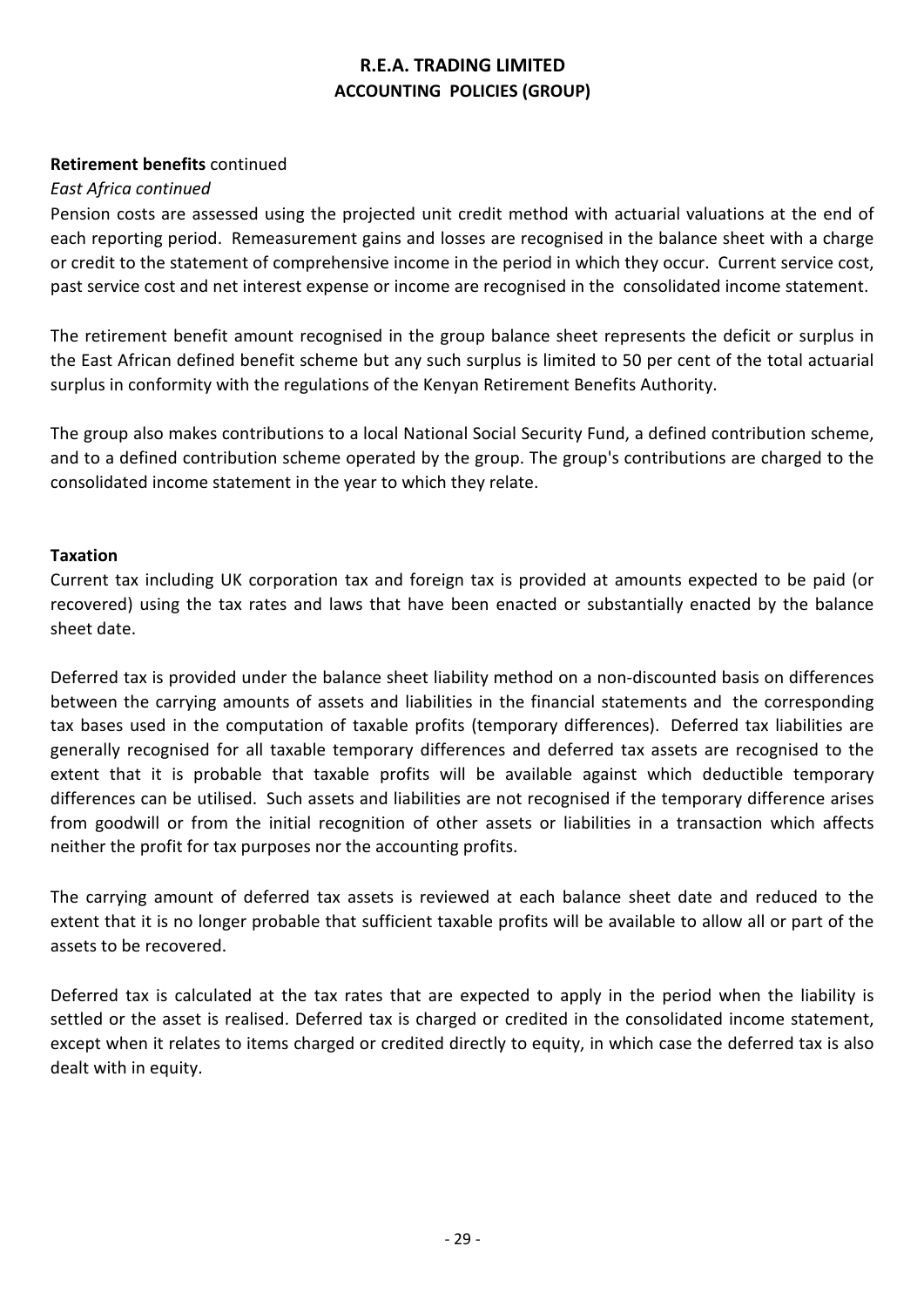# **ACCOUNTING POLICIES (GROUP) R.E.A. TRADING LIMITED**

## **Sisal and abaca plants**

Sisal and abaca plants are treated as bearer plants. As such, they are accounted for as property, plant and equipment and are stated at historical cost less accumulated depreciation net of any provision for impairment. The plants are treated as brought into use when they become mature and are then depreciated using the straight line method over a their estimated useful lives after attaining maturity (8 years for both sisal and abaca plants).

The gain or loss on the disposal or uprooting of sisal and abaca plants is determined as the difference between the proceeds (if any) realised and the carrying amount of the plants concerned and is recognised in the consolidated income statement.

The fibre content of leaves of sisal plants and of leaf stems of abaca plants that may be expected to be cut when the plants are next harvested in accordance with the group's normal harvesting cycle are, as respects sisal, treated, and when plantings in the group's abaca project are brought into production (expected in 2022) will be treated, as growing produce and accounted for as biological assets.

### **Biological assets**

Biological assets are measured at each balance sheet date at fair value. Such value is estimated net of anticipated harvesting and point of sale costs.

The variation in the value of the biological assets in each accounting period is charged or credited to profit or loss as appropriate, with no depreciation being provided on such assets.

The methodology applied in measuring biological assets is described in note 1 to the accompanying consolidated financial statements (under the sub-heading "Biological assets").

## **Property, plant and equipment**

All property, plant and equipment is stated at historical cost less accumulated depreciation net of any provision for impairment.

Depreciation is calculated using the straight line method over the estimated useful lives of the assets as follows:

| UK buildings        | 88 years      |
|---------------------|---------------|
| Overseas buildings  | 50 years      |
| <b>Plantings</b>    | 8 years       |
| Plant and machinery | 3 to 10 years |

Freehold land is not depreciated.

The gain or loss on the disposal of property, plant and equipment is determined as the difference between the sales proceeds and the carrying amount of the asset and is recognised in the consolidated income statement.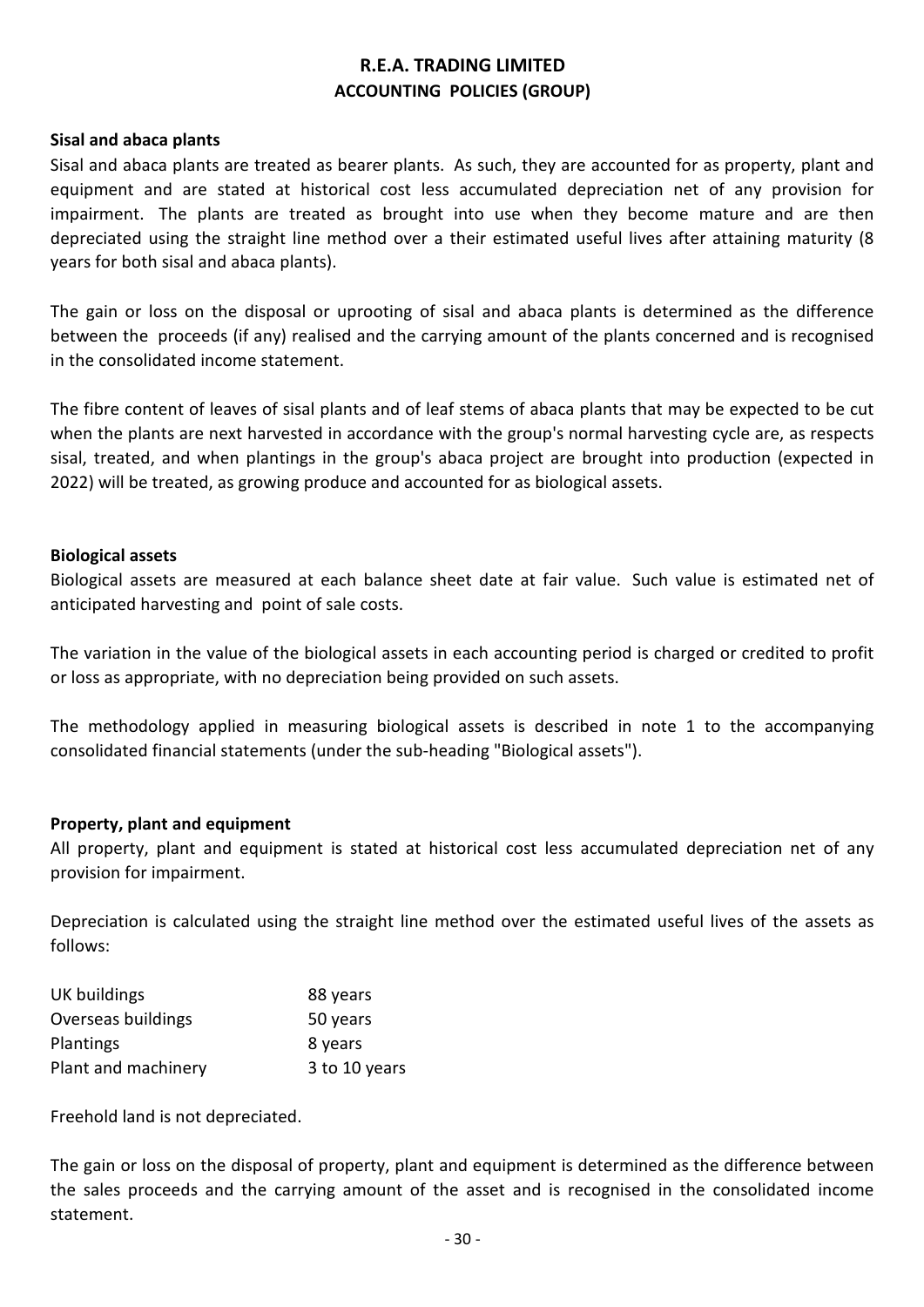# **ACCOUNTING POLICIES (GROUP) R.E.A. TRADING LIMITED**

## **Leases**

The lease liability is initially measured at the present value of remaining lease payments, which include: fixed payments (including in-substance fixed payments), less any lease incentives receivable, variable lease payments that are based on an index or a rate and payments of penalties for terminating the lease, if the assumed lease term reflects the lessee exercising that option. The lease payments are discounted using the interest rate implicit in the lease. If that rate cannot be determined, the group's incremental borrowing rate is used, being the rate that the group would have to pay to borrow the funds necessary to obtain an asset of a similar value in a similar economic environment, with similar terms and conditions. Generally, the group uses its incremental borrowing rate as the discount rate.

Subsequently, lease payments are allocated to the lease liability, split between repayments of principal and interest. A finance cost is charged to the profit and loss so as to produce a constant period rate of interest on the remaining balance of the lease liability.

Right of use assets are measured at cost, which comprises: the amount of the initial measurement of lease liability, any lease payments made at or before the commencement date less any lease incentives received, any initial direct costs, and restoration costs. right of use assets are subsequently depreciated over the shorter of the lease term and the asset's useful life (applying the bases assumed for property, plant and equipment as set out above) on a straight line basis.

Right of use assets and lease laibilities are not recognised in respect of short term leases and leases of low value assets. Instead, the payments in relation to such leases are recognised as an expense in profit or loss as incurred or on a straight line basis.

## **Coal development**

Acquisition costs to acquire coal rights and concessions, alongside exploration and evaluation expenses incurred to assess the technical feasibility and commercial viability of the coal deposits, are capitalised. A regular review of each coal concession is undertaken to determine the appropriateness of continuing to carry forward costs in relation to that area. Capitalised costs are only carried forward to the extent that they are expected to be recovered through the successful exploitation of the area of interest or alternatively by its sale. To the extent that capitalised expenditure is no longer expected to be recovered, it is charged to the income statement.

On approval for development and commencement of mining of a concession, costs previously capitalised in respect of the concession are transferred to property, plant and equipment as coal assets and amortised over the expected life of the assets concerned. Amortisation is charged at a rate per tonne of coal extracted calculated to recover the capitalised expenditure on extraction of the entire estimated mineable reserves.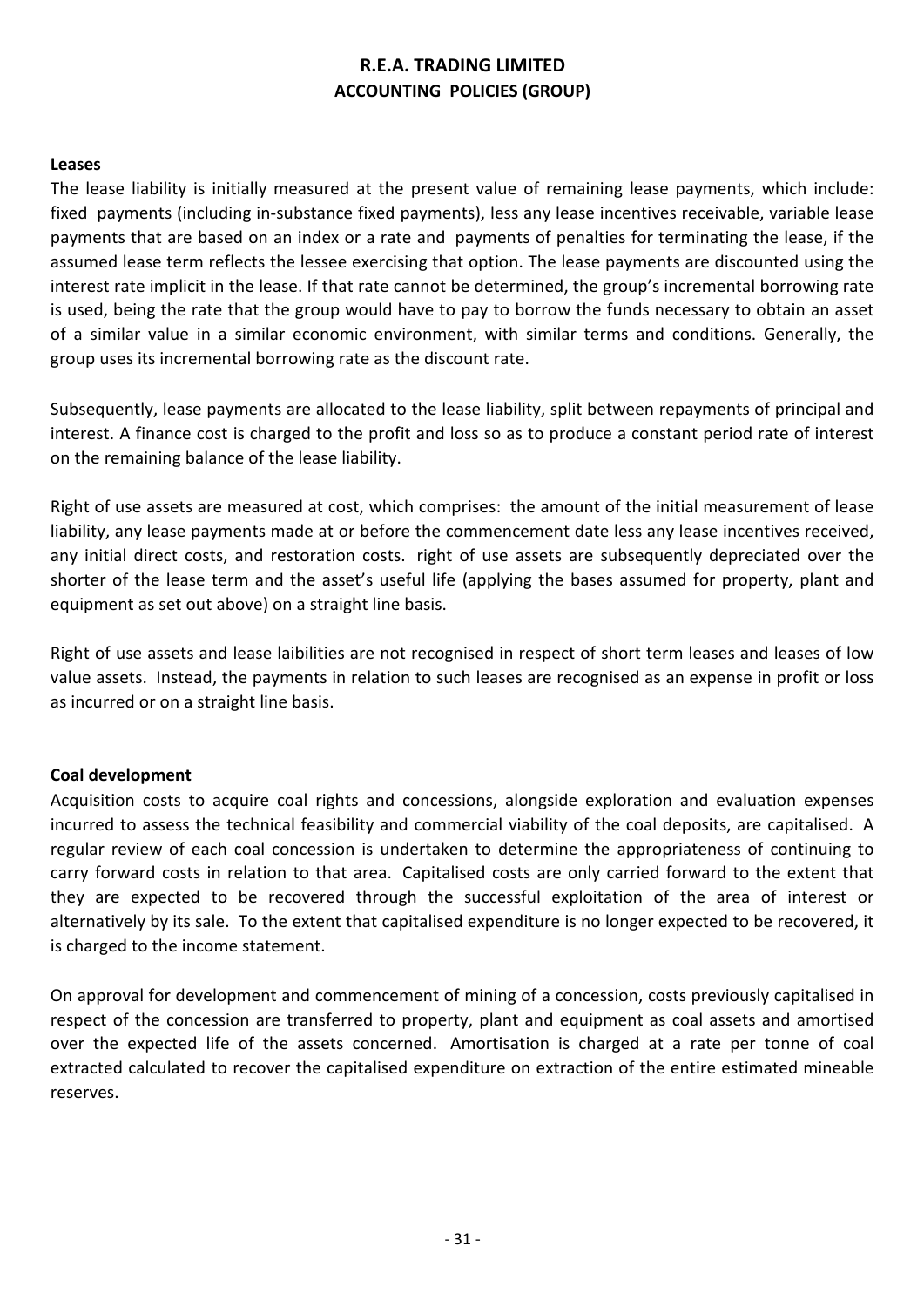### **Intangible assets**

Intangible assets with finite useful lives acquired separately are carried at cost less accumulated amortisation and accumulated impairment losses. Amortisation is recognised on a straight line basis over their estimated useful lives. The estimated useful life and amortisation method are reviewed at the end of each reporting period, with the effect of any changes in estimate being accounted for on a prospective basis.

Intangible assets acquired in a business combination and recognised separately from goodwill are recognised initially at their fair value at the acquisition date (which is regarded as their cost). Subsequent to initial recognition, intangible assets acquired in a business combination are reported at cost less accumulated amortisation and accumulated impairment losses, on the same basis as intangible assets that are acquired separately.

An intangible asset is derecognised on disposal, or when no future economic benefits are expected from use or disposal. Gains or losses arising from derecognition of an intangible asset, measured as the difference between the net disposal proceeds and the carrying amount of the asset, are recognised in profit or loss when the asset is derecognised.

## **Impairment of tangible and intangible assets (excluding goodwill)**

At each balance sheet date, the group reviews the carrying amounts of its tangible and intangible assets to determine whether there is any indication that any asset has suffered an impairment loss. If any such indication exists, the recoverable amount of the asset is estimated in order to determine the extent of the impairment loss (if any). Where the asset does not generate cash flows that are independent from other assets, the group estimates the recoverable amount of the cash-generating unit to which the asset belongs. An intangible asset with an indefinite useful life is tested for impairment annually and whenever there is an indication that the asset may be impaired.

The recoverable amount of an asset (or cash-generating unit) is the higher of fair value less costs to sell and value in use. In assessing value in use, estimated future cash flows are discounted to their present value using a pre-tax discount rate that reflects current market assessments of the time value of money and those risks specific to the asset (or cash-generating unit) for which the estimates of future cash flows have not been adjusted. If the recoverable amount of an asset (or cash-generating-unit) is estimated to be less than its carrying amount, the carrying amount of the asset (or cash-generating unit) is reduced to its recoverable amount. An impairment loss is recognised as an expense immediately, unless the relevant asset is carried at a revalued amount, in which case the impairment loss is treated as a revaluation decrease.

Where an impairment loss subsequently reverses, the carrying amount of the asset (or cash-generating unit) is increased to the revised estimate of its recoverable amount, but so that the increased carrying amount does not exceed the carrying amount that would have been determined had no impairment been recognised for the asset (or cash-generating unit) in prior years. A reversal of an impairment loss is recognised as income immediately, unless the relevant asset is carried at a revalued amount, in which case the reversal of an impairment loss is treated as a revaluation increase.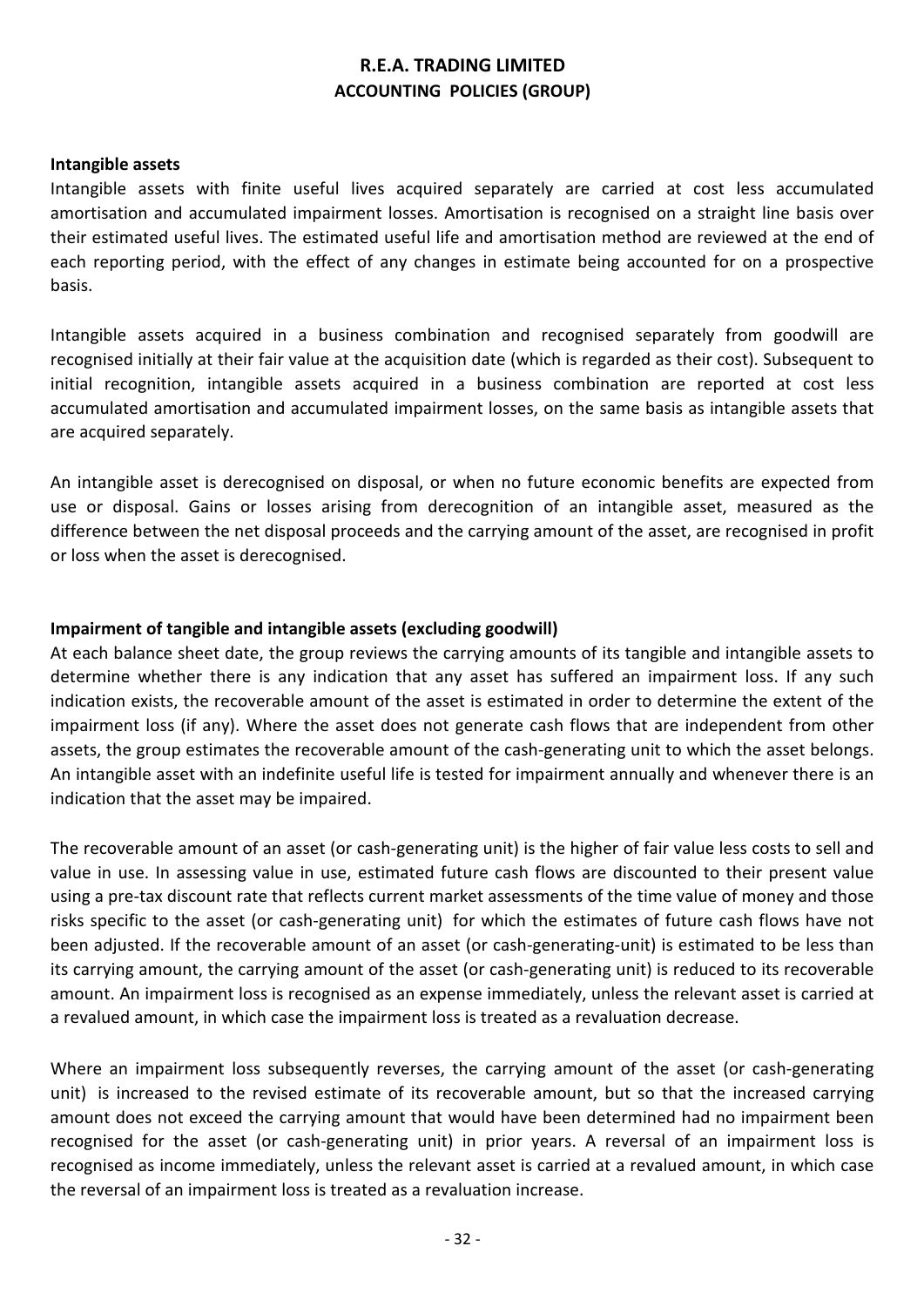### **Inventories**

### *Agricultural operations*

Inventories of agricultural produce are stated at fair value which is defined as the estimate of the selling price in the ordinary course of business less applicable point of sale costs. Processed twine and yarn inventories are valued at the lower of factory production cost and net realisable value. Cost comprises direct factory labour, other direct costs and related production overheads but excludes interest expense. Inventories of spares, lubricants, chemicals and stores are valued at the lower of weighted average cost, or net realisable value. Provision is made for obsolete, slow moving or sub-standard stock where appropriate.

## *Merchanting operations*

Inventories are stated at the lower of cost and estimated selling price less costs to sell, which is equivalent to net realisable value. Cost includes payments to suppliers and costs incurred in certification and freight forwarding services at port of origin. Cost is calculated on a first in, first out basis. Provision is made for obsolete, slow moving or sub-standard stock where appropriate.

## **Non derivative financial instruments**

Non derivative financial instruments are recognised in the consolidated balance sheet when the group becomes a party to the contractual provisions of the instrument. Non derivative financial assets comprise trade investments held at fair value, receivables held at amortised cost and cash and cash equivalents. Non derivative financial liabilities comprise bank borrowings and trade and other payables which are held at amortised cost.

A non derivative financial assets is derecognised when the contractual rights to the cash flows from the asset expire or the asset and substantially all the risks and rewards associated with it are transferred to another entity. A non derivative financial liability is derecognised when the liability is discharged, cancelled or expires.

## *Assets carried at amortised cost*

At each reporting date, the group reviews the carrying value of each asset carried at amortised cost and accounts for expected credit losses and changes in those expected credit losses to reflect changes in credit risk since initial recognition of the asset.

## *Cash and cash equivalents*

Cash and cash equivalents comprise cash on hand and demand deposits and other short-term highly liquid investments that are readily convertible to a known amount of cash and, being subject to an insignificant risk of changes in value, are stated at their nominal amounts.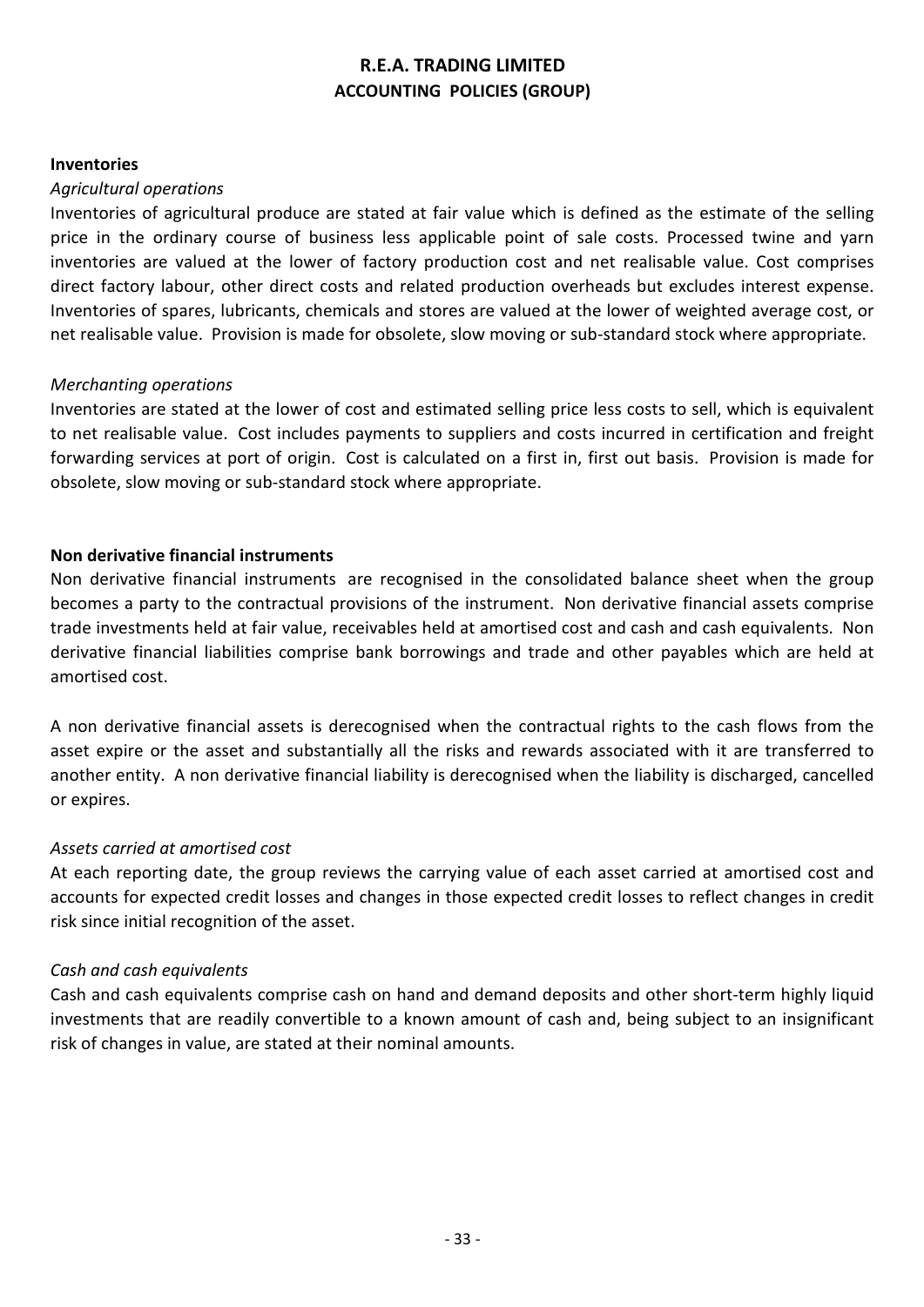## **Non derivative financial instruments** continued

## *Bank borrowings, finance leases and redeemable preference shares*

Bank borrowings, finance leases and redeemable preference shares are classified in accordance with the substance of the relative contractual arrangements. Finance costs are charged to income using the effective income method and comprise the contractual interest payable together with the amortisation of costs associated with the negotiation of, and compliance with, the contractual terms and conditions. Bank borrowings, finance leases and redeemable preference shares are recorded at the amounts of the proceeds received less subsequent repayments with the relative unamortised balance of costs added to the relative balances.

## *Trade and other payables*

Trade and other payables are non-interest bearing and are stated at their nominal value.

## **Derivative financial instruments**

Derivative financial instruments comprise contracts entered into by the group's merchanting operations for the forward purchase and sale of goods ("physical contracts") and contracts for the forward purchase and sale of foreign currency ("foreign exchange contracts").

Further details of derivative financial instruments are disclosed in note 18 to the financial statements.

## *Physical contracts*

Physical contracts may be settled net in cash (or by the exchange of financial instruments) and in this and other respects meet the requirements to be scoped into IFRS 9: "Financial instruments". On initial recognition, such contracts are designated as at fair value through profit and loss and the contracts are subsequently remeasured accordingly. Any gain or loss on such remeasurement is taken to profit or loss as an adjustment to revenue or cost of sales as appropriate.

Physical contracts are derecognised when delivery of goods has taken place. This normally occurs when title to goods the subject of a physical purchase contract and a matched physical sale contract has been transferred whereupon the consideration payable under the physical purchase contract and the net proceeds receivable under the physical sales contract are included in the consolidated income statement under, respectively, cost of sales and revenue.

## *Foreign exchange contracts*

The group enters into foreign exchange contracts to manage its exposure to foreign exchange rate risk.

Foreign exchange contracts are initially recognised at fair value and are revalued at market value at the end of each accounting period. The resulting gain or loss is recognised immediately in the profit or loss account unless the derivative is designated and qualifies as a hedging instrument. A derivative that is not designated and effective as a hedging instrument is classified as held for trading.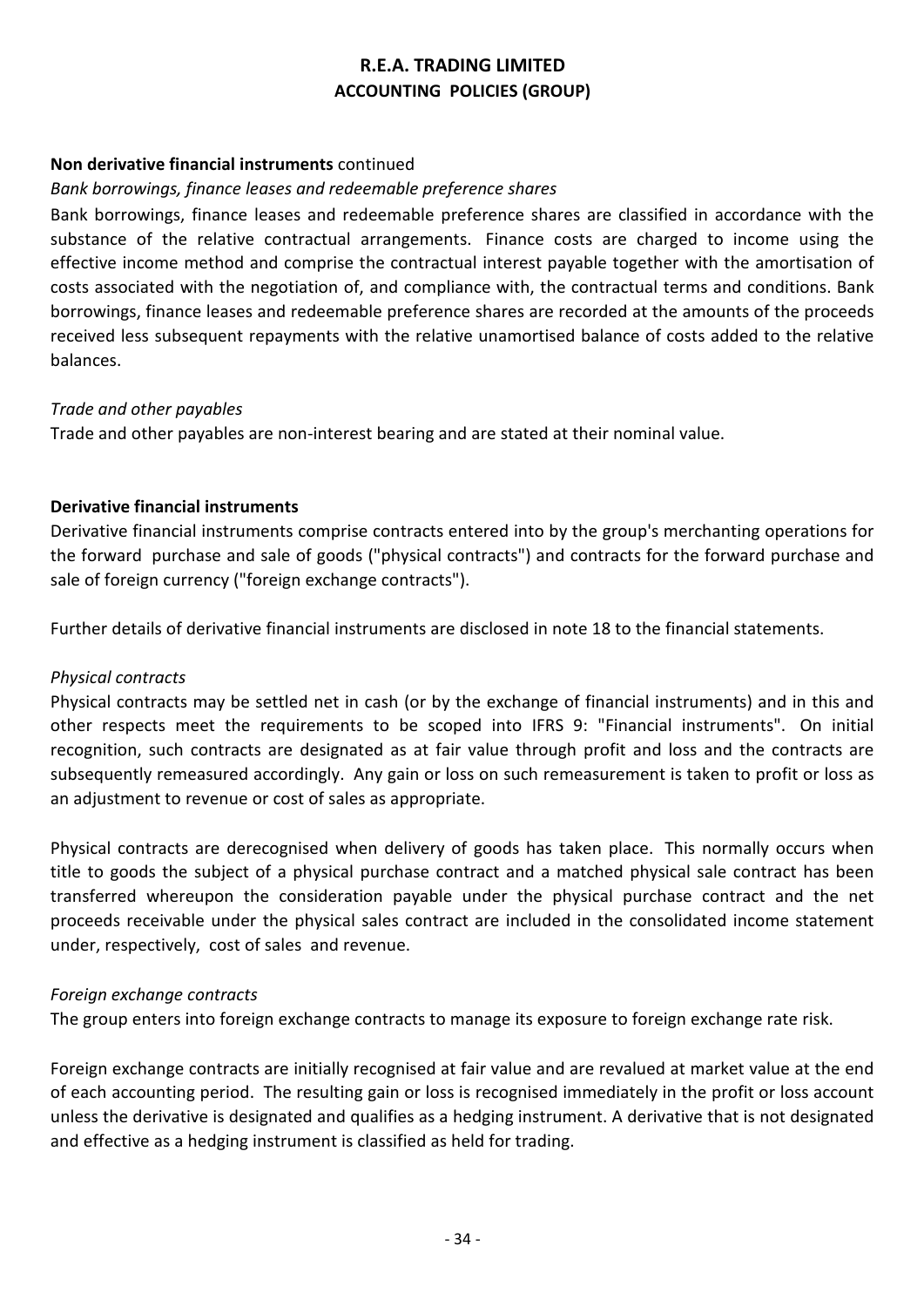# **ACCOUNTING POLICIES (GROUP) R.E.A. TRADING LIMITED**

## **Fair value measurement of financial instruments**

All assets and liabilities for which fair value is measured or disclosed in the financial statements are categorised within the following hierarchy, based on the lowest level input that is significant to the fair value measurement as a whole:

- Level 1: Inputs to level 1 fair values are quoted prices (unadjusted) in active markets for identical assets and liabilities that the entity can access at the measurement date.
- Level 2: Inputs to level 2 fair values are inputs other than quoted prices included within level 1 that are observable for the asset or liability, either directly or indirectly.
- Level 3: Inputs to level 3 fair values are inputs for the asset or liability that are not based on observable market data (unobservable inputs).

## **Equity instruments**

Instruments are classified as equity instruments if the substance of the relative contractual arrangements evidences a residual interest in the assets of the group after deducting all of its liabilities. Equity instruments issued by the group are recorded at the proceeds received, net of direct issue costs not charged to income.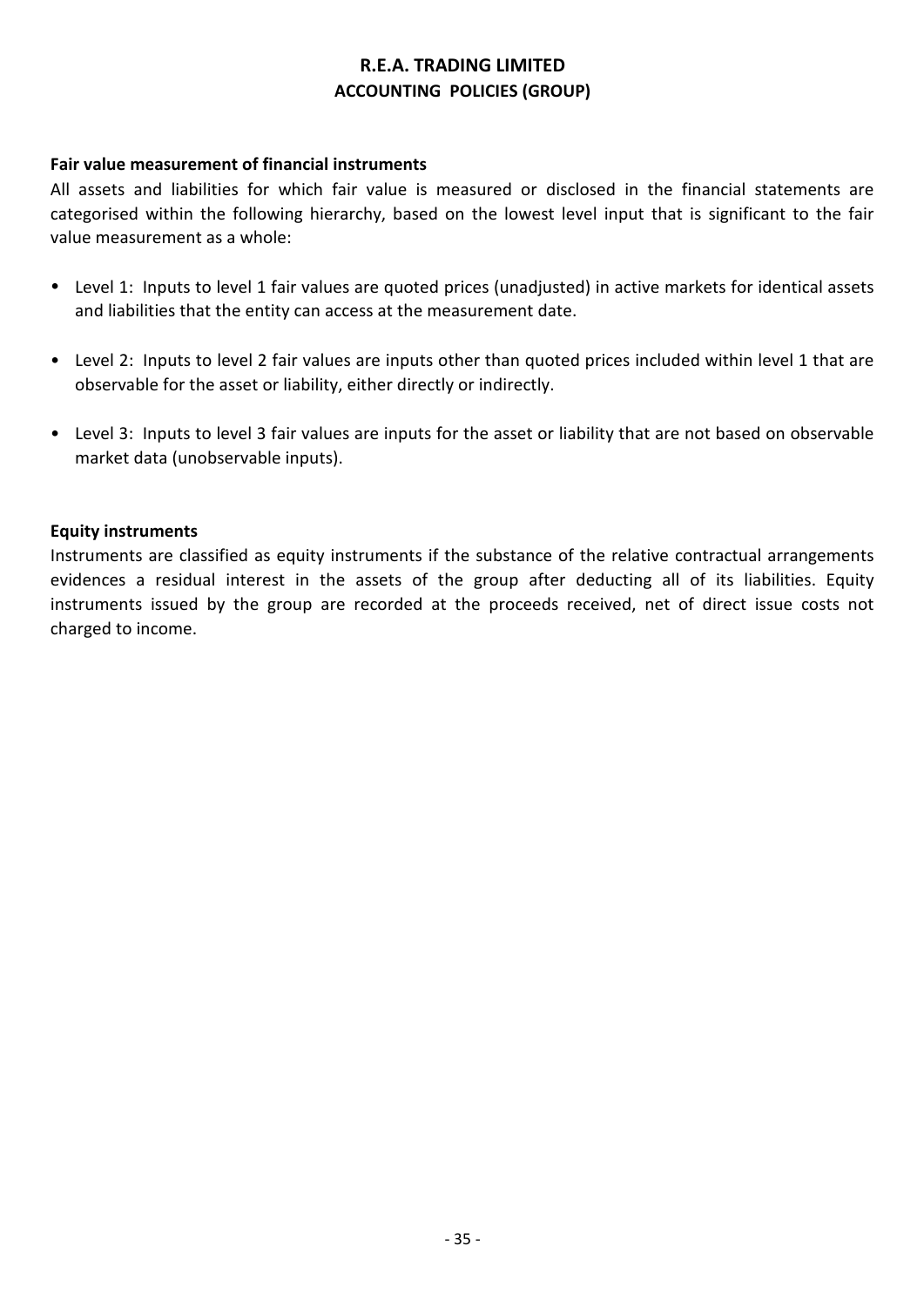### **1 Critical accounting judgements and key sources of estimation uncertainty**

In the application of the group's accounting policies which are set out in the "Accounting policies (Group)" section of this annual report, the directors are required to make judgements, estimates and assumptions. Such estimates and assumptions are based on historical experience, including expectation of future events that are considered to be relevant. Actual values of assets and amounts of liabilities may differ from estimates. The judgements, estimates and underlying assumptions are reviewed on an ongoing basis. Revisions to estimates are recognised in the period in which the estimates are revised if the revision affects only that period, or in the period of the revision and future periods if the revision affects both current and future periods.

### *Critical judgements*

### Property, plant and equipment

Judgements are made by the directors in determining depreciation rates for property, plant and equipment and intangible assets and whether such assets are impaired. No changes in useful lives and no impairment losses were identified at the balance sheet date.

### *Key sources of estimation uncertainty*

### Taxation

The group is subject to corporate taxes in various jurisdictions. Significant judgement is required in determining the group's liability to such tax. Certain transactions may occur during the ordinary course of business, in particular cross-border transactions between group companies, as respects which the ultimate tax consequences are uncertain. Moreover, certain overseas group companies are subject to regular tax audits when issues may be raised as to which the ultimate resolution will be uncertain. The group provides for liabilities for uncertain tax outcomes and tax audit issues on the basis of its best assessment of the tax liabilities that will arise. Any differences arising on determinations of such outcomes and issues are then recognised in the period in which such determinations occur.

At each balance sheet date, the directors make a judgement in determining whether it is appropriate to recognise a deferred tax asset.

#### Biological assets

Biological assets comprise growing horticultural, sisal and abaca produce. In determining the fair value of biological assets, the group estimates the available produce at the accounting date, together with the current value of that produce, based on budgeted production levels, selling prices and costs for the year following the accounting date. The methodology for valuing the biological assets is dependent upon a judgement as to future selling prices. A 10 per cent reduction in the selling prices assumed would have reduced the carrying value of the biological assets at 31 December 2020 by £601,000 (2019: £634,000).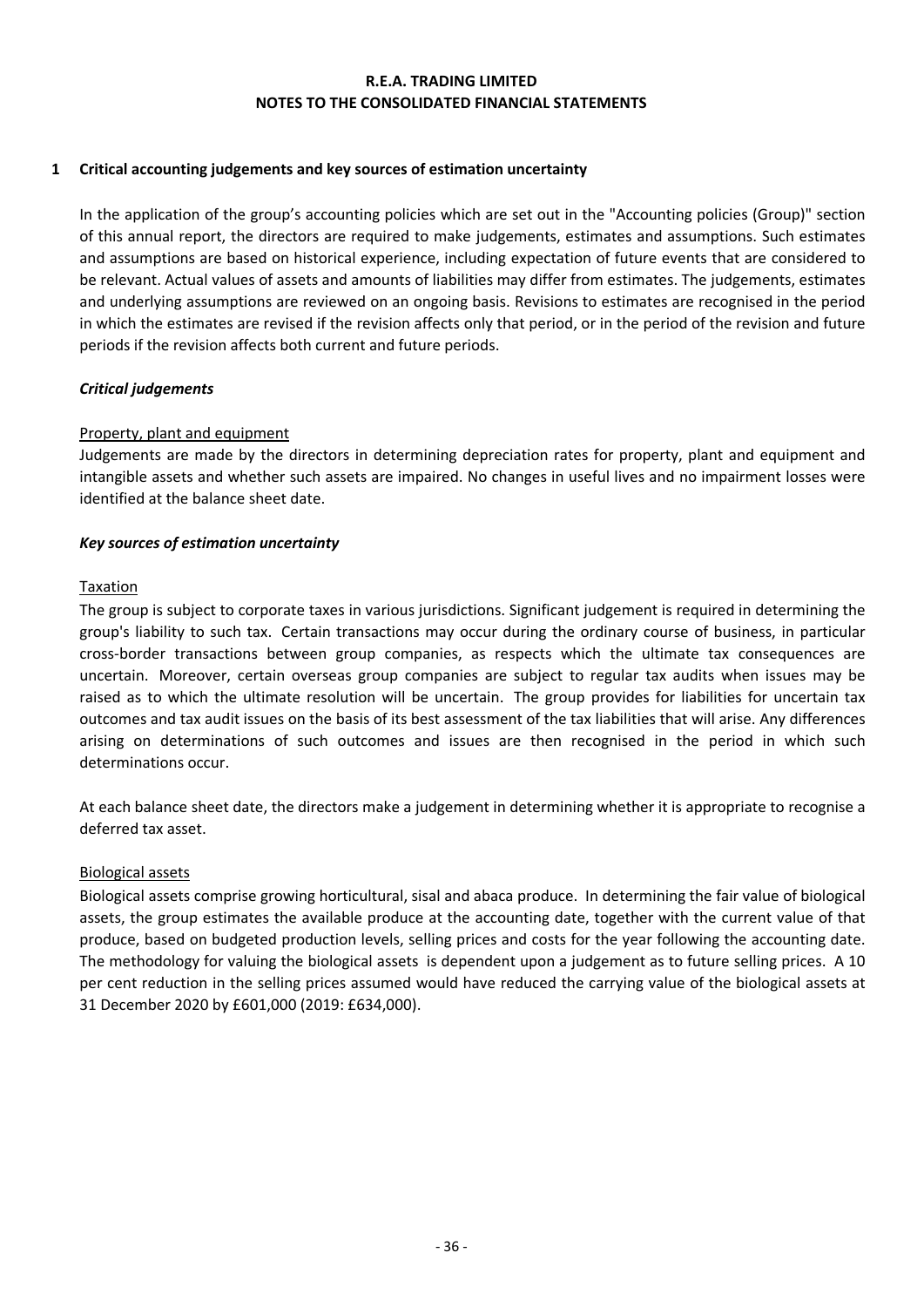| 2020<br>2<br>Revenue<br>£'000<br>Sales of goods<br>49.149<br>Revenue from provision of services<br>668<br>Gain / (loss) on forward sale contracts treated as financial instruments<br>129<br>49,946<br>238<br>Other operating income<br>282<br>Investment revenue |               |        |        |
|-------------------------------------------------------------------------------------------------------------------------------------------------------------------------------------------------------------------------------------------------------------------|---------------|--------|--------|
|                                                                                                                                                                                                                                                                   |               |        | 2019   |
|                                                                                                                                                                                                                                                                   |               |        | £'000  |
|                                                                                                                                                                                                                                                                   |               |        | 53,101 |
|                                                                                                                                                                                                                                                                   |               |        | 721    |
|                                                                                                                                                                                                                                                                   |               |        | (205)  |
|                                                                                                                                                                                                                                                                   |               |        | 53,617 |
|                                                                                                                                                                                                                                                                   |               |        | 257    |
|                                                                                                                                                                                                                                                                   |               |        | 359    |
|                                                                                                                                                                                                                                                                   | Total revenue | 50,466 | 54,233 |

Revenue from provision of services comprises fees charged to related parties for administrative services and freight forwarding fees charged to third parties for forwarding sisal and sisal products.

| 3 | <b>Operating profit</b>                                                                                                          | 2020   | 2019   |
|---|----------------------------------------------------------------------------------------------------------------------------------|--------|--------|
|   |                                                                                                                                  | £'000  | £'000  |
|   | Operating profit has been arrived at after charging/(crediting):                                                                 |        |        |
|   | Net foreign exchange losses / (gains)                                                                                            | 312    | (156)  |
|   | Depreciation of property, plant and equipment                                                                                    | 2,701  | 2,662  |
|   | Depreciation of right of use assets                                                                                              | 178    | 56     |
|   | Amortisation of intangible assets (charged within administrative expenses)                                                       | 193    | 258    |
|   | Operating lease payments                                                                                                         |        |        |
|   | Short term lease payments                                                                                                        | 16     | 146    |
|   | Cost of inventories recognised as (income) / expense                                                                             | (423)  | 2,911  |
|   | Gain on disposal of property, plant and equipment                                                                                | (41)   | (78)   |
|   | Staff costs (see note 4)                                                                                                         | 13,350 | 13,172 |
|   | Amounts paid to Deloitte LLP for the audit of the financial statements of                                                        | 21     | 15     |
|   | of the company pursuant to legislation                                                                                           |        |        |
|   | Amounts paid to Deloitte LLP for the audit of the financial statements of<br>subsidiaries of the company pursuant to legislation | 133    | 131    |
|   | Amounts paid to Deloitte LLP for other services to the group in                                                                  |        |        |
|   | respect of taxation compliance                                                                                                   | 37     | 57     |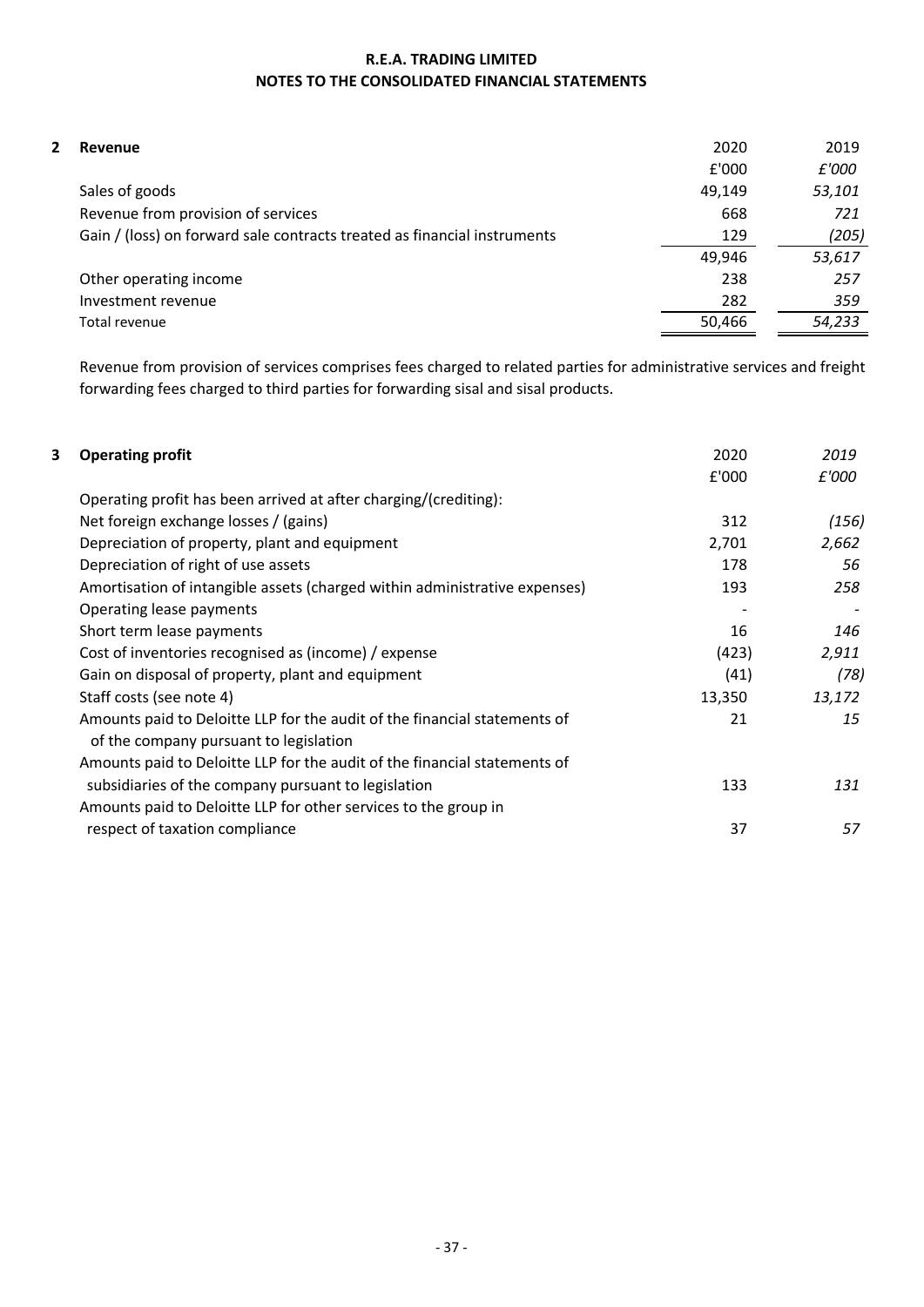| 4 | <b>Staff costs</b>                          | 2020   | 2019          |
|---|---------------------------------------------|--------|---------------|
|   |                                             | Number | <b>Number</b> |
|   | The average number of persons employed was: |        |               |
|   | East Africa                                 | 5,237  | 5,333         |
|   | Indonesia                                   | 310    | 194           |
|   | <b>UK</b>                                   | 15     | 15            |
|   |                                             | 5,562  | 5,542         |
|   |                                             |        |               |
|   |                                             | £'000  | £'000         |
|   | Their aggregate remuneration comprised:     |        |               |
|   | Wages and salaries                          | 12,479 | 12,277        |
|   | Social security costs                       | 644    | 637           |
|   | Pension costs                               | 227    | 258           |
|   |                                             | 13,350 | 13,172        |

Details of directors' emoluments are disclosed in note (ix) to the company's individual financial statements.

| 5 | <b>Finance costs</b>                                                     | 2020  | 2019  |
|---|--------------------------------------------------------------------------|-------|-------|
|   |                                                                          | £'000 | £'000 |
|   | Interest on bank loans and overdrafts                                    | 130   | 39    |
|   | Interest on lease liabilities                                            | 36    | 15    |
|   | Dividend on redeemable preference shares                                 | 62    |       |
|   |                                                                          | 228   | 54    |
|   |                                                                          |       |       |
| 6 | Tax                                                                      | 2020  | 2019  |
|   |                                                                          | £'000 | £'000 |
|   | Current tax:                                                             |       |       |
|   | United Kingdom tax (net of double taxation relief of £nil; 2019: £8,000) | 359   | 291   |
|   | Foreign tax                                                              | 1,618 | 1,526 |
|   | Total current tax                                                        | 1,977 | 1,817 |
|   | Deferred tax:                                                            |       |       |
|   | Current year deferred tax attributable to                                |       |       |
|   | Remeasurement of biological assets                                       | 97    | (26)  |
|   | Accelerated depreciation                                                 | (56)  | 91    |
|   | Remeasurement of provisions                                              | (123) | (30)  |
|   | Defined benefit scheme                                                   | (11)  | 25    |
|   | Amortisation of intangible assets arising from prior year acquisition    |       |       |
|   | of subsidiary                                                            | (37)  | (49)  |
|   | Right of use assets and leases                                           | (3)   | (3)   |
|   | Total deferred tax                                                       | (133) | 8     |
|   | <b>Total tax</b>                                                         | 1,844 | 1,825 |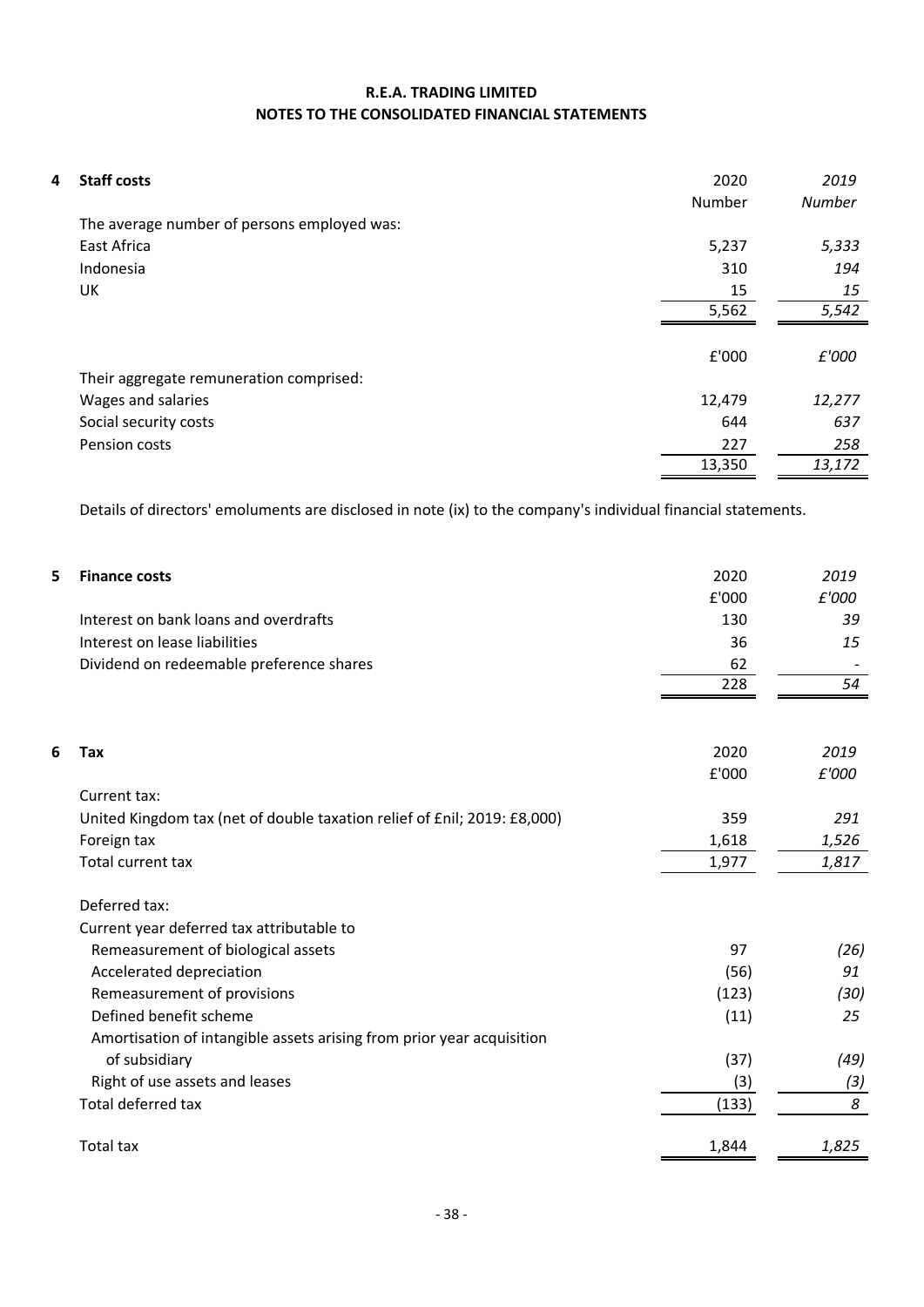## **NOTES TO THE CONSOLIDATED FINANCIAL STATEMENTS R.E.A. TRADING LIMITED**

### **6 Tax** continued

Taxation is provided at the rates prevailing for the relevant jurisdiction, which for the United Kingdom is 19 per cent, East Africa 25 per cent and Indonesia 22 per cent (2019: respectively 19 per cent, 30 per cent and 25 per cent).

|                                                                | 2020  | 2019  |
|----------------------------------------------------------------|-------|-------|
|                                                                | £'000 | £'000 |
| The charge for the year can be reconciled to the profit        |       |       |
| per the consolidated income statement as follows:              |       |       |
| Profit before tax                                              | 3,936 | 4,703 |
| Tax at the standard rate of 19% (2019: 19%) thereon            | 748   | 894   |
| Tax effect of the following items:                             |       |       |
| Foreign tax charged at other rates                             | 198   | 480   |
| Income not subject to tax                                      | (37)  | (81)  |
| Tax on deemed income                                           |       |       |
| Expenses that are not deductible in determining taxable profit | 299   | 146   |
| Overseas tax expensed                                          | 320   | 51    |
| Losses utilised                                                |       |       |
| Net underprovision of tax in prior years                       | (3)   | 11    |
| Deferred tax asset not recognised                              | 319   | 318   |
| Deferred tax on allowable loss                                 |       |       |
| Tax expense for the year                                       | 1,844 | 1,825 |
|                                                                |       |       |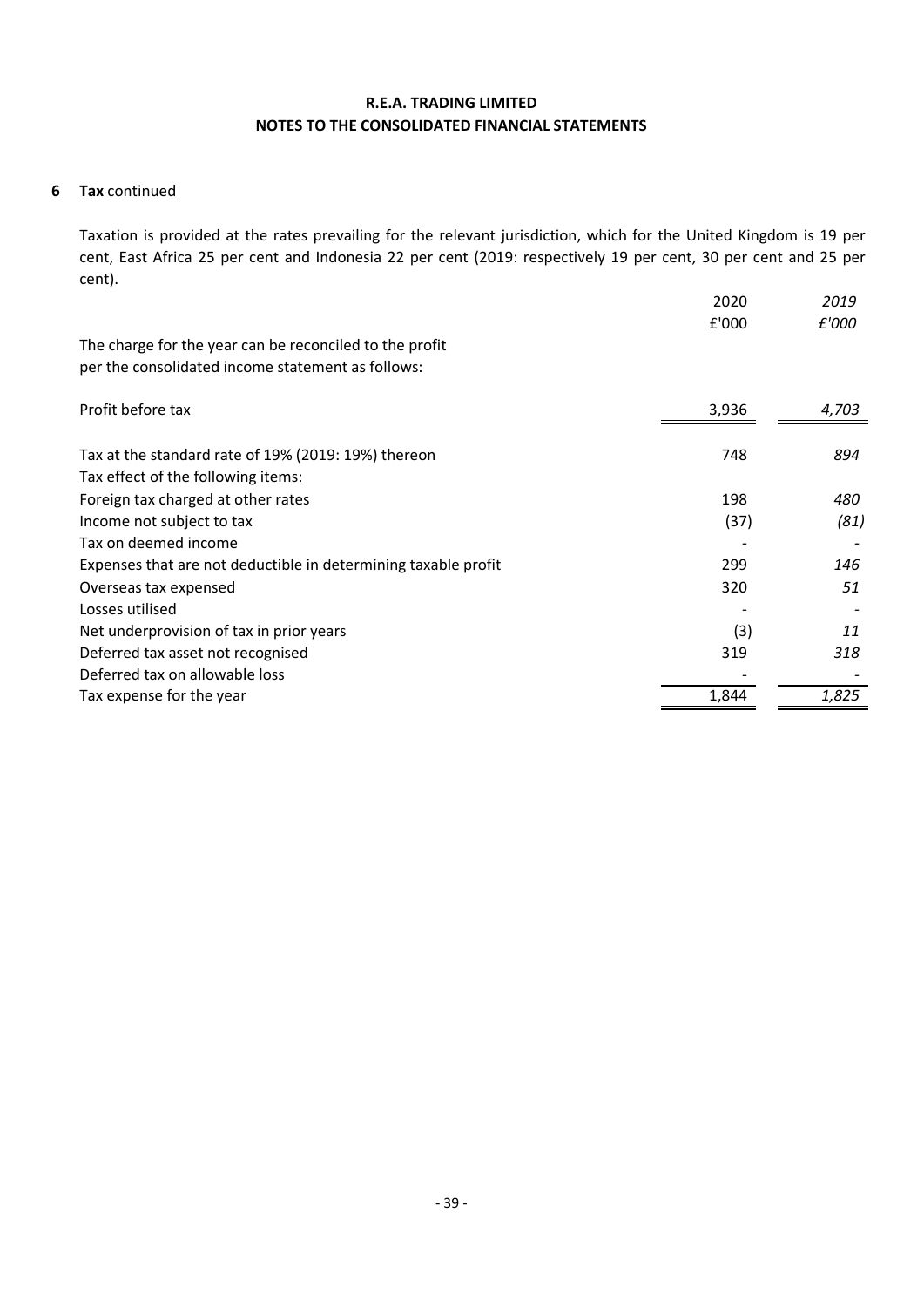| Goodwill                  | 2020                     | 2019                     |
|---------------------------|--------------------------|--------------------------|
|                           | £'000                    | £'000                    |
| Opening balance           | 468                      | 468                      |
| Additions during the year | $\overline{\phantom{a}}$ | $\overline{\phantom{0}}$ |
| Closing balance           | 468                      | 468                      |

The goodwill of £468,000 arose on the acquisition during 2018 of Willington Limited and represented a component of the fair value on acquisition attributed to Willington Limited's wholly owned subsidiary, Wigglesworth & Co. Limited. The goodwill is reviewed for impairment at each reporting date as explained in 'Accounting policies (group)'. The group's trading operations are regarded as the cash generating unit to which the goodwill relates and the recoverable amount of goodwill on the basis of value in use is assessed against the current profitability of those operations. On that basis, no provision for impairment has been considered necessary as at the balance sheet date. Should Wigglesworth & Co. Limited become loss making, the entire goodwill would have to be written off.

| 8 | Intangible assets         | 2020  | 2019  |
|---|---------------------------|-------|-------|
|   |                           | £'000 | £'000 |
|   | Cost:                     |       |       |
|   | Opening balance           | 967   | 967   |
|   | Additions during the year |       |       |
|   | Closing balance           | 967   | 967   |
|   |                           |       |       |
|   | Amortisation:             |       |       |
|   | Opening balance           | 258   |       |
|   | Additions                 | 193   | 258   |
|   | Closing balance           | 451   | 258   |
|   |                           |       |       |
|   | Carrying amount:          | 709   | 967   |
|   | Opening balance           |       |       |
|   | Closing balance           | 516   | 709   |
|   |                           |       |       |

Intangible assets represent the value attributed to the client base of the group's trading operations on acquisition of those operations in 2018. These assets are being amortised on a straight line basis over a five year period.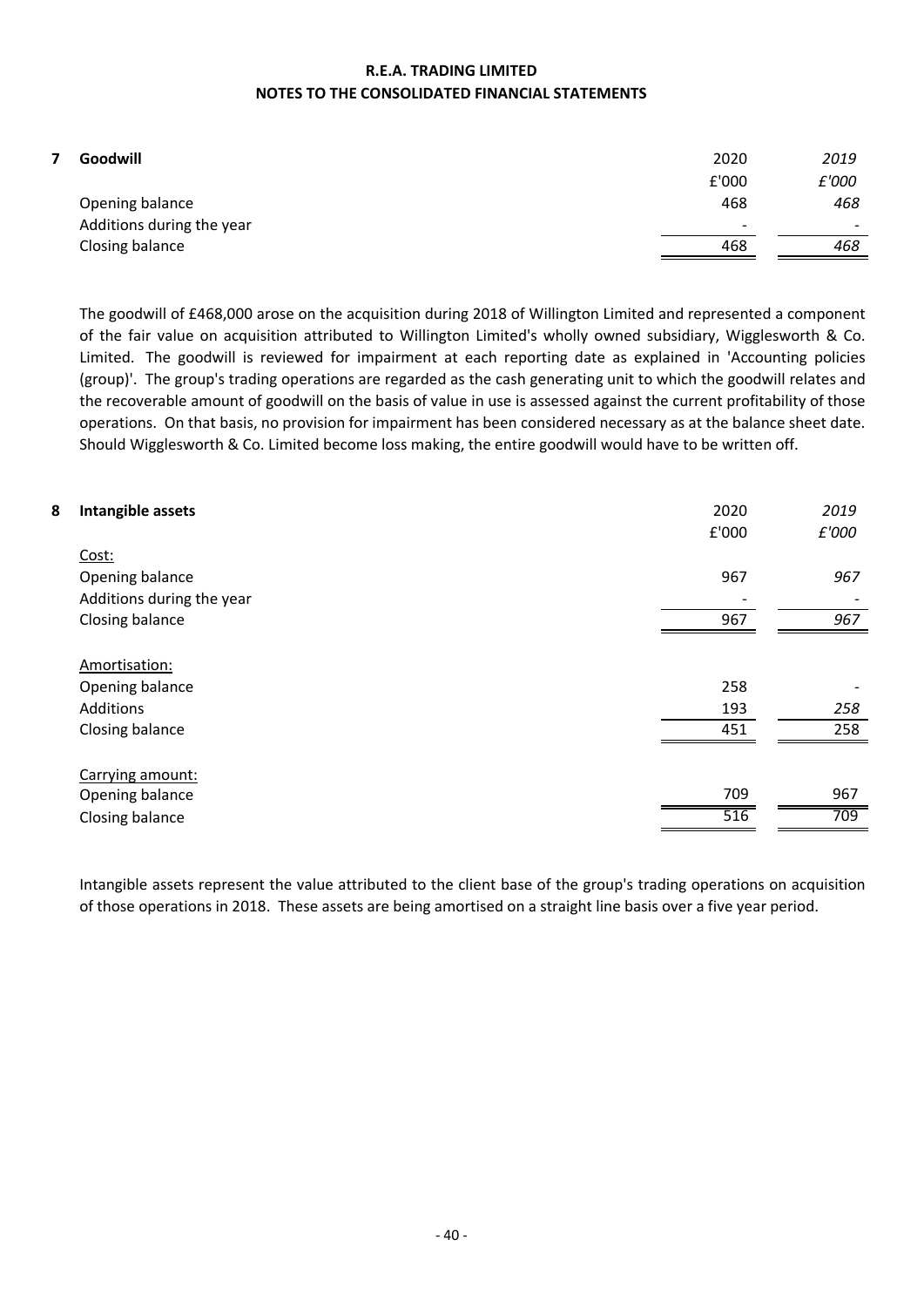| 9 | Property, plant and              | Land and  |           | Plant and | Work in  | Coal   |          |
|---|----------------------------------|-----------|-----------|-----------|----------|--------|----------|
|   | equipment                        | buildings | Plantings | machinery | progress | assets | Total    |
|   |                                  | £'000     | £'000     | £'000     | £'000    | £'000  | £'000    |
|   | Cost:                            |           |           |           |          |        |          |
|   | At 1 January 2019                | 4,763     | 16,004    | 11,250    | 1,336    | 322    | 33,675   |
|   | <b>Additions</b>                 | 654       | 5,560     | 1,683     | 1,867    | 210    | 9,974    |
|   | <b>Transfers</b>                 | 95        |           | 432       | (527)    |        |          |
|   | <b>Exchange differences</b>      | (97)      | (322)     | (249)     | (46)     | (2)    | (716)    |
|   | Disposals                        |           | (842)     | (430)     |          |        | (1, 272) |
|   | At 31 December 2019              | 5,415     | 20,400    | 12,686    | 2,630    | 530    | 41,661   |
|   | <b>Additions</b>                 | 159       | 3,156     | 633       | 394      |        | 4,342    |
|   | <b>Transfers</b>                 | 76        |           | 235       | (311)    |        |          |
|   | <b>Exchange differences</b>      | (424)     | (1, 452)  | (1,041)   | (264)    | (23)   | (3, 204) |
|   | <b>Disposals</b>                 |           | (503)     | (191)     |          |        | (694)    |
|   | At 31 December 2020              | 5,226     | 21,601    | 12,322    | 2,449    | 507    | 42,105   |
|   | <b>Accumulated depreciation:</b> |           |           |           |          |        |          |
|   | At 1 January 2019                | 785       | 4,675     | 7,478     |          |        | 12,938   |
|   | Charge for year                  | 117       | 1,290     | 1,255     |          |        | 2,662    |
|   | <b>Transfers</b>                 |           |           |           |          |        |          |
|   | <b>Exchange differences</b>      | (21)      | (160)     | (208)     |          |        | (389)    |
|   | Eliminated on disposals          |           | (842)     | (426)     |          |        | (1, 268) |
|   | At 31 December 2019              | 881       | 4,963     | 8,099     |          |        | 13,943   |
|   | Charge for year                  | 135       | 1,337     | 1,229     |          |        | 2,701    |
|   | <b>Transfers</b>                 |           |           |           |          |        |          |
|   | <b>Exchange differences</b>      | (76)      | (533)     | (760)     |          |        | (1, 369) |
|   | Eliminated on disposals          |           | (503)     | (190)     |          |        | (693)    |
|   | At 31 December 2020              | 940       | 5,264     | 8,378     |          |        | 14,582   |
|   | Carrying amount:                 |           |           |           |          |        |          |
|   | At 31 December 2019              | 4,534     | 15,437    | 4,587     | 2,630    | 530    | 27,718   |
|   | At 31 December 2020              | 4,286     | 16,337    | 3,944     | 2,449    | 507    | 27,523   |

At the balance sheet date, the group had entered into contractual capital commitments for the acquisition of property, plant and equipment amounting to £652,000 (2019: £650,000).

Arising from a review by the group of the provisions of IFRS 6, coal assets that the group has started to mine that were formerly included within coal development have been reclassified as property, plant and equipment with effect from 1 January 2019. The effect of this reclassification on net book values is summarised below.

|                                             |       | New treatment |                          | Old treatment |  |
|---------------------------------------------|-------|---------------|--------------------------|---------------|--|
|                                             | £'000 | £'000         | £'000                    | £'000         |  |
|                                             | 2020  | 2019          | 2020                     | 2019          |  |
| Coal development                            | 2.080 | 2.171         | 2.587                    | 2,701         |  |
| Property, plant and equipment - coal assets | 507   | 530           | $\overline{\phantom{0}}$ |               |  |
|                                             | 2.587 | 2.701         | 2,587                    | 2.701         |  |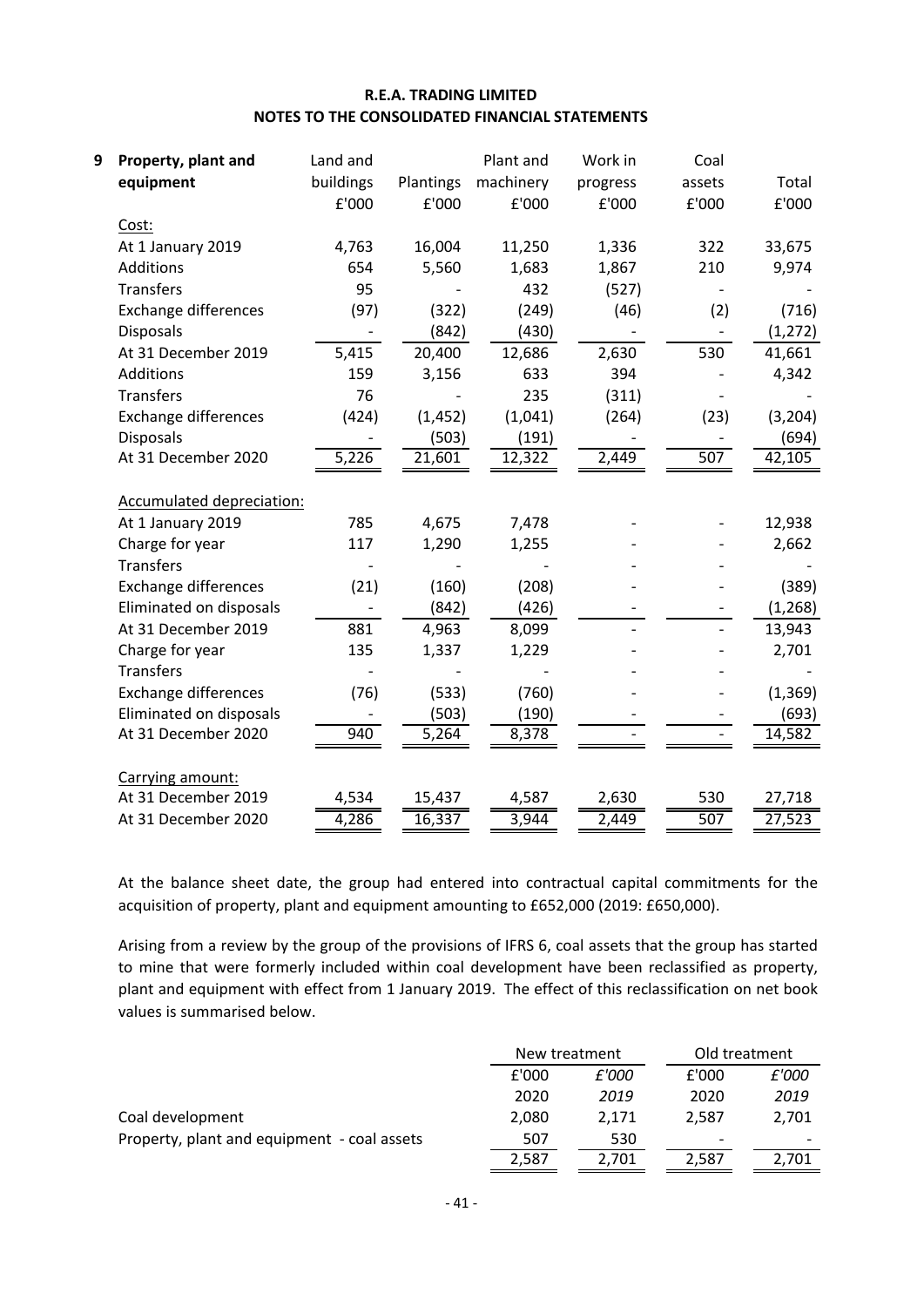### **NOTES TO THE CONSOLIDATED FINANCIAL STATEMENTS R.E.A. TRADING LIMITED**

| 10 | <b>Right of use assets</b>       | Land and  | Plant and       |       |
|----|----------------------------------|-----------|-----------------|-------|
|    |                                  | buildings | machinery       | Total |
|    |                                  | £'000     | £'000           | £'000 |
|    | On recognition or at cost        |           |                 |       |
|    | At 1 January 2019                | 257       | 75              | 332   |
|    | <b>Additions</b>                 |           |                 |       |
|    | At 31 December 2019              | 257       | 75              | 332   |
|    | Additions                        | 514       |                 | 514   |
|    | Exchange differences             | (26)      |                 | (26)  |
|    | At 31 December 2020              | 745       | 75              | 820   |
|    | <b>Accumulated depreciation:</b> |           |                 |       |
|    | At 1 January 2019                |           |                 |       |
|    | Charge for year                  | 43        | 13              | 56    |
|    | At 31 December 2019              | 43        | 13              | 56    |
|    | Charge for the year              | 157       | 21              | 178   |
|    | <b>Exchange differences</b>      | (4)       |                 | (4)   |
|    | At 31 December 2020              | 196       | 34              | 230   |
|    | Carrying amount:                 |           |                 |       |
|    | At 31 December 2019              | 214       | 62              | 276   |
|    | At 31 December 2020              | 549       | $\overline{41}$ | 590   |
|    |                                  |           |                 |       |

On adoption of IFRS 16 as at 1 January 2019, the group recognised as right of use assets and additional lease liabilities leases that were previously classified as 'operating leases' under IAS 17: Leases. The liabilities were measured at the present value of the remaining lease payments, discounted using the relevant incremental borrowing rates as of 1 January 2019. The right of use assets comprise agricultural land held under a licence to occupy and warehousing, office facilities and cars held under lease.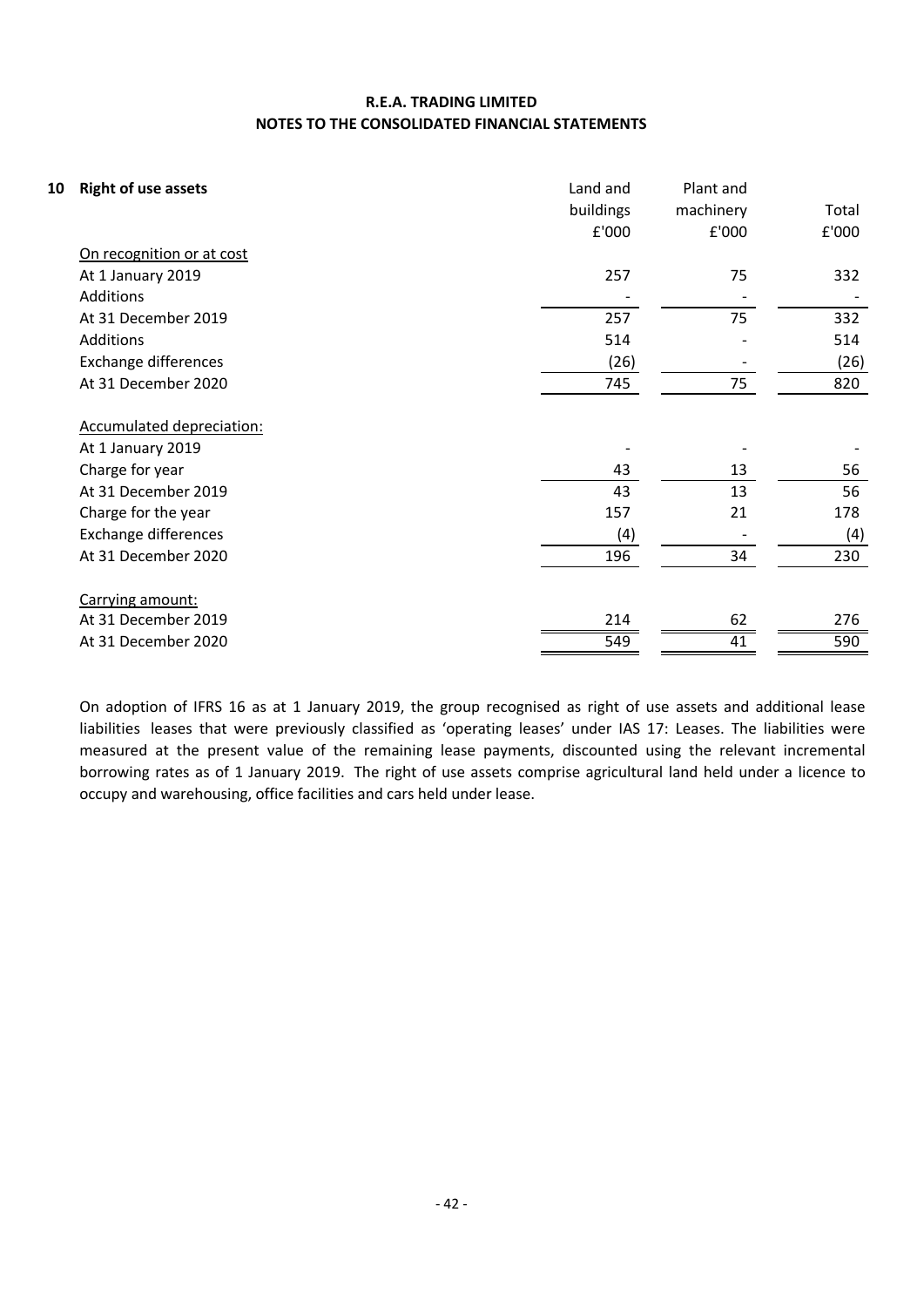#### **NOTES TO THE CONSOLIDATED FINANCIAL STATEMENTS R.E.A. TRADING LIMITED**

| 11 | Coal development     | 2020                     | 2019  |
|----|----------------------|--------------------------|-------|
|    |                      | £'000                    | £'000 |
|    | Beginning of year    | 2,171                    | 1,498 |
|    | Additions            | $\overline{\phantom{0}}$ | 679   |
|    | Amortisation         | $\overline{\phantom{0}}$ |       |
|    | Exchange differences | (91)                     | (6)   |
|    | End of year          | 2,080                    | 2,171 |

Coal development represents the cost of acquisition of rights to explore and extract coal from coal prospects in East Kalimantan against payment of agreed royalties together with subsequent expenditure on the evaluation of the concessions. Costs relating to a coal concession that the group has started to mine that were previously included within coal development have been reclassifed as property, plant and equipment (see note 9).

| 12 | <b>Investments</b>               | 2020<br>£'000 | 2019<br>£'000 |
|----|----------------------------------|---------------|---------------|
|    | Trade investments at fair value: |               |               |
|    | Unquoted shares                  | 67            | 75            |
|    |                                  | 67            | 75            |
|    |                                  |               |               |

The unquoted shares are held at cost which the directors consider to be the fair value of these investments.

| 13 | <b>Biological assets</b>                                                          | 2020  | 2019  |
|----|-----------------------------------------------------------------------------------|-------|-------|
|    |                                                                                   | £'000 | £'000 |
|    | Carrying amount at beginning of year                                              | 4,980 | 5,183 |
|    | Net biological gain / (loss)                                                      | 322   | (87)  |
|    | Exchange differences                                                              | (454) | (116) |
|    | Carrying amount at end of year                                                    | 4,848 | 4,980 |
|    | Net biological gain / (loss) comprises:                                           |       |       |
|    | Gain / (loss) arising from changes in fair value attributable to physical changes | 220   | (23)  |
|    | Gain / (loss) arising from changes in fair value attributable to price changes    | 102   | (64)  |
|    |                                                                                   | 322   | (87)  |

The nature of the group's biological assets and the basis of determination of their fair value is explained under "Biological assets" in note 1 above. Risks relating to agricultural activities are disclosed under "Risks and uncertainties" in the Strategic report. Substantially all biological assets comprise sisal growing produce. Biological assets are classified as level 3 in the fair value hierarchy.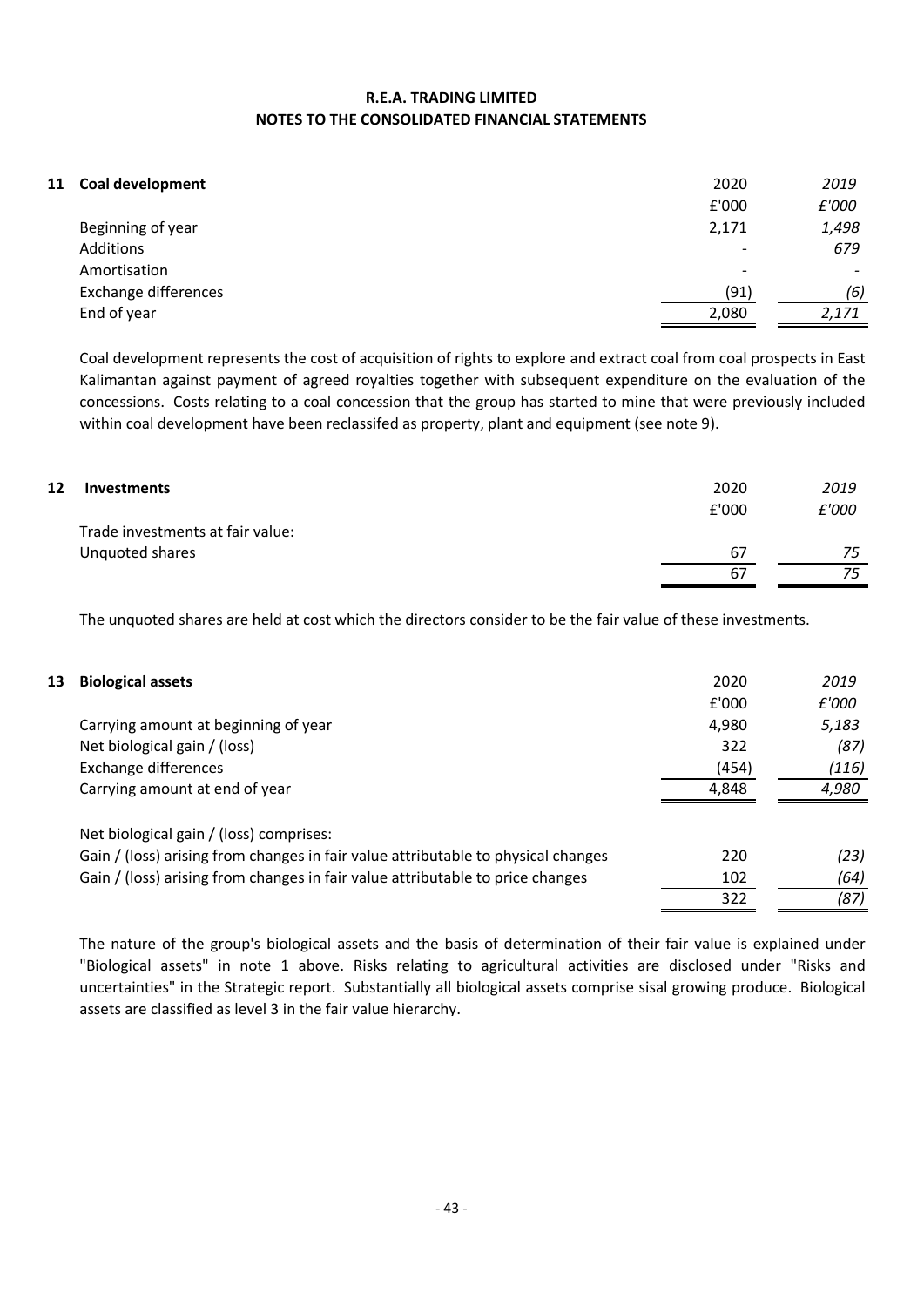| 14 | <b>Inventories</b>     | 2020  | 2019  |
|----|------------------------|-------|-------|
|    |                        | £'000 | £'000 |
|    | Agricultural (sisal)   | 3,194 | 3,543 |
|    | Engineering and stores | 1,628 | 1,860 |
|    | Trading stocks         | 3,350 | 3,191 |
|    |                        | 8,172 | 8,594 |

Trading stocks comprise physical commoditiesthat are held by the group for trading purposes at port of origin or in transit.

| 15 | Trade and other receivables                                     | 2020   | 2019   |
|----|-----------------------------------------------------------------|--------|--------|
|    |                                                                 | £'000  | £'000  |
|    | Trade - due from sale of goods (including related parties £nil; |        |        |
|    | 2019: £nil)                                                     | 2,293  | 3,113  |
|    | Prepayments                                                     | 5,929  | 7,750  |
|    | <b>Taxation</b>                                                 | 138    | 386    |
|    | Deposits and other receivables                                  | 1,267  | 812    |
|    | Related parties                                                 | 8,101  | 7,884  |
|    |                                                                 | 17,728 | 19,945 |

The directors consider that the carrying amount of trade and other receivables approximates their fair value. The average credit period is 17 days (2019: 21 days).

Related party receivables comprise balances of £5,149,000 (2019: £7,861,000) and £2,952,000 (2019: £23,000) due from, respectively, Emba Holdings Limited and R.E.A. Holdings plc. See note 28.

| 16 Borrowings and lease liabilities        | 2020  | 2019  |
|--------------------------------------------|-------|-------|
|                                            | £'000 | £'000 |
| Bank loans                                 | 1,444 | 1,025 |
| Bank overdrafts                            | 20    | 167   |
| Other Ioan                                 | 72    | 70    |
| Lease liabilities (see note 10)            | 626   | 281   |
| Redeemable preference shares (see note 22) | 2,062 |       |
|                                            | 4.224 | 1,543 |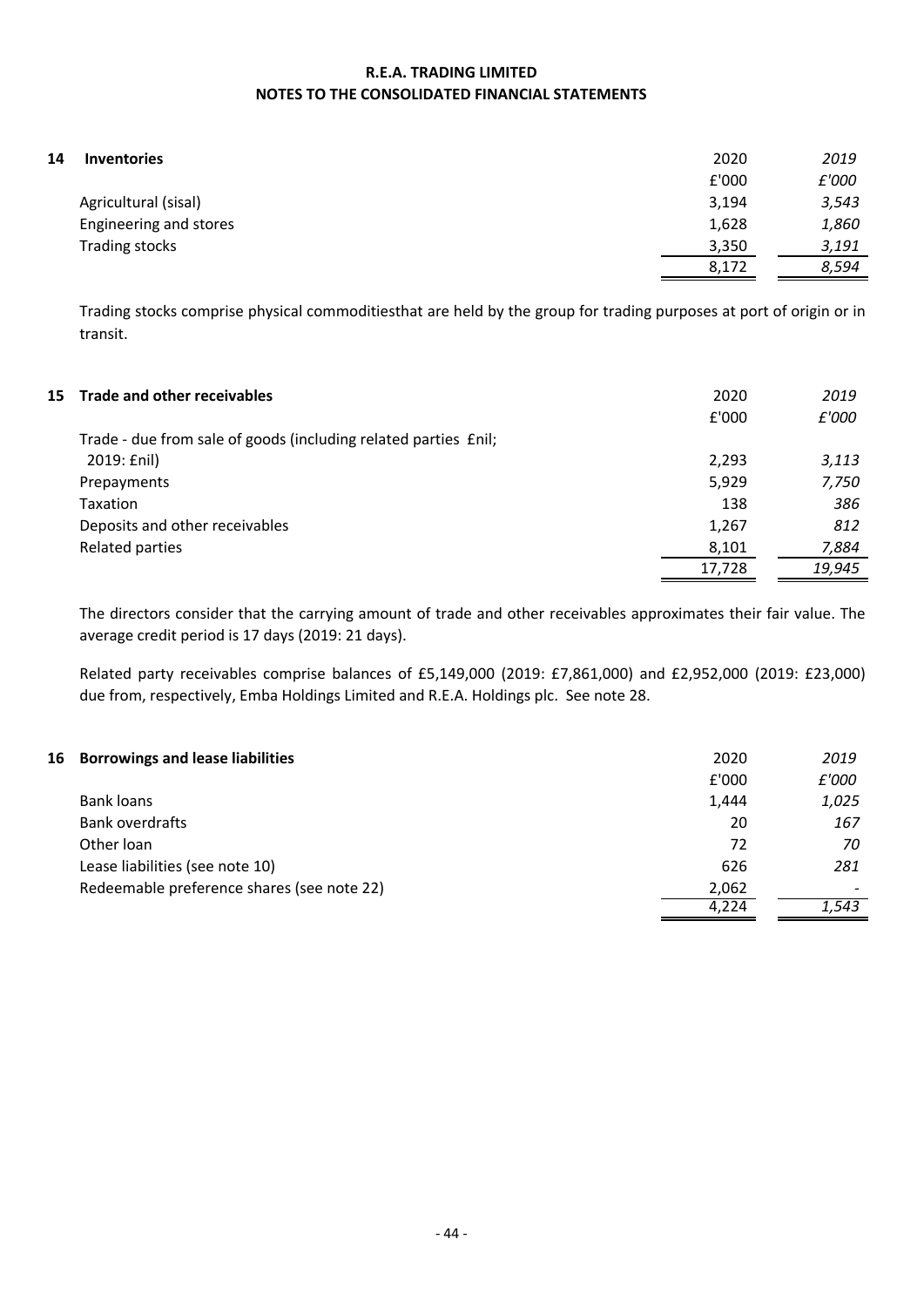### **NOTES TO THE CONSOLIDATED FINANCIAL STATEMENTS R.E.A. TRADING LIMITED**

| 16 Borrowings and lease liabilities continued                  | 2020    | 2019  |
|----------------------------------------------------------------|---------|-------|
|                                                                | £'000   | £'000 |
| The borrowings and lease liabilities are repayable as follows: |         |       |
| Within one year                                                | 2,781   | 514   |
| In the second year                                             | 666     | 384   |
| In the third to fifth years inclusive                          | 705     | 549   |
| After five years                                               | 72      | 96    |
|                                                                | 4,224   | 1,543 |
| Less: Amount due for settlement within twelve                  |         |       |
| months (shown under current liabilities)                       | (2,781) | (514) |
| Amount due for settlement after twelve months                  | 1,443   | 1,029 |

The bank loans are secured by first legal charges and debentures over certain assets. The carrying value of the assets subject to such charges was £37,510,450 (2019: £36,434,350).

The directors estimate that the fair value of the group's borrowings approximates their carrying value. At the balance sheet date, the group had undrawn bank facilities of £7,184,000 (2019: £9,097,000).

| Lease liabilities are payable as follows: | £'000                    | £'000 |
|-------------------------------------------|--------------------------|-------|
| Within one year                           | 187                      | 72    |
| In the second year                        | 351                      | 94    |
| In the third to fifth years inclusive     | 88                       | 89    |
| After five years                          | $\overline{\phantom{a}}$ | 26    |
|                                           | 626                      | 281   |

Interest incurred on lease liabilities during the year amounted to £36,000 (2019: £15,000) (see note 5) and principal payments in respect of lease liabilities to £159,000 (2019: £55,000).

At 31 December 2020, the group had outstanding short term lease obligations amounting to £4,000 (2019: £10,000). The lease expenditure charged to profit and loss account in respect of short term leases during the year amounted to £16,000 (2019: £146,000) (see note 3).

| 17 | Net cash and cash equivalents                                          | 2020  | 2019  |
|----|------------------------------------------------------------------------|-------|-------|
|    |                                                                        | £'000 | £'000 |
|    | Net cash and cash equivalents for the purposes of cash flow comprises: |       |       |
|    | Cash and cash equivalents                                              | 6.545 | 2.149 |
|    | Bank overdrafts                                                        | (20)  | (167) |
|    |                                                                        | 6,525 | 1,982 |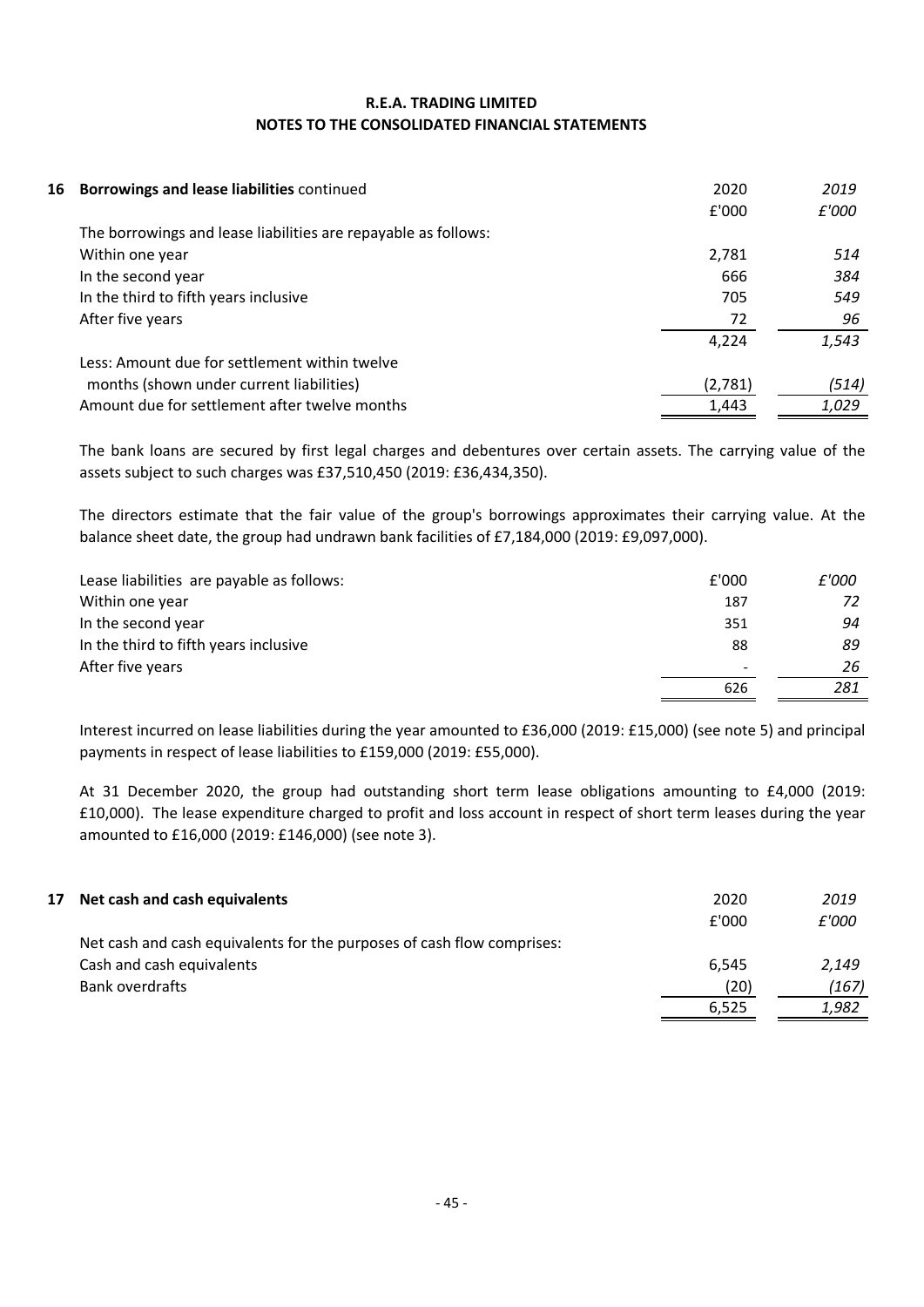#### **18 Financial policies and instruments**

The group manages as capital its debt, which includes the borrowings and cash and cash equivalents disclosed in notes 16 and 17 and equity attributable to shareholders of the parent, comprising issued ordinary and irredeemable preference share capital, reserves and retained earnings as disclosed in notes 22 to 25. The group is not subject to externally imposed capital requirements.

The group's policies and objectives in managing its capital were unchanged in 2020 from 2019. In such management, the group seeks to maintain a prudent balance between debt and equity while providing returns on equity commensurate with the equity component of capital and the risks assumed by the group.

| Net cash and equity                                            | 2020     | 2019     |
|----------------------------------------------------------------|----------|----------|
|                                                                | £'000    | £'000    |
| Net cash and equity at the balance sheet date were as follows: |          |          |
| Total debt                                                     | (4, 224) | (1, 543) |
| Cash and cash equivalents                                      | 6,545    | 2,149    |
| Net cash                                                       | 2,321    | (606)    |
| Equity (including minority interests)                          | 54,444   | 55,447   |

#### Significant accounting policies

Details of the significant accounting policies and methods adopted, including the criteria for recognition, the basis of measurement and the basis on which income and expenses are recognised, in respect of each class of financial instrument are disclosed in the "Accounting policies (group)" section of this annual report.

Forward contracts for purchase and sale of physical commodities entered into by the group's trading operations may be settled net for cash. Accordingly, such contracts are treated as derivative financial instruments.

Non-derivative financial instruments are carried at amortised cost. Derivative financial instruments are measured at fair value through profit and loss account.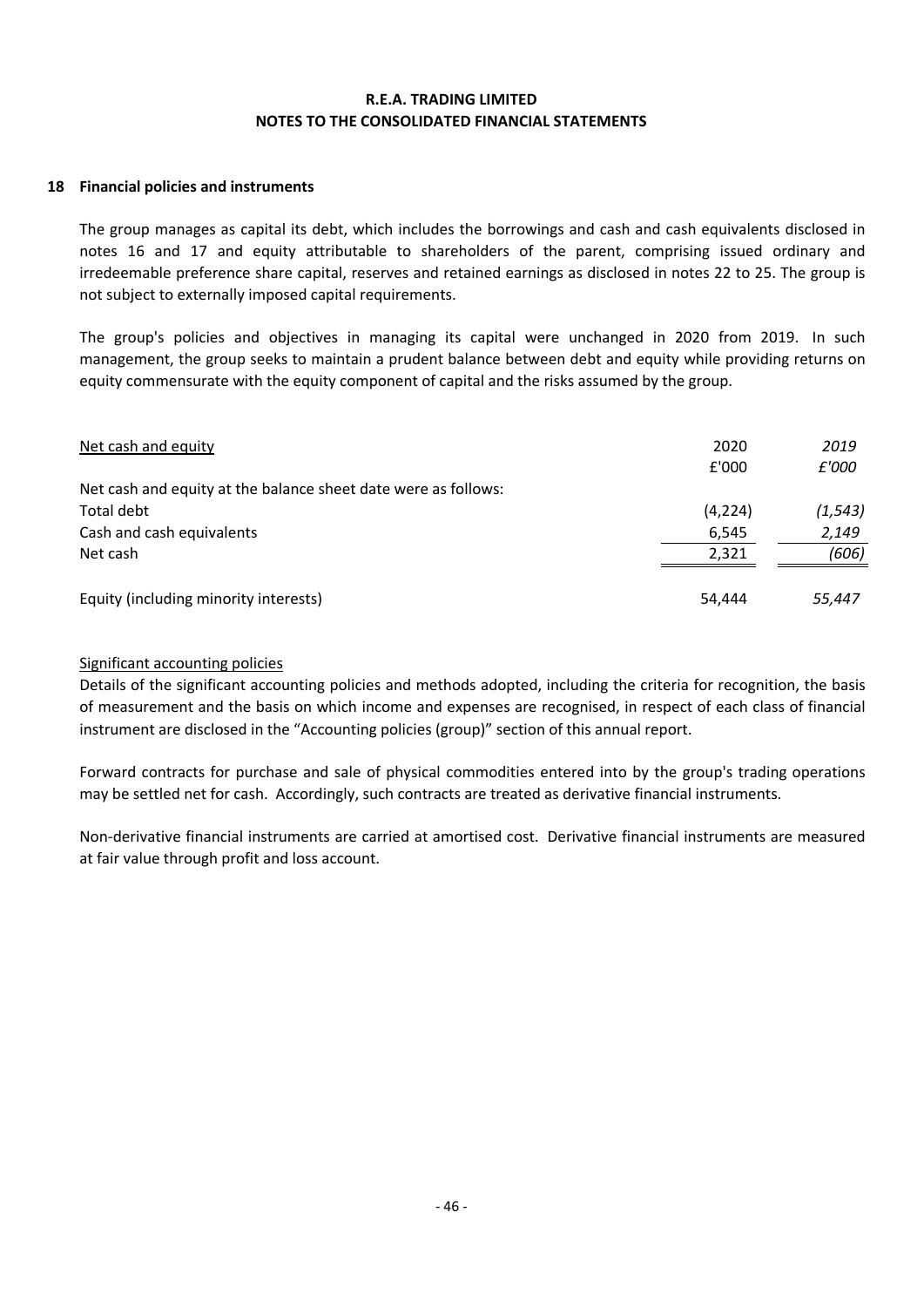## **NOTES TO THE CONSOLIDATED FINANCIAL STATEMENTS R.E.A. TRADING LIMITED**

#### **18 Financial policies and instruments** continued

#### Categories of financial instruments

Non-derivative financial assets as at 31 December 2020 comprised investments, receivables and cash and cash equivalents held at amortised cost amounting to £18,273,000 (2019: £14,033,000).

Non-derivative financial liabilities as at 31 December 2020 comprised bank borrowings and lease liabilities, trade and other payables and redeemable preference shares held at amortised cost amounting to £8,441,000 (2019: £5,050,000).

Derivative financial assets at 31 December 2020 comprised fair value gains on instruments consisting of contracts for the forward sale and purchase of physical commodities and currencies held at fair value through profit and loss account amounting to £1,158,000 (2019: £889,000).

Derivative financial liabilities at 31 December 2020 comprised fair value losses on instruments consisting of contracts for the forward sale and purchase of physical commodities and currencies held at fair value through profit and loss account amounting to £124,000 (2019: £36,000).

## Financial risk management objectives

The group manages the financial risks relating to its operations through internal reports which permit the degree and magnitude of such risks to be assessed. These risks include financial market risk, commodity price risk, credit risk and liquidity risk. The board seeks to reduce risk by setting policies on such risks including policies on the use of non-derivative and derivative financial instruments and the investment of excess liquidity. Compliance with policies is reviewed on a continuous basis. The group does not enter into or trade financial instruments, including derivative financial instruments, for speculative purposes.

## Financial market risk

The financial market risks to which the group is primarily exposed are those arising from changes in foreign currency exchange rates and interest rates.

The group regards the currencies of the countries in which its operations are located as the functional currencies of those operations. The group's revenues arise mainly in US dollars. Within the group's trading operations the group also has trading transactions in sterling, euros and certain other currencies.

The group has borrowings for the purposes of its trading operations in US dollars, sterling and euros. Elsewhere, where possible, the group borrows either in the functional currencies of the operations that borrowings are financing or in US dollars. Within the trading operations, the group enters into forward foreign exchange contracts to cover foreign currency exposures on all trading transactions that are not back-to-back in the same currency and also enters into forward foreign exchange contracts to sell for sterling its net non-sterling trading income after allowing for any interest and other costs payable in foreign currencies. Outside the trading operations, the group does not normally hedge its non-functional currency borrowings, its revenues or the minority of costs that arise in non-functional currencies.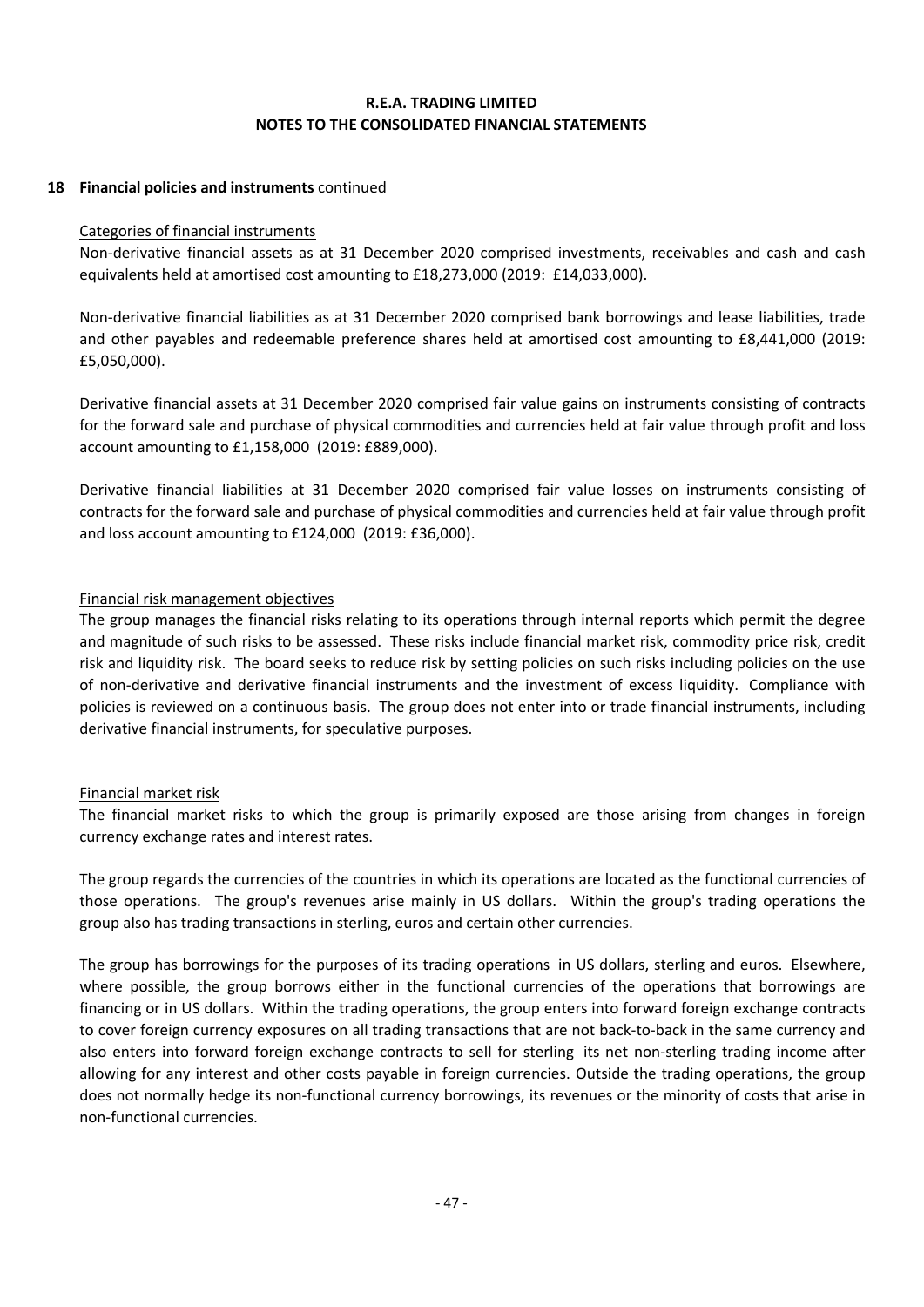#### **NOTES TO THE CONSOLIDATED FINANCIAL STATEMENTS R.E.A. TRADING LIMITED**

### **18 Financial policies and instruments** continued

#### Financial market risk continued

The table below details the positive / (negative) impact, on the basis of the group's financial position at the balance sheet date, that a 5 per cent depreciation of each of the currencies shown against sterling would have had on group profit before taxation and on equity. A 5 per cent appreciation of the applicable currencies would have had a reverse effect to that shown.

|                            | 2020  | 2019  |
|----------------------------|-------|-------|
|                            | £'000 | £'000 |
| Profit before tax:         |       |       |
| Euro                       | 58    | 36    |
| Indonesian rupiah          | (1)   |       |
| Kenyan shillings           | 4     | (9)   |
| <b>Tanzanian shillings</b> | (2)   | (7)   |
| US dollars                 | 39    | (166) |
| Equity:                    |       |       |
| Euro                       | 42    | 24    |
| Indonesian rupiah          | (504) | (471) |
| Kenyan shillings           | (507) | (512) |
| <b>Tanzanian shillings</b> | (293) | (323) |
| US dollars                 | (89)  | (208) |

The group is exposed to interest rate risk in respect of its borrowings at floating rates of interest. As a general policy, the group does not normally hedge its exposure to movements in such rates. A 1 per cent increase in interest applied to those financial instruments that carry interest at floating rates listed in the table of book values and fair values of financial instruments shown under 'Details of non-derivative financial instruments' below would have resulted over a period of one year in a reduction in profit before taxation for the year ended 31 December 2020 of £11,000 (2019: £13,000).

#### Commodity price risk

The group is exposed to commodity price risk in its agricultural, coal and trading operations. As respects the agricultural and coal operations, movements in commodity prices will affect the group's revenues. As a general policy, the group does not hedge such exposure. As respects the trading operations, the group enters into contracts for the forward purchase and sale of physical commodities at fixed prices. Where possible, and to limit risk, such forward purchases and sales are contracted on a matched basis.

Since the coal and abaca operations were not in production during 2020 or the preceding year, higher or lower average prices for coal and abaca during those years would have had no effect on the results reported by the group.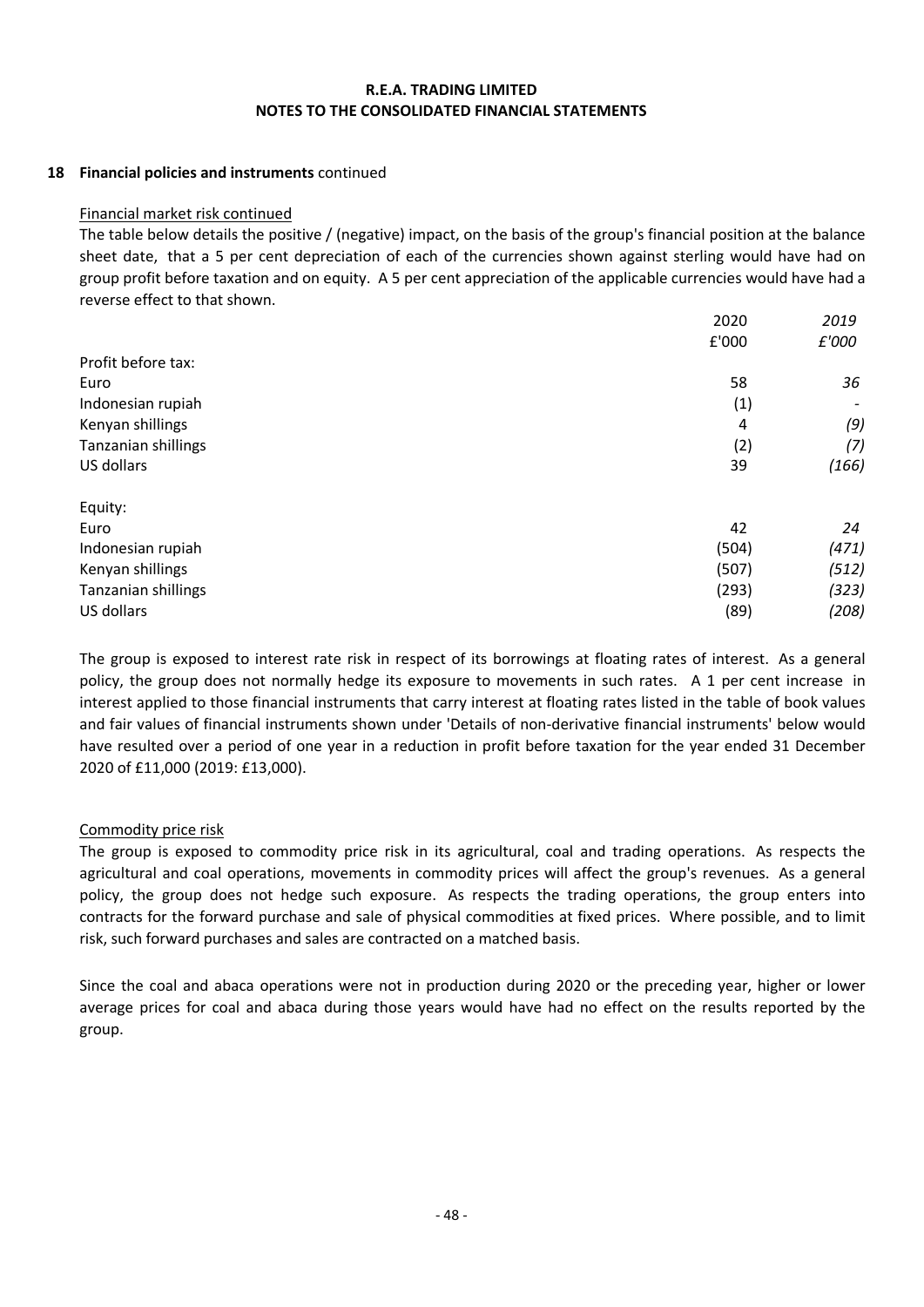#### **18 Financial policies and instruments** continued

#### Commodity price risk continued

The table below details the forward contracts for the purchase and sale of physical commodities that were unmatched at the balance sheet date. The amounts stated represent the contractual payments due, by or to the group, on a free on board basis, at port of origin:

|           | 2020  | 2019  |
|-----------|-------|-------|
|           | £'000 | £'000 |
| Purchases | 5,922 | 4,837 |
| Sales     | 5,250 | 3,147 |

A 5 per cent adverse movement in the market values of all the physical commodities comprised in the above contracts would have resulted in a reduction in profit before taxation for the year ended 31 December 2020 of £559,000 (2019: £399,000) and a reduction in equity of £452,000 (2019: £323,000).

#### Credit risk

Credit risk is the risk that a counter-party will default on its contractual obligations resulting in a loss to the group.

Sales relating to the group's trading operations are normally made on the basis of cash against documents through a bank, on an alternative secured basis or with credit insurance cover. Other sales are made only after assessment of the creditworthiness of the prospective customer or on a prepayment basis. The group does not have significant credit risk exposure to any single counterparty. Forward foreign exchange contracts are made only with banks with strong credit ratings.

The maximum credit risk exposure in respect of each of the group's financial assets at each balance sheet date equals the amount reported under the corresponding balance sheet heading.

#### Liquidity risk

Ultimate responsibility for liquidity risk management rests with the board of directors of the company which has established an appropriate framework for the management of the group's short, medium and long-term funding and liquidity requirements. The group manages liquidity risk by maintaining adequate banking facilities and reserve borrowing facilities, by continuously monitoring forecasts and actual cash flows and keeping an appropriate balance within the financial profiles of financial assets and liabilities. Undrawn facilities available to the group at balance sheet date are disclosed in note 16.

#### Details of non-derivative financial instruments

The following tables detail the contractual maturity of the group's non-derivative financial liabilities. The tables have been drawn up based on the undiscounted amounts of the group's financial liabilities based on the earliest dates on which the group can be required to discharge those liabilities. The table includes liabilities for both principal and interest (or equivalent).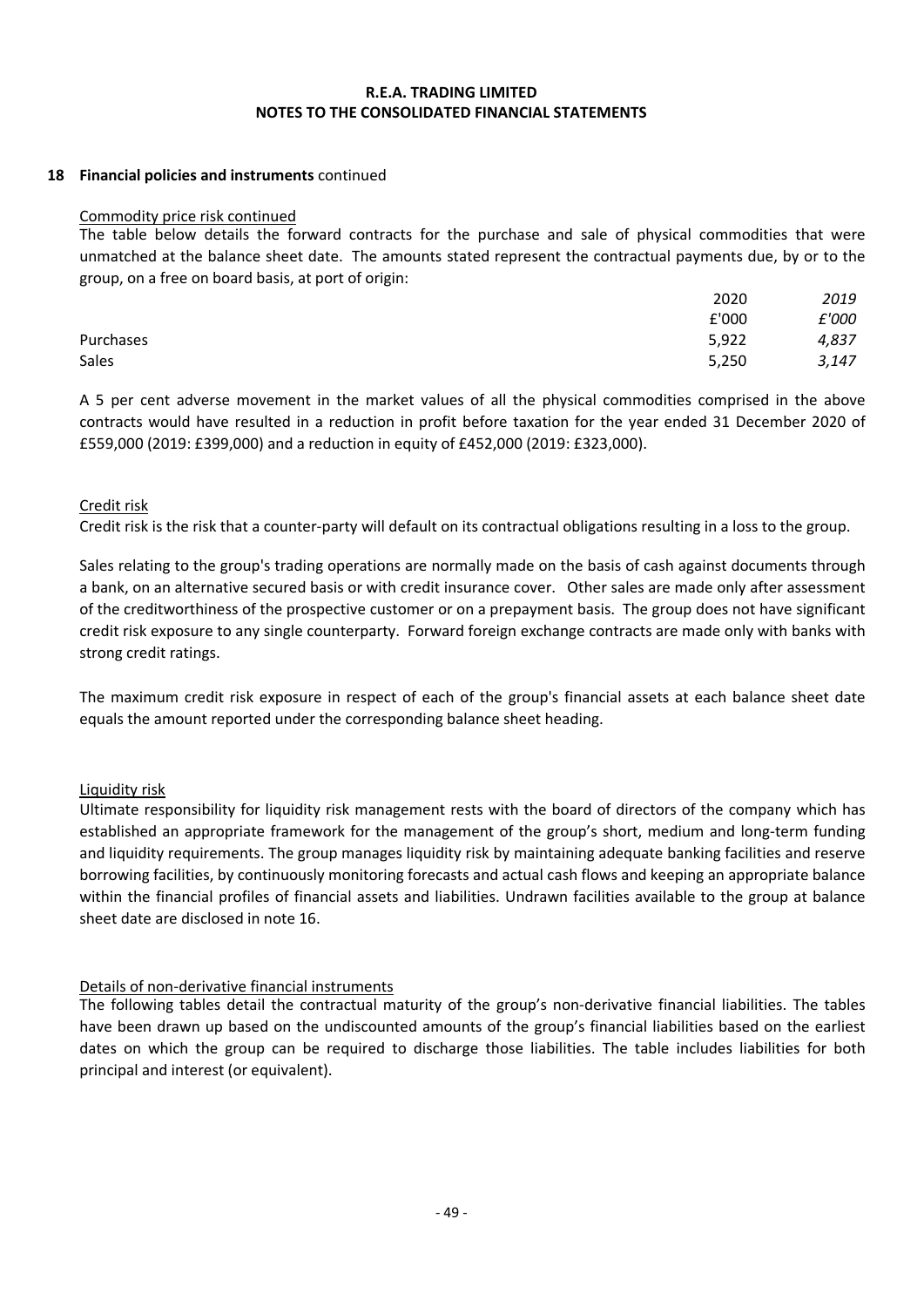| 18 | Financial policies and instruments Weighted |               | Under  | Between 1   | Over    |       |
|----|---------------------------------------------|---------------|--------|-------------|---------|-------|
|    | continued                                   | average       | 1 year | and 2 years | 2 years | Total |
|    |                                             | interest rate | f'000  | f'000       | £'000   | £'000 |
|    | 2020                                        |               |        |             |         |       |
|    | <b>Bank loans and overdrafts:</b>           |               |        |             |         |       |
|    | US dollar overdraft                         | 7.0%          | 20     |             |         | 20    |
|    | US dollar loan                              | 8.0%          | 238    |             |         | 238   |
|    | Euro loan                                   | 3.0%          | 291    | 334         | 684     | 1,309 |
|    | Kshs loan                                   | 15.5%         |        |             | 213     | 213   |
|    | Trade and other payables                    |               | 3,692  |             |         | 3,692 |
|    | Redeemable preference shares                | 10.0%         | 2,200  |             |         | 2,200 |
|    |                                             |               | 6,441  | 334         | 897     | 7,672 |
|    | 2019                                        |               |        |             |         |       |
|    | <b>Bank loans and overdrafts:</b>           |               |        |             |         |       |
|    | US dollar overdraft                         | 7.0%          | 179    |             |         | 179   |
|    | US dollar loan                              | 8.00%         | 278    |             |         | 278   |
|    | Euro loan                                   | 3.00%         | 16     | 307         | 510     | 833   |
|    | Kshs loan                                   | 15.5%         |        |             | 206     | 206   |
|    | Trade and other payables                    |               | 4,896  |             |         | 4,896 |
|    |                                             |               | 5,369  | 307         | 716     | 6,392 |

At 31 December 2020, the group's non-derivative financial assets (other than receivables) comprised cash and deposits of £6,545,000 (2019: £2,149,000) most of which were on short term deposit with banks.

The following table provides an analysis of the book values and fair values of the group's non-derivative financial instruments as at the balance sheet date excluding receivables and payables. Such financial instruments are all classified as level 1 in the fair value hierarchy apart from the redeemable preference shares that are classified as level 2. No reclassifications between levels in the fair value hierarchy were made during 2020 (2019: none).

|                                        | 2020       | 2020       | 2019                     | 2019       |
|----------------------------------------|------------|------------|--------------------------|------------|
|                                        | Book value | Fair value | <b>Book value</b>        | Fair value |
|                                        | f'000      | f'000      | <i>£'000</i>             | £'000      |
| Cash and deposits *                    | 6,545      | 6,545      | 2,149                    | 2,149      |
| Bank debt - within one year *          | (719)      | (719)      | (514)                    | (514)      |
| Bank debt - after more than one year * | (1, 443)   | (1, 443)   | (1,029)                  | (1,029)    |
| Redeemable preference shares           | (2,062)    | (2,062)    | $\overline{\phantom{0}}$ |            |
| Net amount                             | 2,321      | 2,321      | 606                      | 606        |
|                                        |            |            |                          |            |

\* bearing interest at floating rates

The fair values of cash and deposits, bank debt and redeemable preference shares approximate their carrying values since these carry interest (or equivalent) at current market rates.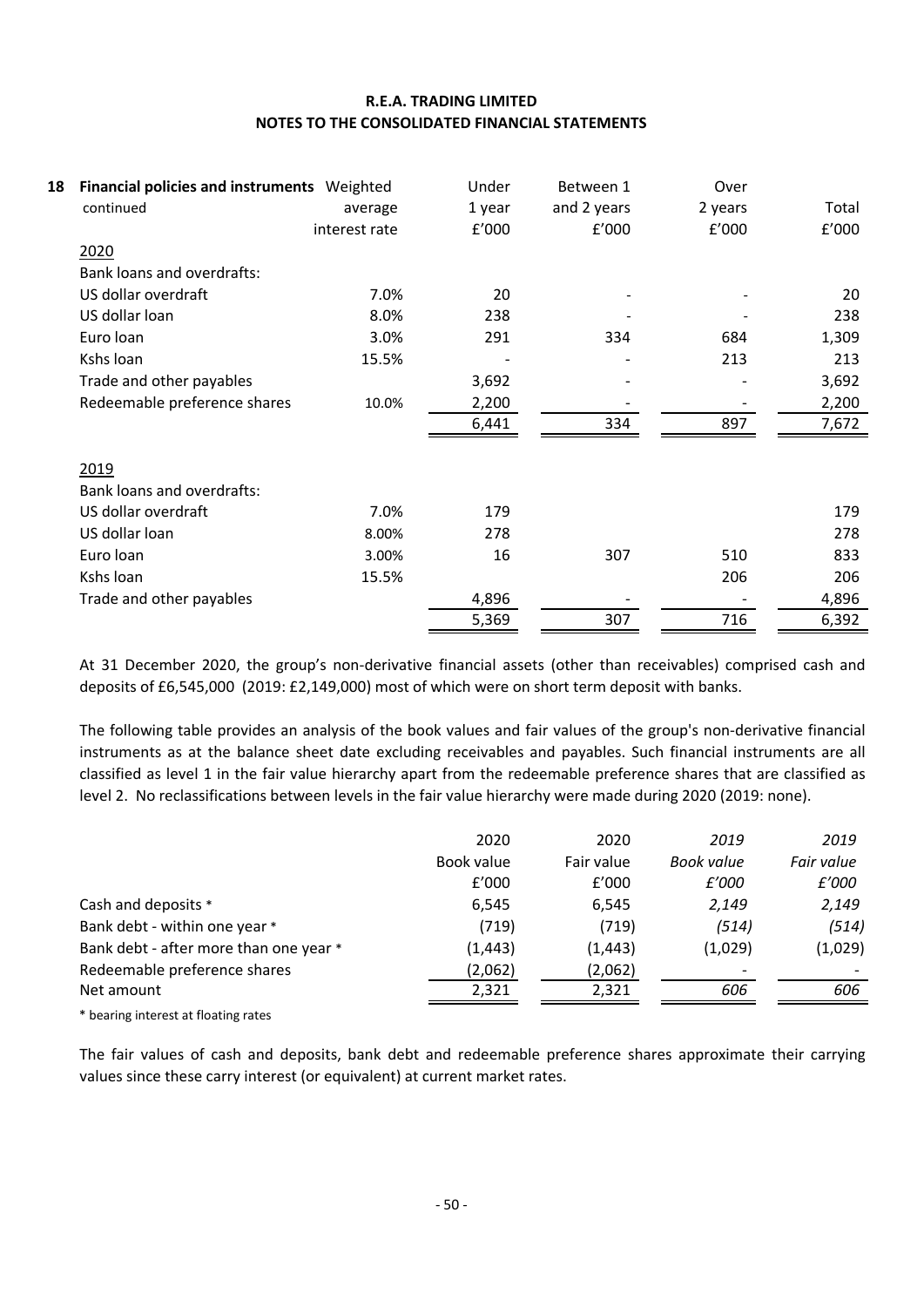### **18 Financial policies and instruments** continued

#### Details of derivative financial instruments

The following table details the group's derivative financial liabilities and assets as at the balance sheet date.

|                                                                     | 2020  | 2019  |
|---------------------------------------------------------------------|-------|-------|
|                                                                     | £'000 | £'000 |
| Liabilities (representing fair value losses):                       |       |       |
| Contracts for the forward sale and purchase of physical commodities | 108   | 15    |
| Contracts for the forward sale and purchase of foreign currencies   | 16    | 21    |
|                                                                     | 124   | 36    |
| Assets (representing fair value gains):                             |       |       |
| Contracts for the forward sale and purchase of physical commodities | 1,091 | 804   |
| Contracts for the forward sale and purchase of foreign currencies   | 67    | 85    |
|                                                                     | 1,158 | 889   |

The contractual amounts payable to or receivable from counterparties for the forward purchase and sale of commodities as at the balance sheet date were as follows:

|           | 2020   | 2019   |
|-----------|--------|--------|
|           | £'000  | £'000  |
| Purchases | 13,123 | 10,887 |
| Sales     | 16,753 | 13,223 |

The contractual amounts payable to or receivable from counterparties for the forward purchase and sale of foreign currencies as at the balance sheet date were as follows:

|           | 2020  | 2019  |
|-----------|-------|-------|
|           | £'000 | £'000 |
| Purchases | 367   | 1,267 |
| Sales     | 4,823 | 6,585 |

All contracts for the forward purchase and sale of physical commodities and foreign currencies have a maturity of less than one year. The fair value cash flows in respect of such contracts approximate the contractual amounts receivable and payable.

Derivative financial instruments compising forward purchases and sales of foreign currency are classified as level 1 in the fair value hierarchy. Other derivative financial instruments are classified as level 2 and are valued by reference to known prices for recent comparable transactions. No reclassifications between levels in the fair value hierarchy were made during 2020 (2019: none).

| 19 Deferred tax          | 2020    | 2019     |
|--------------------------|---------|----------|
|                          | £'000   | £'000    |
| Deferred tax liabilities | (4,080) | (4, 559) |
| Deferred tax assets      | 75      | 32       |
| Net position             | (4,005) | (4,527)  |
|                          |         |          |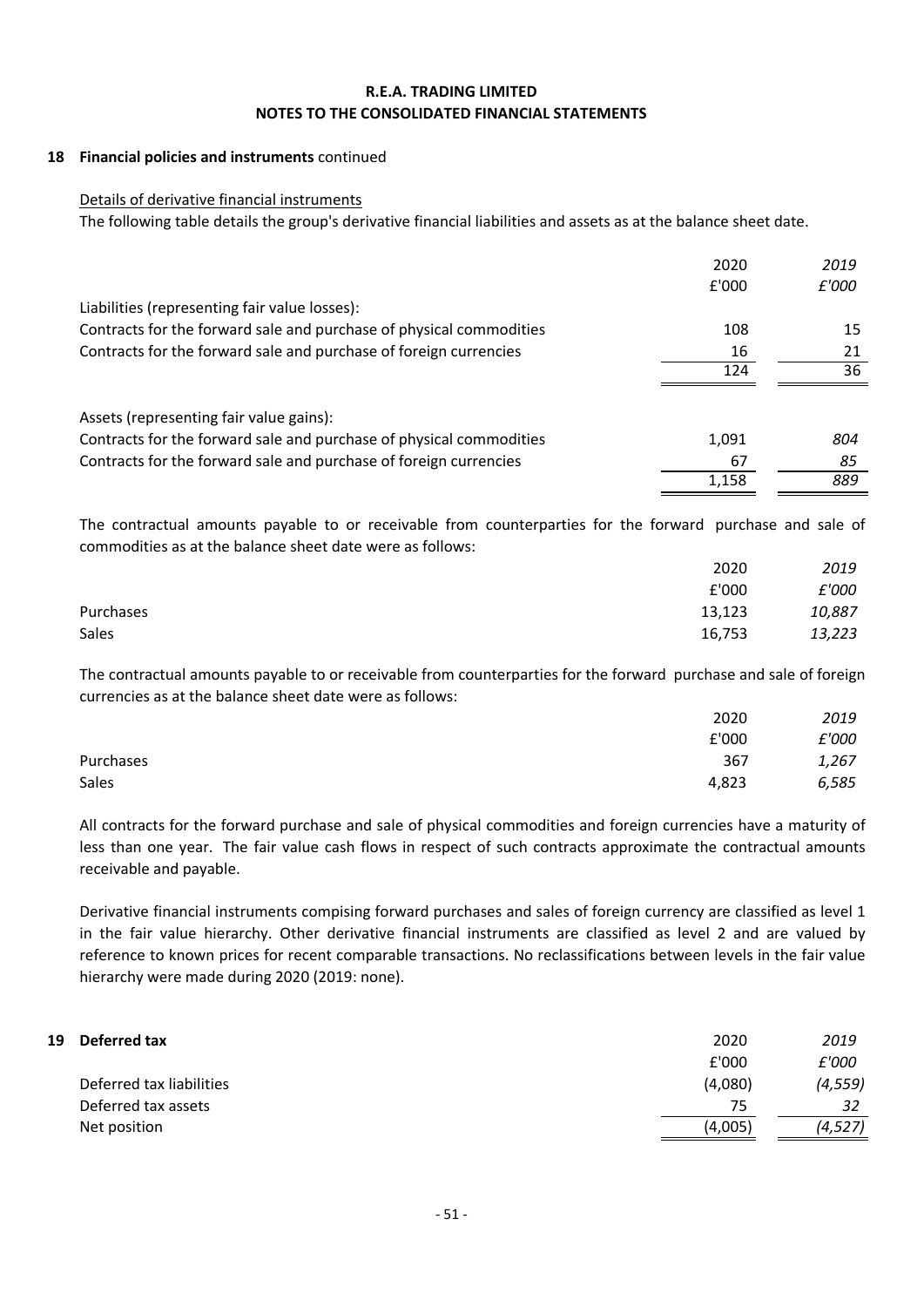| 19 | <b>Deferred tax</b>         | Biological | Accelerated  |            | Defined        | Acquisition | Right of use                    |         |
|----|-----------------------------|------------|--------------|------------|----------------|-------------|---------------------------------|---------|
|    | continued                   | assets     | depreciation | Provisions | benefit scheme |             | of subsidiary assets and leases | Total   |
|    |                             | £'000      | £'000        | £'000      | £'000          | £'000       | £'000                           | £'000   |
|    | At 1 January 2019           | (1, 555)   | (3,610)      | 868        | (144)          | (184)       |                                 | (4,625) |
|    | Credit / (charge) to income | 26         | (91)         | 30         | (25)           | 49          | 3                               | (8)     |
|    | Charge to equity            |            |              |            |                |             |                                 |         |
|    | Rate change - income        |            |              |            |                |             |                                 |         |
|    | Rate change - equity        |            |              |            |                |             |                                 |         |
|    | <b>Exchange differences</b> | 35         | 88           | (24)       |                |             |                                 | 106     |
|    | At 31 December 2019         | (1, 494)   | (3,613)      | 874        | (162)          | (135)       | 3                               | (4,527) |
|    | (Charge) / credit to income | (97)       | 56           | 123        | 11             | 37          | 3                               | 133     |
|    | Credit to equity            |            |              |            | 16             |             |                                 | 16      |
|    | Rate change - income        |            |              |            |                |             |                                 |         |
|    | Rate change - equity        |            |              |            |                |             |                                 |         |
|    | Exchange differences        | 136        | 309          | (89)       | 18             |             | $\scriptstyle{(1)}$             | 373     |
|    | At 31 December 2020         | (1, 455)   | (3, 248)     | 908        | (117)          | (98)        |                                 | (4,005) |

Tax losses of £4,052,000 (2019: £3,635,000) are being carried forward of which £4,024,000 (2019: £3,635,000) have not been recognised in the financial statements, because, in the opinion of the directors, it is not certain that sufficient taxable profits will be generated in the foreseeable future against which the losses may be utilised.

At the balance sheet date, the aggregate amount of temporary differences associated with undistributed earnings of subsidiaries for which deferred tax liabilities have not been recognised was £2,783,000 (2019: £2,843,000). No liability has been recognised in respect of these differences because the group is in a position to control the reversal of the temporary differences and it is probable that such differences will not significantly reverse in the foreseeable future.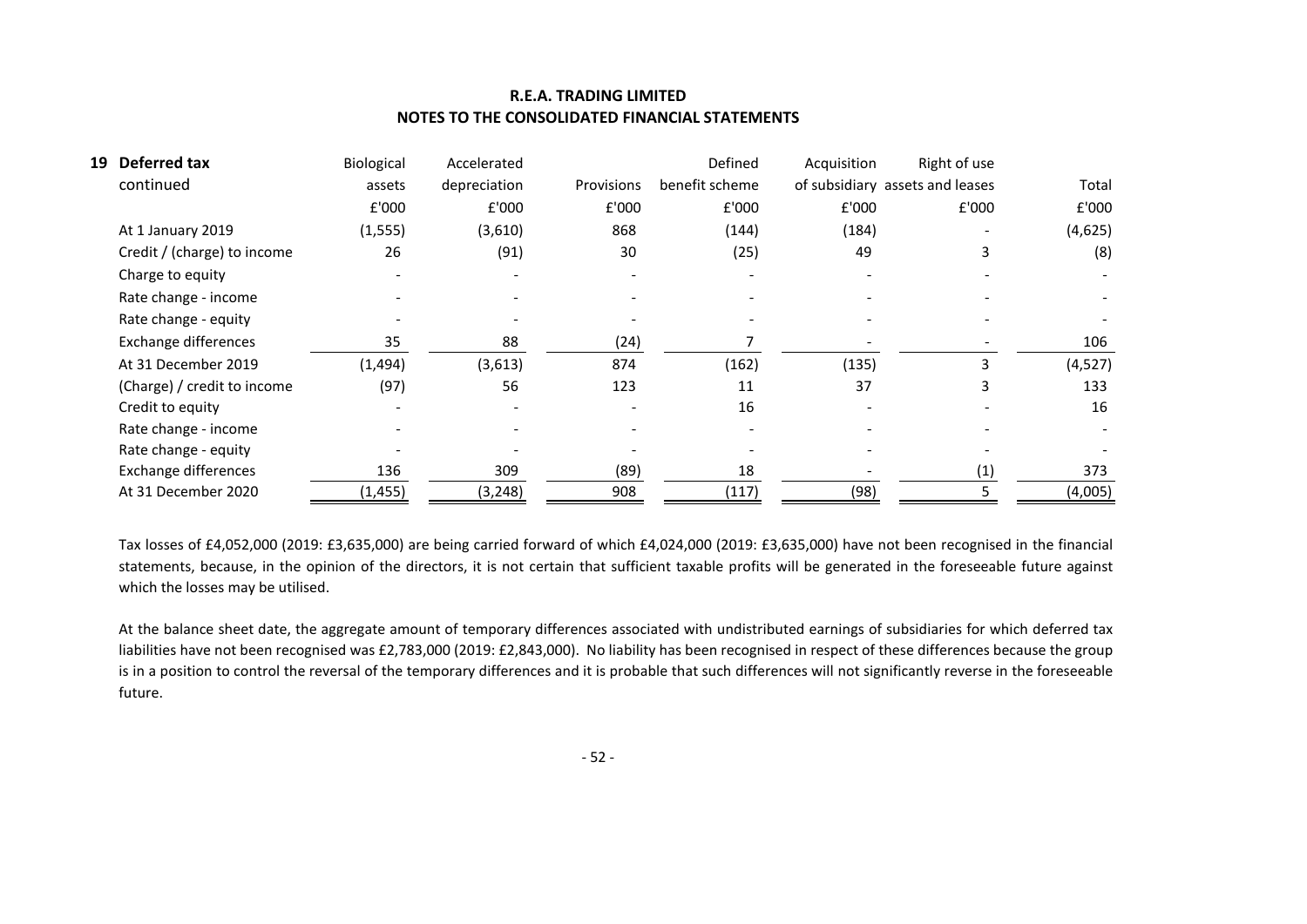| 20 Provisions | 2020  | 2019  |
|---------------|-------|-------|
|               | £'000 | £'000 |
| Provisions    | 2,055 | 2,197 |

Provisions relate to staff retirement benefits. These are awarded to unionised employees in East Africa (provision of £1,914,000; 2019: £2,078,000) and to staff in Indonesia (provision of £141,000; 2019: £119,000 after completion of a qualifying period of service and are payable upon termination of employment or retirement. The movements on provisions for staff retirement benefits were as follows:

|    |                                                                    | 2020  | 2019  |
|----|--------------------------------------------------------------------|-------|-------|
|    |                                                                    | £'000 | £'000 |
|    | Beginning of year                                                  | 2,197 | 2,064 |
|    | Charged to consolidated income statement                           | 331   | 384   |
|    | Other comprehensive income                                         | (25)  | (22)  |
|    | Utilised during the year                                           | (224) | (160) |
|    | Translation adjustment                                             | (223) | (69)  |
|    | End of year                                                        | 2,055 | 2,197 |
|    |                                                                    |       |       |
| 21 | Trade and other payables                                           | 2020  | 2019  |
|    |                                                                    | £'000 | £'000 |
|    | Trade purchases and ongoing costs (including related parties Enil; |       |       |
|    | 2019: £nil)                                                        | 3,356 | 1,913 |
|    | Accruals                                                           | 590   | 923   |
|    | Other payables (including related parties £nil; 2019: £637,000)    | 861   | 1,594 |
|    |                                                                    | 4,807 | 4,430 |

The average credit period taken on trade payables is 36 days (2019: 19 days). The directors estimate that the fair value of the other payables approximates their carrying value.

Related party amounts included in other payables in 2019 comprised amounts payable on demand to New Willington Limited of £500,000 and Richard Robinow of £137,000 (see note 28).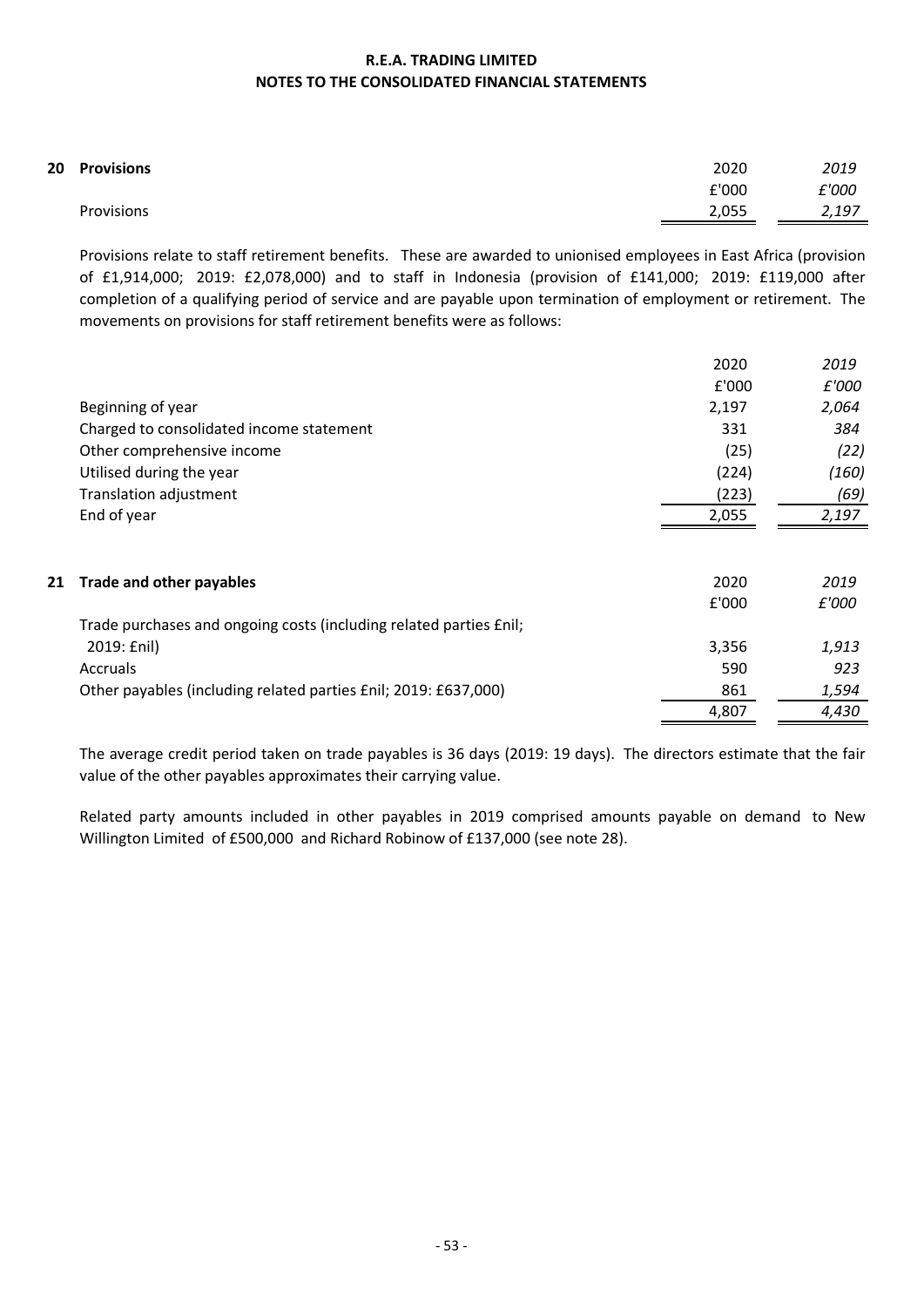| 22 - | Share capital                                                         | 2020  | 2019  |
|------|-----------------------------------------------------------------------|-------|-------|
|      |                                                                       | £'000 | £'000 |
|      | Issued, called up and fully paid:                                     |       |       |
|      | 6,102,000 (2019: 6,102,000) ordinary shares of £1 each                | 6,102 | 6,102 |
|      | 2,000,000 (2019: nil) 10% redeemable preference shares of £1 each     | 2,000 |       |
|      | 600,000 (2019: 600,000) 10% Irredeemable preference shares of £1 each | 600   | 600   |
|      |                                                                       | 8,702 | 6,702 |
|      | Classified for balance sheet purposes as:                             |       |       |
|      | Equity share capital                                                  | 6,702 | 6,702 |
|      | <b>Borrowings</b>                                                     | 2,000 |       |
|      |                                                                       | 8,702 | 6,702 |

The rights attaching to the 10% redeemable preference shares of £1 each and the 10% irredeemable preference shares of £1 each are summarised in note (vi) to the company's individual financial statements.

The £2,000,000 increase in the issued, called up and fully paid share capital that occurred during the year arose from the issue by way of a placing with professional investors of 2,000,000 new 10 per cent redeemable preference shares of £1 each for cash at par. Because these shares are redeemable they are treated as borrowings for balance sheet clasification purposes.

| 23 | Share premium                                                      | 2020    | 2019   |
|----|--------------------------------------------------------------------|---------|--------|
|    |                                                                    | £'000   | £'000  |
|    | Beginning of year                                                  | 12,285  | 12,285 |
|    | Movement during the year                                           |         |        |
|    | End of year                                                        | 12,285  | 12,285 |
| 24 | <b>Translation reserve</b>                                         | 2020    | 2019   |
|    |                                                                    | £'000   | £'000  |
|    | Beginning of year                                                  | (24)    | 768    |
|    | Exchange differences arising on translation of overseas operations |         |        |
|    | (net of amount booked to non-controlling interests - see note 26)  | (2,855) | (792)  |
|    | End of year                                                        | (2,879) | (24)   |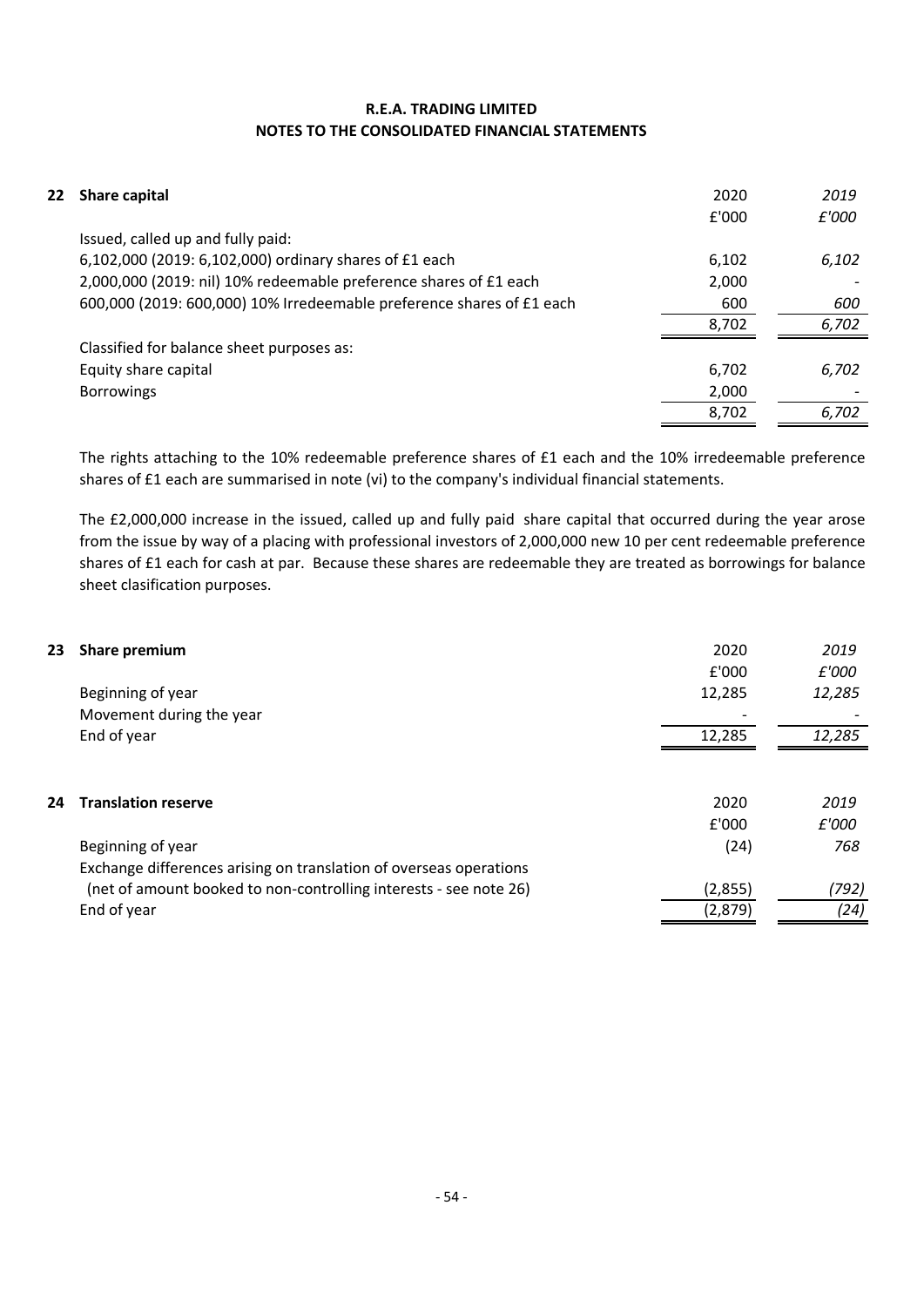### **NOTES TO THE CONSOLIDATED FINANCIAL STATEMENTS R.E.A. TRADING LIMITED**

| 25 | <b>Retained earnings</b>                                                  | 2020   | 2019   |
|----|---------------------------------------------------------------------------|--------|--------|
|    |                                                                           | £'000  | £'000  |
|    | Beginning of year                                                         | 35,439 | 32,691 |
|    | Excess of cost over carrying value relating to reduction                  |        |        |
|    | of non controlling interest in subsidiary                                 | 10     | 13     |
|    | Profit for the year                                                       | 2,078  | 2,791  |
|    | Remeasurement of net defined benefit scheme asset                         | (35)   | 4      |
|    | Dividends of £1 per share to preference shareholders (2019: £1 per share) | (60)   | (60)   |
|    | Dividends to ordinary shareholders                                        |        |        |
|    | End of year                                                               | 37,432 | 35,439 |
|    | The dividend paid per ordinary share amounted to £nil (2019: £nil).       |        |        |
| 26 | <b>Non-controlling interests</b>                                          | 2020   | 2019   |
|    |                                                                           | £'000  | £'000  |
|    | Beginning of year                                                         | 1,045  | 1,023  |
|    | Subscription of shares in a subsidiary                                    |        |        |
|    | Share of profit for the year                                              | 14     | 87     |
|    | Share of remeasurement of net defined benefit scheme asset                | (2)    |        |
|    | Dividends paid to non-controlling shareholders in subsidiaries            | (66)   | (17)   |
|    | Partial acquisition of non-controlling interest in subsidiary             | 11     | (20)   |
|    | <b>Exchange translation differences</b>                                   | (98)   | (28)   |
|    | End of year                                                               | 904    | 1,045  |

Non controlling interests comprise external shareholdings of 3 per cent in REA Vipingo Plantations Limited and of 5 per cent in each of PT Robindo Natayara and PT Spice Islands Maluku. These companies have their principal places of business in, respectively, Kenya, Indonesia and Indonesia.

## **27 Defined benefit schemes**

## Kenya

A subsidiary company in Kenya operates a defined benefit pension scheme for certain employees. The scheme was closed to new entrants in 2008. The assets of the scheme are held in a separate trustee administered fund. The pension cost to the group is assessed in accordance with actuarial advice.

The principal risks to the scheme are the risks that future changes in salary may differ from the rate of salary escalation assumed and that pre-retirement exit experience and actual ages of retirement and mortality may differ from the experience and ages assumed. Any such differences would impact the benefits payable under the scheme and may result in additional funding requirements.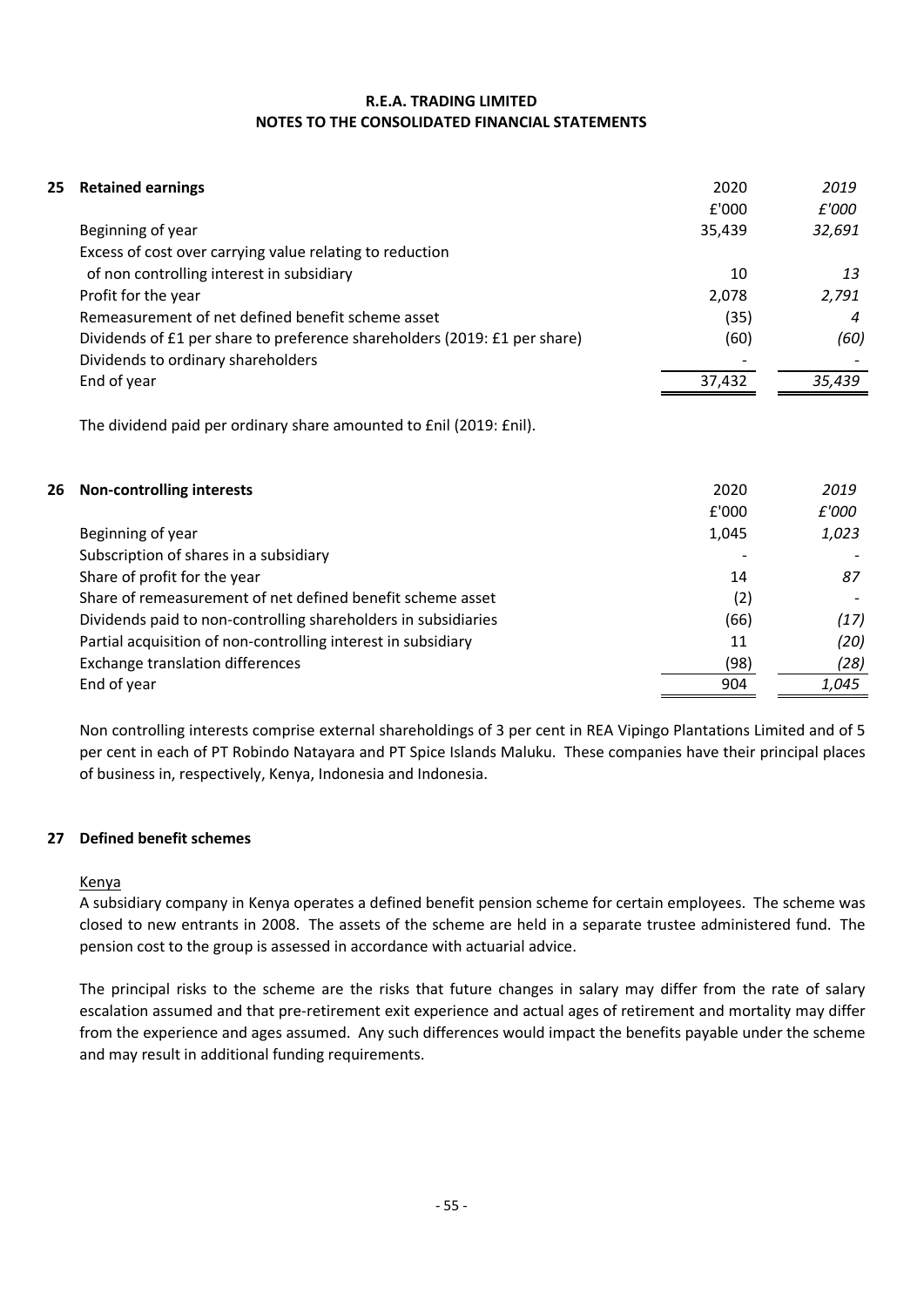#### **NOTES TO THE CONSOLIDATED FINANCIAL STATEMENTS R.E.A. TRADING LIMITED**

## **27 Defined benefit schemes** continued

| Kenya continued                                                     | 2020  | 2019  |
|---------------------------------------------------------------------|-------|-------|
| The principal actuarial assumptions used in determining the amounts |       |       |
| reflected in the financial statements are:                          |       |       |
| Discount rate                                                       | 13%   | 13%   |
| Expected rate of return on scheme assets                            | 10%   | 10%   |
| Future salary increases                                             | 8%    | 9%    |
| Future pension increases                                            | 0%    | 0%    |
| The movement in the present value of the asset recognised           |       |       |
| in respect of the defined benefit scheme was as follows:            | £'000 | £'000 |
| Beginning of year                                                   | (541) | (480) |
| Current service cost net of employer contributions                  | 18    | 12    |
| Interest on obligation                                              | 274   | 263   |
| Expected return on scheme assets                                    | (198) | (320) |
| Net actuarial (gain) / loss recognised in the year                  |       | 3     |
| Contributions paid                                                  | (41)  | (47)  |
| Change in effect of asset ceiling                                   | (71)  | 10    |
| Exchange translation differences                                    | 55    | 18    |
|                                                                     | (497) | (541) |

It is expected that contributions payable in 2021 will be similar to those paid in 2020.

A 1 per cent reduction in the discount rate applied would have increased the present value of the defined benefit obligations at 31 December 2020 to £2,204,000 (2019: £2,218,000). The sensitivity to salary escalation would be broadly similar. The weighted average duration of the liability at the same date was 0.2 years (2019: 0.1 years).

The group contributes to a defined benefit scheme for certain non-unionised employees. The contribution to this scheme during the year amounted to £40,000 (2019: £39,000) which has been charged against income.

## United Kingdom

A subsidiary company is a participating employer in the R.E.A Pension Scheme (the "Scheme"). The Scheme is a multi-employer contributory defined benefit scheme with assets held in a trustee-administered fund, which has participating employers that are not members of the group. The Scheme is closed to new members.

As the Scheme is a multi-employer scheme in which the employers are unable to identify their respective shares of the underlying assets and liabilities (because there is no segregation of the assets) and does not prepare valuations on an IAS 19 basis: the group accounts for the Scheme as if it were a defined contribution scheme.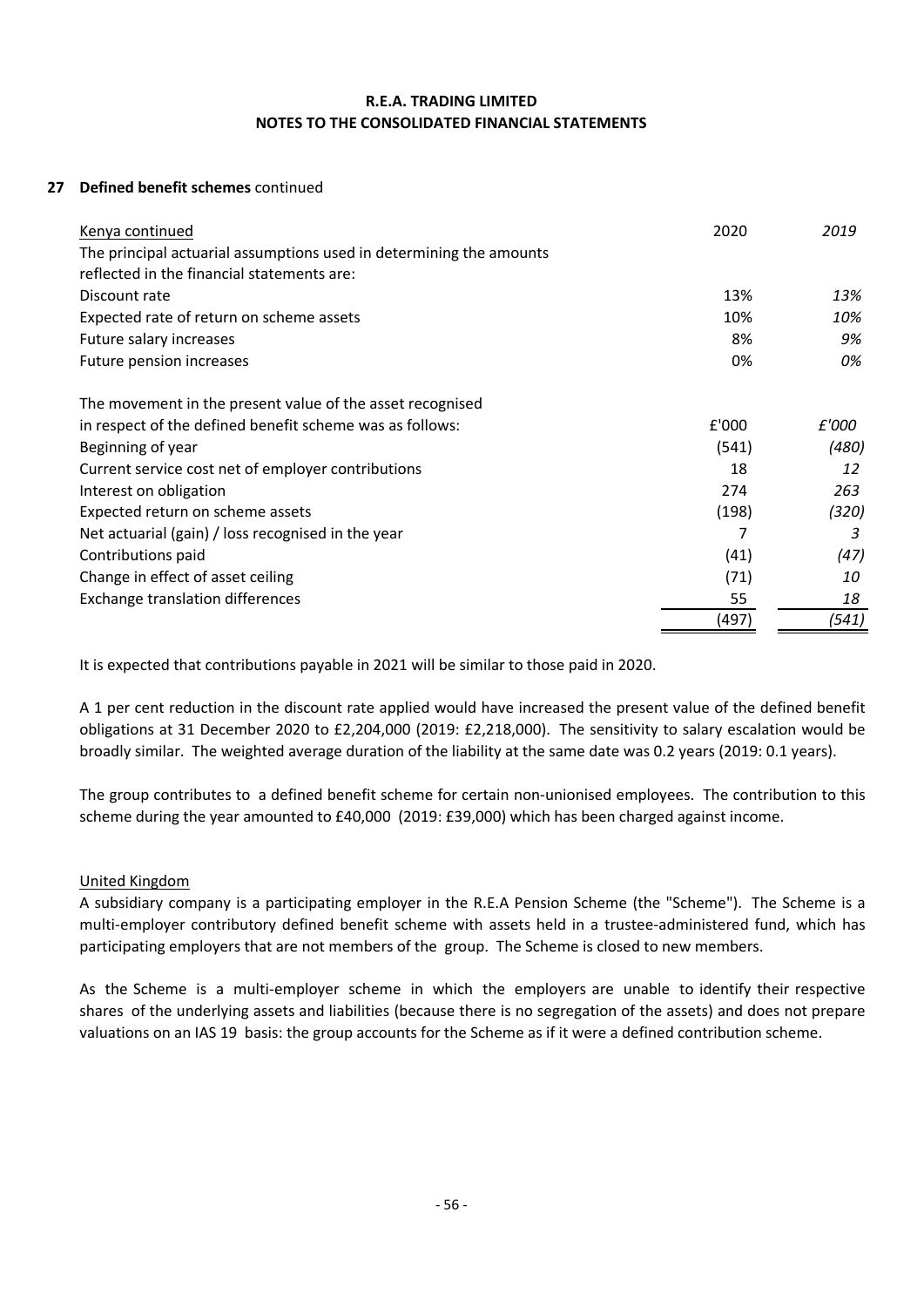#### **27 Defined benefit schemes** continued

#### United Kingdom continued

A non-IAS 19 valuation of the Scheme was last prepared, using the attained age method, as at 31 December 2017. This method had been adopted in the previous valuation as at 31 December 2014 and in earlier valuations, as it was considered the appropriate method of calculating future service benefits as the Scheme is closed to new members. At 31 December 2017 the Scheme had an overall surplus of assets, when measured against the Scheme's technical provisions, of £3.1 million. The technical provisions were calculated using assumptions of an investment return of 3.6 per cent pre-retirement and 2.1 per cent post-retirement and annual increases in pensionable salaries of 3.4 per cent. The basis for the inflationary revaluation of deferred pensions and increases to pensions in payment was changed from the Retail Prices Index (RPI) to the Consumer Prices Index (CPI) with effect from 1 January 2011 in line with the statutory change, except that the change does not apply to pension accrual from 1 January 2006, where the RPI still applies. The rates of increase in the RPI and the CPI were assumed to be 3.4 per cent and 2.65 per cent respectively. It was further assumed that both non-retired and retired members' mortality would reflect S2PXA tables (light version) at 100 per cent and that non-retired members would take on retirement the maximum cash sums permitted from 1 January 2018. Had the Scheme been valued at 31 December 2017 using the projected unit method and the same assumptions, the overall deficit would have been similar.

The Scheme has agreed a statement of funding principles with the principal employer and has also agreed a schedule of contributions with participating employers covering normal contributions which are payable at a rate calculated to cover future service benefits under the Scheme.

The normal contributions paid by the group in 2020 were £50,000 (2019: £65,000) and represented 41.4 per cent of pensionable salaries; in addition, a discretionary contribution of £1,000 was made in 2020 (2019: £2,000) to fund an inflation adjustment to pensions in payment relating to pre-1997 accrued entitlements (which would not otherwise have been subject to full indexation). Under the valuation as at 31 December 2017, normal contributions will continue at the increased rate of 41.4 per cent of pensionable salaries. Normal contributions for 2021 are expected to be £42,000 and the discretionary element for 2021 is expected to be £1,000.

There are no agreed allocations of any surplus on either wind up of the Scheme or on any participant's withdrawal from the Scheme.

The sensitivity of the surplus as at 31 December 2017 to variations in certain of the principal assumptions underlying the actuarial valuation as at that date is summarised below:

|                                                        | Reduction in surplus |
|--------------------------------------------------------|----------------------|
|                                                        | £'000                |
| Decrease in post-retirement investment returns by 0.1% | (457)                |
| Decrease in base table mortality rates by 10%          | (1,255)              |
| lncrease in long term rate of mortality by .25%        | (276)                |

UK group employees who are not eligible to participate in the Scheme receive payments into their own defined contribution private pension plans. The total paid for 2020 was £47,000 (2019: £44,000).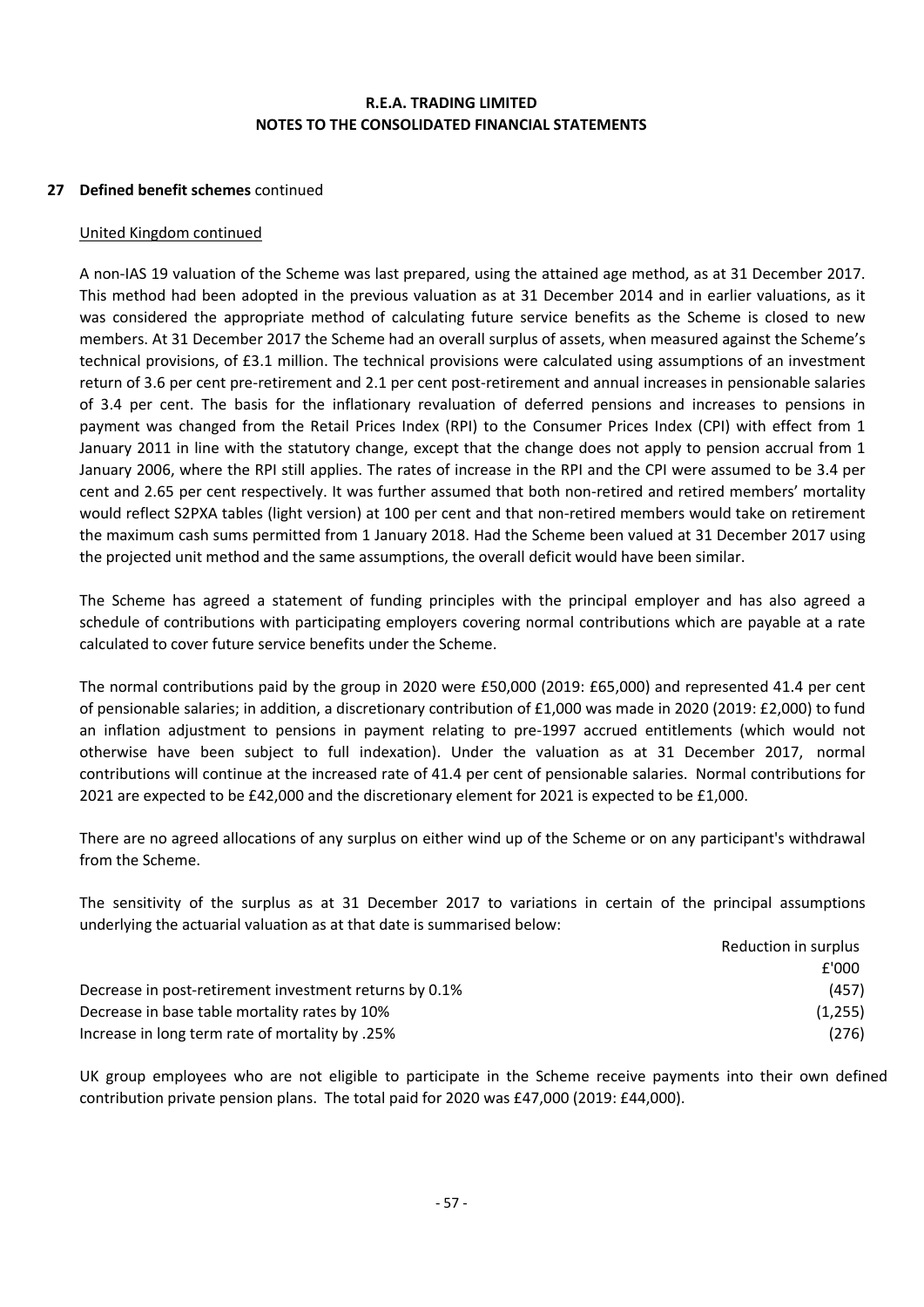| 28 - | <b>Related party transactions</b>              | 2020  | 2019  |
|------|------------------------------------------------|-------|-------|
|      |                                                | £'000 | £'000 |
|      | Income:                                        |       |       |
|      | Interest receivable from Emba Holdings Limited | 161   | 161   |
|      | Interest receivable from R.E.A. Holdings plc   | 122   | 62    |
|      | Closing balances:                              |       |       |
|      | Due to New Willington Limited                  |       | (500) |
|      | Due to Richard Robinow                         |       | (137) |
|      | Due from Emba Holdings Limited                 | 5,149 | 7,861 |
|      | Due from R.E.A. Holdings plc                   | 2,952 | 23    |

The entire issued share capital of the company is beneficially owned by Richard and Jeremy Robinow (as to a half interest each). New Willington Limited and Emba Holdings Limited are related parties by reason of their ownership or ultimate ownership by Richard and Jeremy Robinow together, in the case of Emba Holdings Limited, with members of their immediate families. Richard and Jeremy Robinow are considered to have significant influence in relation to R.E.A. Holdings plc in which Emba Holdings Limited owns 30 per cent of the issued ordinary share capital and of which Richard Robinow is a director.

Transactions between the company and its subsidiaries have been eliminated on consolidation and are not disclosed in this note. Such transactions are dealt with in the notes to the company's individual financial statements.

#### **29 Post balance sheet events**

## Covid-19

The group faces potential impacts from the Covid-19 pandemic that has arose during 2020 and is continuing. Todate, the impact on the group has been limited to working constraints that have caused some loss of sisal production and have complicated the logistics of office administration. The financial consequences of such constraints has been limited. Potential further consequences of Covid-19 could include adverse effects on employee health and inability to make deliveries of sisal and traded products. The group should be able to withstand such adverse effects for a limited period but could not do so indefinitely.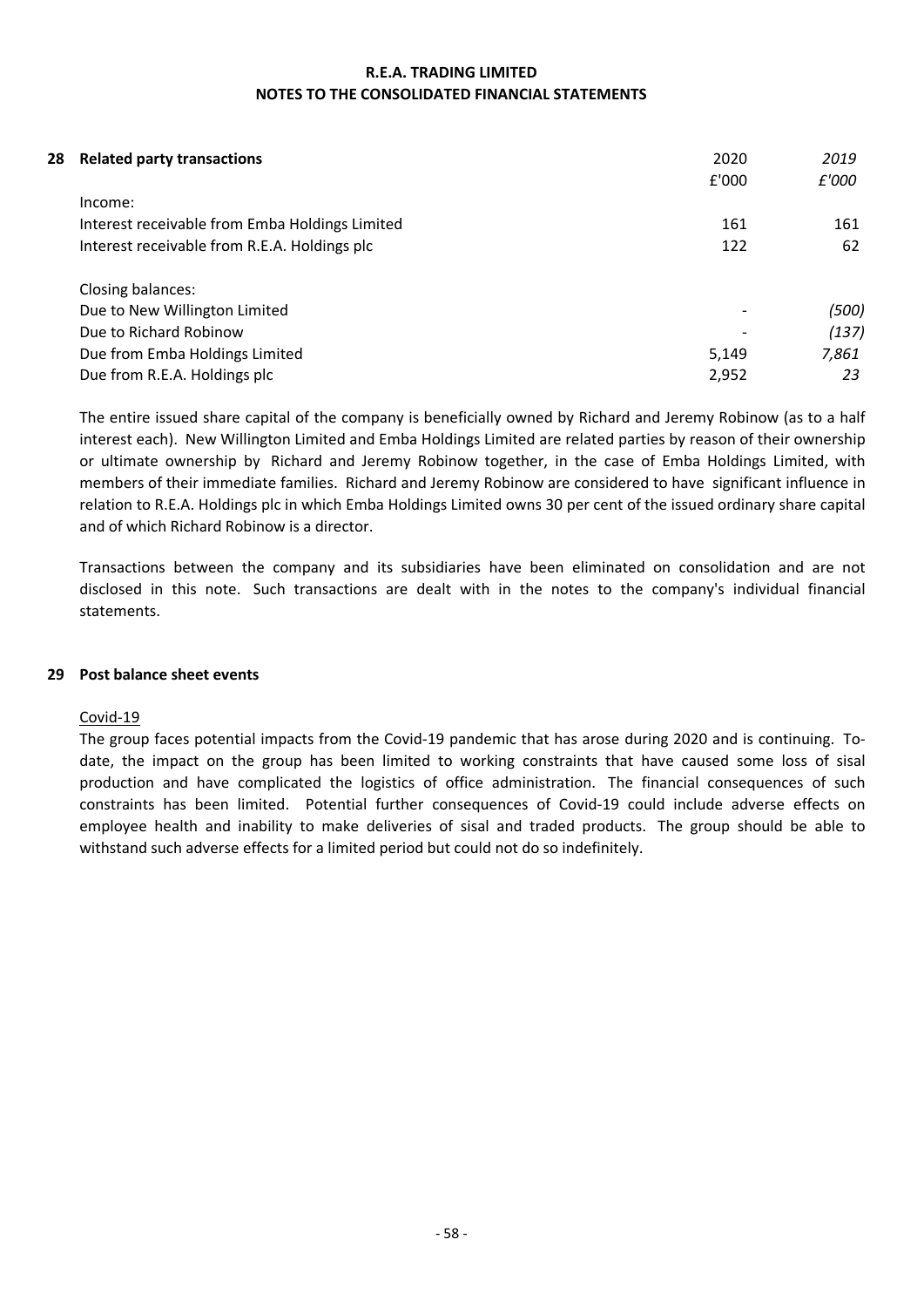## **R.E.A. TRADING LIMITED COMPANY BALANCE SHEET AS AT 31 DECEMBER 2020**

|                                      | <b>Notes</b> | 2020<br>£'000 | 2019<br>£'000 |
|--------------------------------------|--------------|---------------|---------------|
| <b>Non-current assets</b>            |              |               |               |
| Investments                          | (ii)         | 25,278        | 26,667        |
| <b>Current assets</b>                |              |               |               |
| Trade and other receivables          | (iii)        | 22,505        | 20,337        |
| Cash at bank and in hand             |              | 834           | 1,042         |
|                                      |              | 23,339        | 21,379        |
| <b>Current liabilities</b>           |              |               |               |
| Trade and other payables             | (iv)         | (3, 244)      | (5, 533)      |
| Redeemable preference shares         | (vi)         | (2,062)       |               |
|                                      |              | (5,306)       | (5, 533)      |
| <b>Net current assets</b>            |              | 18,033        | 15,846        |
| Creditors falling due after one year |              |               |               |
| Deferred tax liabilities             | (v)          |               |               |
| <b>Net assets</b>                    |              | 43,311        | 42,513        |
| <b>Capital and reserves</b>          |              |               |               |
| Equity share capital                 | (vi)         | 6,702         | 6,702         |
| Share premium                        | (vii)        | 12,285        | 12,285        |
| Profit and loss account              | (viii)       | 24,324        | 23,526        |
| <b>Total shareholders' funds</b>     |              | 43,311        | 42,513        |

As permitted by section 408 of the Companies Act 2006, a separate profit and loss account dealing with the results of the company has not been presented. The profit before dividends recognised in the company's profit and loss account for 2020 is £858,000 (2019: £404,000).

The accompanying notes are an integral part of this company balance sheet.

The financial statements of R.E.A. Trading Limited, registered number 88367, were approved and authorised by the Board on 17 June 2021.

RICHARD ROBINOW Director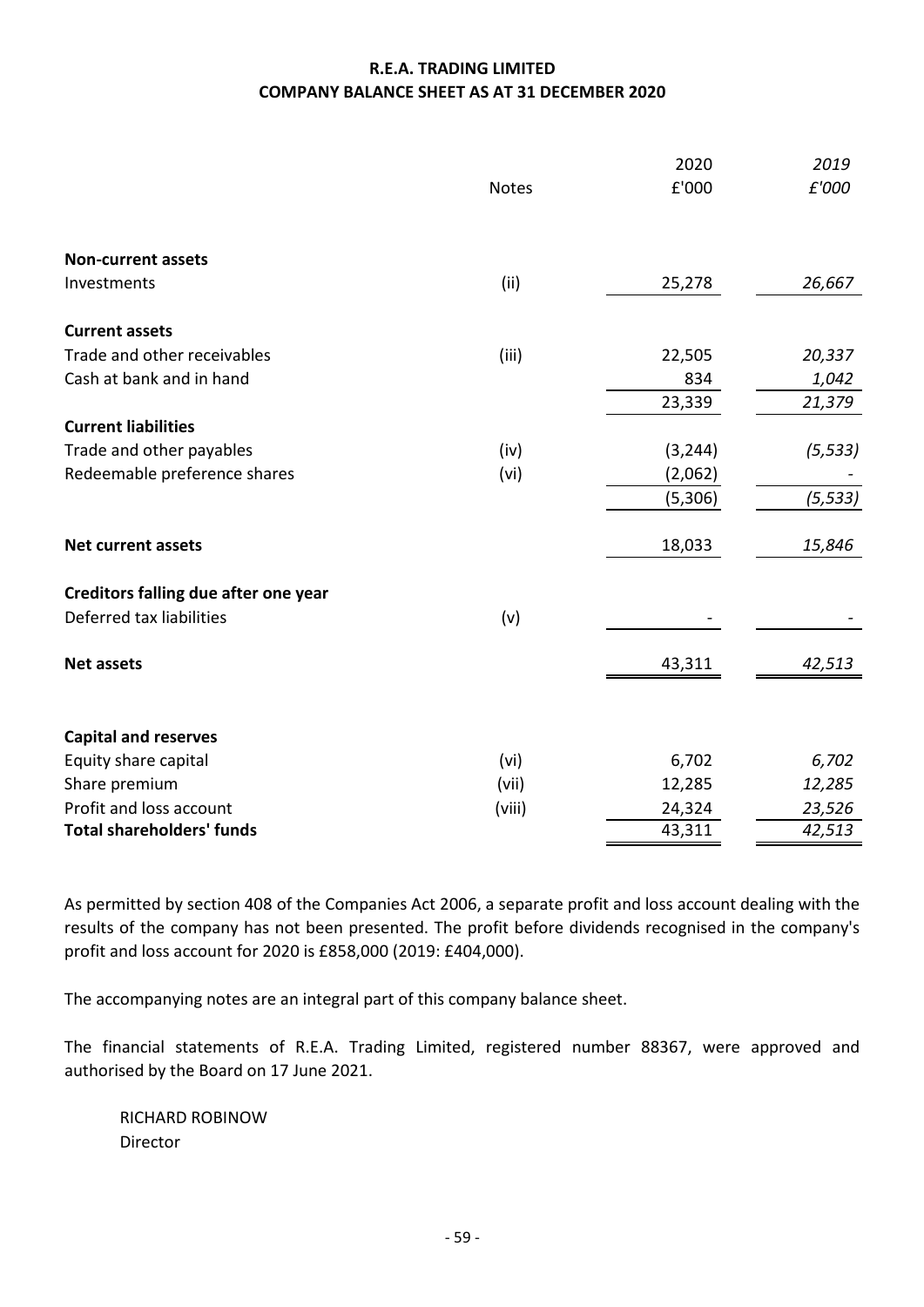## **R.E.A. TRADING LIMITED STATEMENT OF CHANGES IN EQUITY FOR THE YEAR ENDED 31 DECEMBER 2020**

|                                | Share<br>capital<br>£'000<br>(note vi) | Share<br>premium<br>£'000<br>(note vii) | Profit and<br>loss<br>£'000<br>(note viii) | Total<br>equity<br>£'000 |
|--------------------------------|----------------------------------------|-----------------------------------------|--------------------------------------------|--------------------------|
| At 1 January 2019              | 6,702                                  | 12,285                                  | 23,182                                     | 42,169                   |
| Total comprehensive income*    |                                        |                                         | 404                                        | 404                      |
| Dividends on preference shares |                                        |                                         | (60)                                       | (60)                     |
| Dividends on ordinary shares   |                                        |                                         |                                            |                          |
| At 31 December 2019            | 6,702                                  | 12,285                                  | 23,526                                     | 42,513                   |
| Total comprehensive income*    |                                        |                                         | 858                                        | 858                      |
| Dividends on preference shares |                                        |                                         | (60)                                       | (60)                     |
| Dividends on ordinary shares   |                                        |                                         |                                            |                          |
| At 31 December 2020            | 6,702                                  | 12,285                                  | 24,324                                     | 43,311                   |

*\*Total comprehensive income is the same as profit for the year*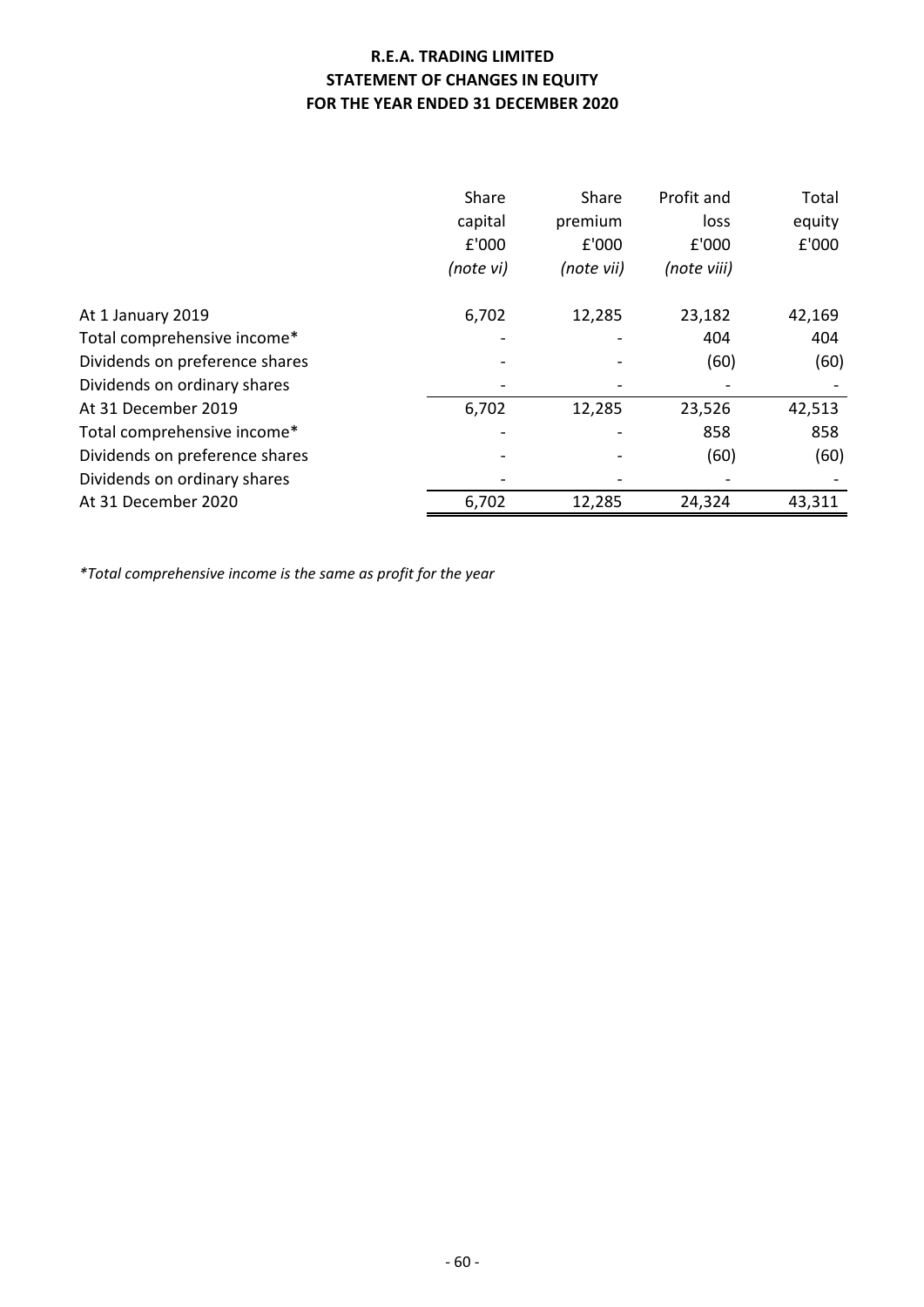## **General information**

R.E.A. Trading Limited is incorporated and domiciled in England and Wales under the Companies Act 2006 with registration number 88367. The company's registered office is at First Floor, 32-36 Great Portland Street, London W1W 8QX. Details of the company's principal activities are provided in the Strategic Report above.

## **Basis of accounting**

The financial statements of the company (which are financial statements that are separate from the consolidated financial statements of the company and its subsidiaries) have been prepared under the historical cost convention and in accordance with Financial Reporting Standard 101 Reduced Disclosure Framework ("FRS 101"). As such the financial statements of the company do not comply with all the requirements of IFRS as adopted by the UK.

As permitted by FRS 101, the company has taken advantage of the disclosure exemptions available under that standard in relation to financial instruments, capital management, presentation of a cash flow statement, impairment of assets and certain related party transactions.

Where required, equivalent disclosures are given in the consolidated financial statements of the group.

As permitted by section 408 of the Companies Act 2006, the company has elected not to present its own profit and loss account for the year.

## **Going concern basis**

The financial statements have been prepared on the going concern basis as the directors consider that there is a reasonable expectation that the company has adequate resources to continue in operational existence for the foreseeable future. In reaching this conclusion, the directors have had due regard to the current financial position of the company, and in particular the net cash position shown, budgeted future income and expenditure, the risks and uncertainties faced by the company and the risk management policies adopted by the company. In particular, the directors have considered the specific risks posed by the Covid-19 pandemic as detailed in the Directors' report.

## **Foreign currencies**

Transactions in foreign currencies are recorded at the rates of exchange at the dates of the transactions. At each balance sheet date, monetary assets and liabilities denominated in foreign currencies are retranslated at the rates of exchange prevailing at that date. Non-monetary assets and liabilities carried at fair values that are denominated in foreign currencies are translated at the rates prevailing at the dates when the fair values were determined. Gains or losses arising on retranslation are included in the net profit or loss for the period, except for exchange differences arising on non-monetary assets and liabilities, which are recognised directly in equity.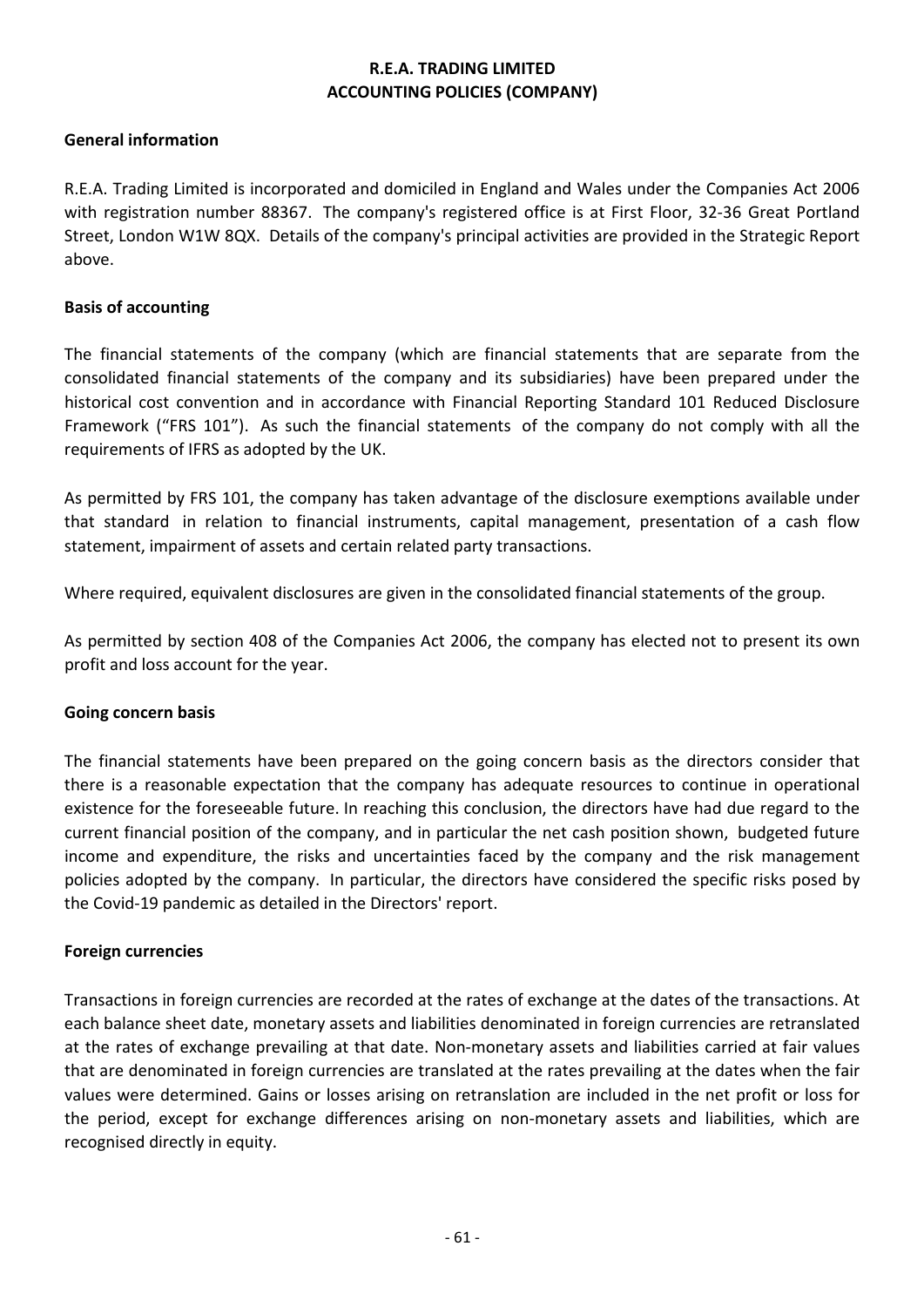## **Taxation**

Current tax including UK corporation tax and foreign tax is provided at amounts expected to be paid (or recovered) using the tax rates and laws that have been enacted or substantially enacted by the balance sheet date.

Deferred tax is provided under the balance sheet liability method on a non discounted basis on differences between the carrying amounts of assets and liabilities in the financial statements and the corresponding tax bases used in the computation of taxable profits (temporary differences). Deferred tax liabilities are generally recognised for all taxable temporary differences and deferred tax assets are recognised to the extent that it is probable that taxable profits will be available against which deductible temporary differences can be utilised. Such assets and liabilities are not recognised if the temporary difference arises from goodwill or from the initial recognition of other assets or liabilities in a transaction which affects neither the profit for tax purposes nor the accounting profits.

The carrying amount of deferred tax assets is reviewed at each balance sheet date and reduced to the extent that it is no longer probable that sufficient taxable profits will be available to allow all or part of the assets to be recovered.

Deferred tax is calculated at the tax rates that are expected to apply in the period when the liability is settled or the asset is realised. Deferred tax is charged or credited in the income statement, except when it relates to items charged or credited directly to equity, in which case the deferred tax is also dealt with in equity.

## **Impairment Review**

At each balance sheet date, the company reviews the carrying amounts of its assets to determine whether there is any indication that any asset has suffered an impairment. If any such indication exists, the recoverable amount of the asset is estimated in order to determine the extent of the impairment loss (if any). The recoverable amount of an asset is the higher of fair value less costs to sell and value in use. If the recoverable amount of an asset is estimated to be less than its carrying amount, the carrying amount of the asset is reduced to its recoverable amount. Impairment losses are charged to the profit and loss account immediately that they occur.

## **Investments in subsidiaries**

The company's investments in its subsidiaries are stated at cost less any provisions for impairment.

## **Non derivative financial instruments**

Non derivative financial instruments are recognised in the consolidated balance sheet when the group becomes a party to the contractual provisions of the instrument. Non derivative financial assets comprise receivables held at amortised cost and cash and cash equivalents. Non derivative financial liabilities comprise bank borrowings, trade and other payables and redeemable preference shares which are held at amortised cost.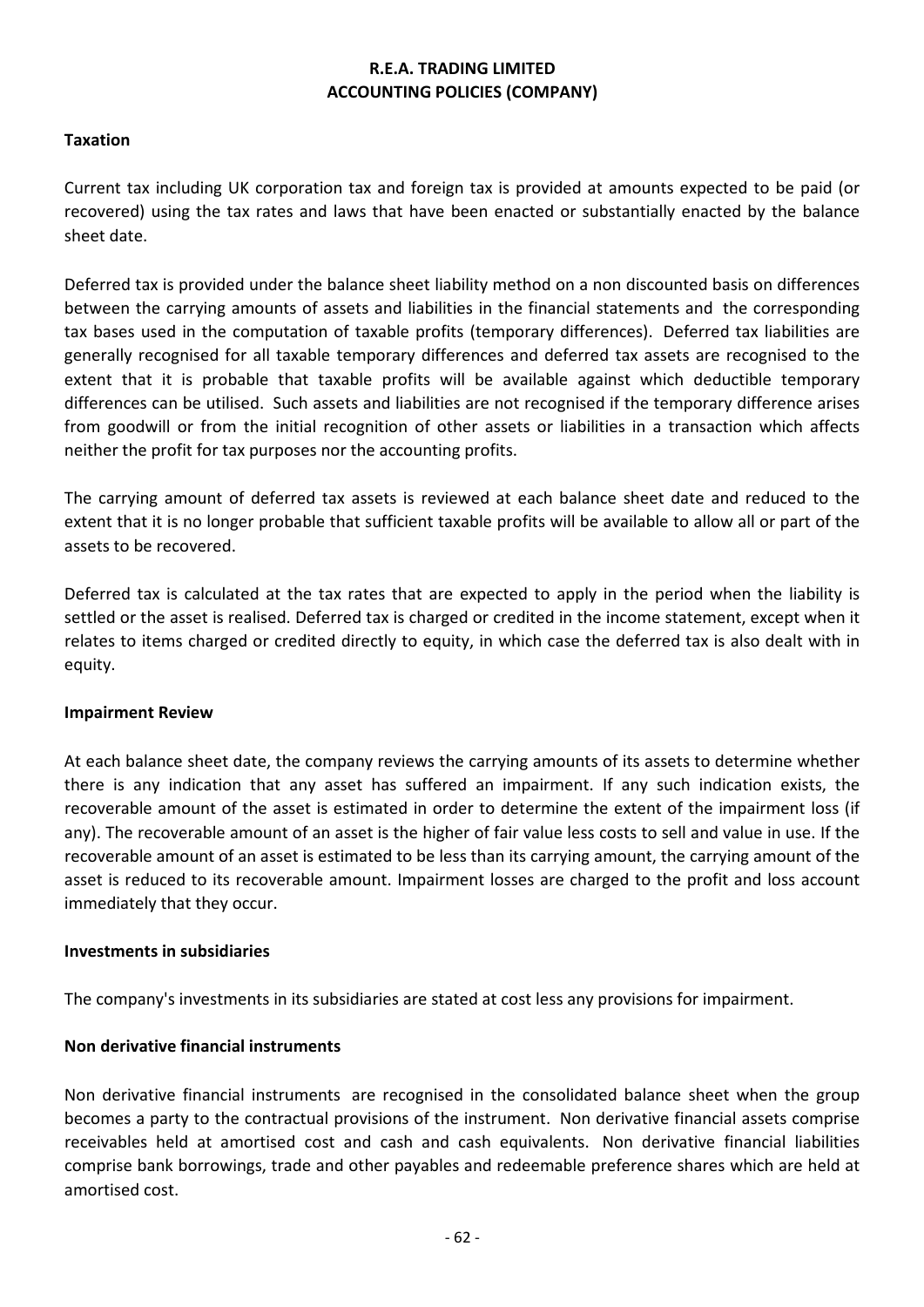## **Non derivative financial instruments continued**

## *Trade receivables*

Trade receivables are non-interest bearing and are stated at their nominal amount reduced by appropriate allowance for potentially irrecoverable amounts.

## *Cash and cash equivalents*

Cash and cash equivalents comprise cash on hand and demand deposits and other short-term highly liquid investments that are readily convertible to a known amount of cash and, being subject to an insignificant risk of changes in value, are stated at their nominal amounts.

## *Bank borrowings*

Interest bearing bank loans and overdrafts are recorded as the proceeds received. Finance charges, including premia payable on settlement or redemption are charged to income on an accruals basis using the effective interest method. The unamortised balances of such amounts are added to the carrying amounts of the borrowings to which they relate.

## *Trade and other payables*

Trade and other payables are non-interest bearing and are stated at their nominal value.

## *Redeemable preference shares*

Redeemable preference shares are recorded as the proceeds received. Dividends and premia payable on redemption are charged to income on an accruals basis using the effective interest method. The unamortised balances of such amounts are added to the carrying amounts to which they relate.

## **Equity instruments**

Instruments are classified as equity instruments if the substance of the relative contractual arrangements evidences a residual interest in the assets of the company after deducting all of its liabilities. Equity instruments issued by the company are recorded at the proceeds received, net of direct issue costs not charged to income.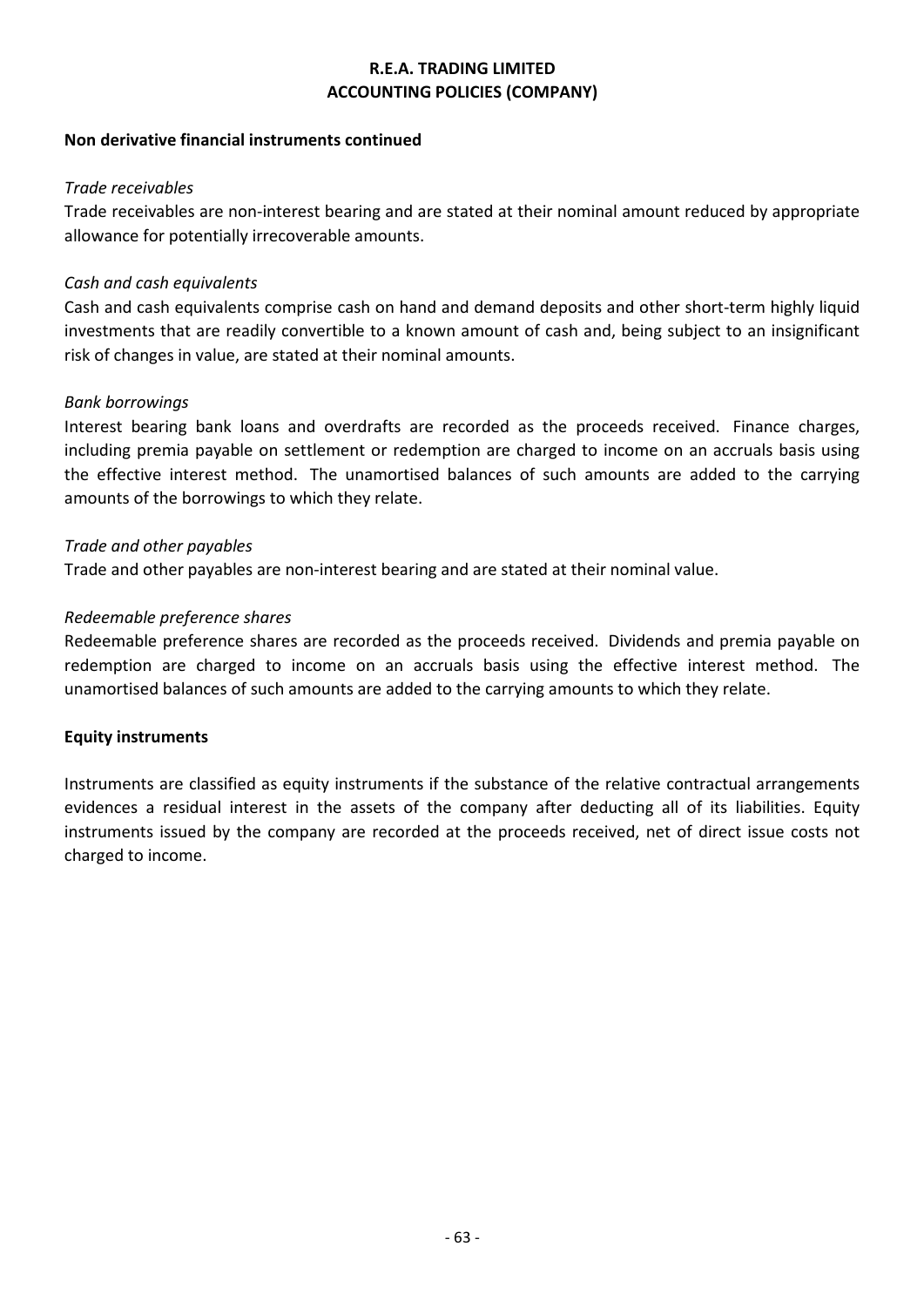#### **(i) Critical accounting judgements and key sources of estimation uncertainty**

In the application of the company's accounting policies which are set out in the "Accounting policies (Company)" section of this annual report, the directors are required to make judgements, estimates and assumptions. Such estimates and assumptions are based on historical experience including expectation of future events that are considered to be relevant. Actual values of assets and amounts of liabilities may differ from estimates. The judgements, estimates and underlying assumptions are reviewed on an ongoing basis. Revisions to estimates are recognised in the period in which the estimates are revised if the revision affects only that period, or in the period of the revision and future periods if the revision affects both current and future periods.

#### *Critical judgements*

In the opinion of the directors, all critical judgements applied in the application of the company's accounting policies relate to the group's operations as disclosed in note 1 to the consolidated financial statements.

#### *Key sources of estimation uncertainty*

In addition to the key sources of estimation uncertainty affecting the group's operations as disclosed in note 1 to the consolidated financial statements, the carrying values of subsidiary companies are a source of estimation uncertainty for the company. These are reviewed at each balance sheet date to determine whether there is any indication that the investments may have suffered an impairment loss. If any such indication exists, the recoverable amount of each relevant asset is estimated in order to determine the impairment loss.

| (ii) | <b>Investments</b>                                                           | 2020     | 2019      |
|------|------------------------------------------------------------------------------|----------|-----------|
|      |                                                                              | £'000    | £'000     |
|      | Shares in subsidiary companies:                                              |          |           |
|      | Cost                                                                         | 31,443   | 31,464    |
|      | Impairment                                                                   | (6, 165) | (4, 797)  |
|      |                                                                              | 25,278   | 26,667    |
|      |                                                                              |          |           |
|      |                                                                              | 2020     | 2019      |
|      | The movements during the year were:                                          | E'000    | £'000     |
|      | At beginning of year                                                         | 26,667   | 43,084    |
|      | Adjustment re prior year additions                                           | (21)     | 7         |
|      | Impairment                                                                   | (1, 368) | (1, 550)  |
|      | Disposal of Willington Limited by way of winding up                          |          | (14, 874) |
|      | At end of year                                                               | 25,278   | 26,667    |
|      | Adjustment re prior year additions comprised:                                |          |           |
|      | 21,637 shares in REA Vipingo Plantations Limited purchased but not delivered | (21)     |           |
|      |                                                                              | (21)     | 7         |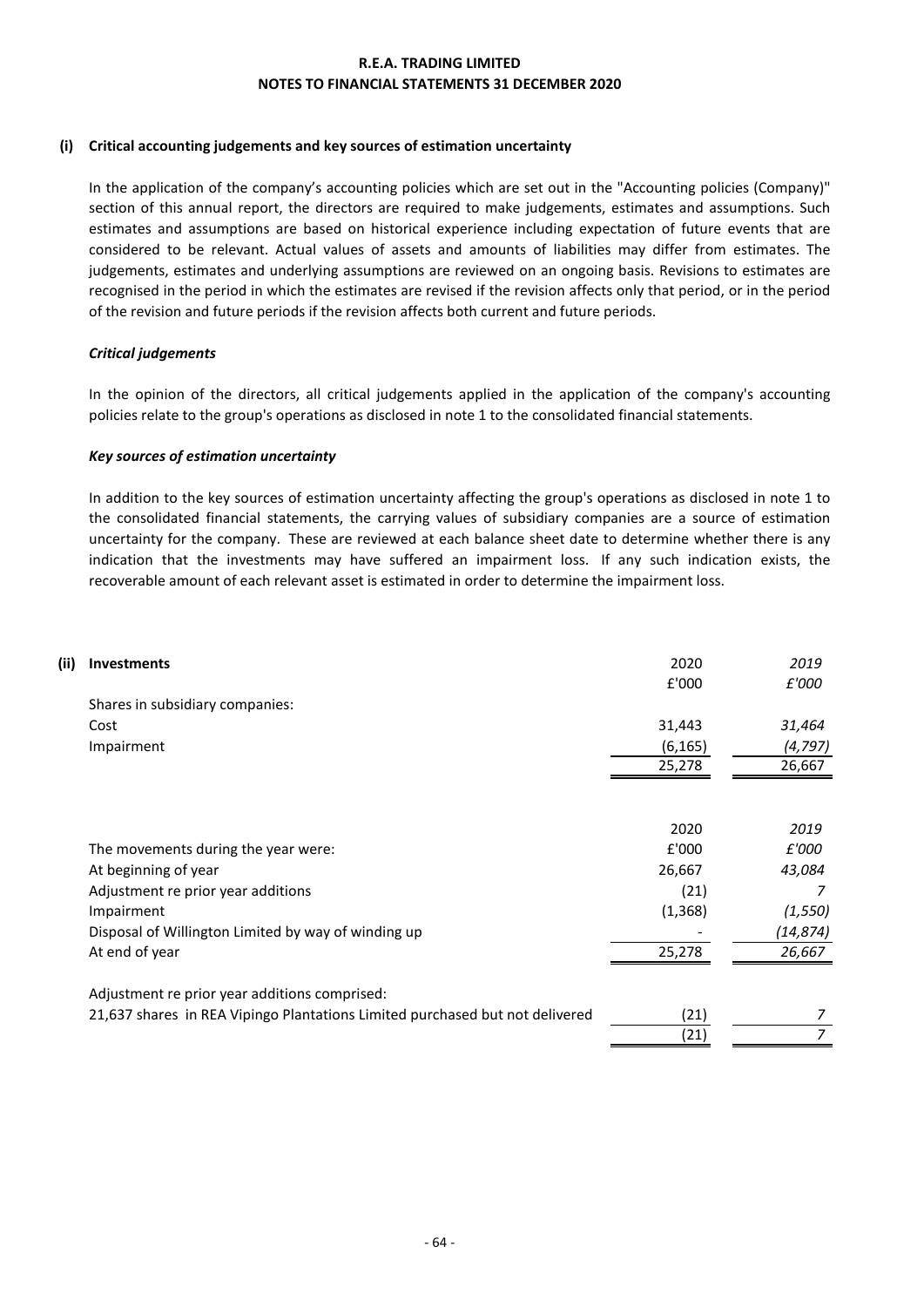#### **(ii) Investments** continued

The impairment provision for the current year relates to the company's investment in its subsidiary, P.T. Spice Islands Maluku ("SIM"), and reflects an estimated diminution in value of that investment arising from losses incurred by SIM. The recoverable amount of the investment is estimated at £290,000 at 31 December 2020 (2019: £1,658,000). The measurement of the recoverable amount is based on fair value less costs of disposal with the fair value being calculated by reference to the estimated underlying values and amounts of the assets and liabilities of SIM, with that measurement falling within level 3 of the IFRS fair value hierarchy.

#### *Subsidiaries*

The directly owned subsidiaries at the year end are listed below. In all cases, ownership is of ordinary shares.

| PT Robindo Natayara (incorporated in Indonesia)              | Coal merchanting        | 95 per cent  |
|--------------------------------------------------------------|-------------------------|--------------|
| PT Spice Islands Maluku (incorporated in Indonesia)          | Plantations             | 95 per cent  |
| REA Vipingo Plantations Limited (incorporated in Kenya)      | Plantations             | 97 per cent  |
| Wigglesworth & Co. Limited (incorporated in England & Wales) | Soft fibres merchanting | 100 per cent |

The subsidiaries owned by subsidiaries at the year end are listed below. In all cases, ownership is of ordinary shares and represents the proportio of ownership attributable to the company.

| Amboni Plantations Limited (incorporated in Tanzania)   | <b>Plantations</b> | 97 per cent |
|---------------------------------------------------------|--------------------|-------------|
| Amboni Spinning Mill Limited (incorporated in Tanzania) | Sisal spinning     | 97 per cent |
| Dwa Estate Limited (incorporated in Kenya)              | Plantations        | 97 per cent |
| Wigglesworth Exporters Limited (incorporated in Kenya)  | Sisal forwarders   | 97 per cent |

The registered offices of the above companies (which are also their principal places of business) are as follows:

Amboni Plantations Limited: Plot 130509/12 Independence Avenue, PO Box 5023, Tanga, Tanzania Amboni Spinning Mill Limited: Plot 42/9 Independence Avenue, PO Box 5023, Tanga, Tanzania Dwa Estate Limited, REA Vipingo Plantations Limited and Wigglesworth Exporters Limited: 1st Floor, Block D, Wilson Business Park, PO Box 17648, Nairobi 00500, Kenya

PT Robindo Natayara and PT Spice Islands Maluku: Plaza 5, Pondok Indah Blok B01,

Jalan Margaguna Raya, Jakarta Selatan 12140, Indonesia

Wigglesworth & Co. Limited, Nutmeg House, 60 Gainsford Street, London SE1 2NY

| (iii) | Trade and other receivables        | 2020   | 2019   |
|-------|------------------------------------|--------|--------|
|       |                                    | £'000  | £'000  |
|       | Group companies (see note (x))     | 13,835 | 11,872 |
|       | Connected companies (see note (x)) | 8.101  | 7,884  |
|       | Other receivables                  | 569    | 581    |
|       |                                    | 22,505 | 20,337 |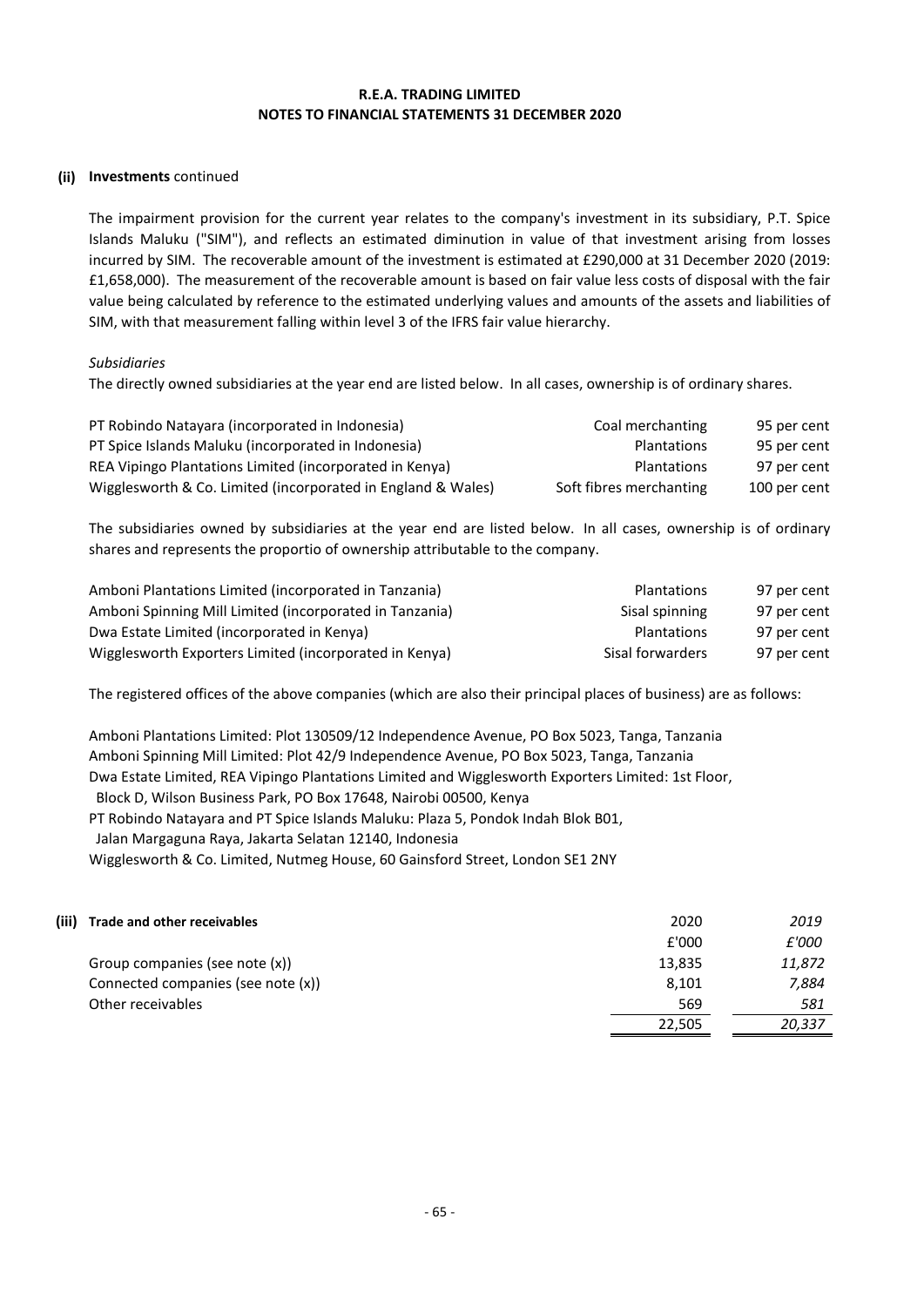| (iv) | Trade and other payables                           | 2020<br>£'000 | 2019<br>£'000 |
|------|----------------------------------------------------|---------------|---------------|
|      | Group companies (see note (x))                     | 3,146         | 4,789         |
|      | Connected companies and individuals (see note (x)) |               | 637           |
|      | Accruals                                           | 98            | 107           |
|      |                                                    | 3,244         | 5,533         |
|      |                                                    |               |               |
|      |                                                    |               |               |
| (v)  | <b>Deferred tax liability</b>                      | 2020          | 2019          |
|      |                                                    | £'000         | £'000         |
|      | At beginning of year<br>At end of year             |               |               |

At 31 December 2020, there were carried forward (without time limitation) tax losses of £313,000 (2019: £272,000). These have not been recognised in the financial statements, because, in the opinion of the directors, it is not certain that sufficient taxable profits will be generated in the foreseeable future against which the losses may be utilised.

| (vi) | Share capital                                         | 2020  | 2019  |
|------|-------------------------------------------------------|-------|-------|
|      |                                                       | £'000 | £'000 |
|      | Issued, called up and fully paid:                     |       |       |
|      | 6,102,000 Ordinary shares of £1 each                  |       |       |
|      | (2019: 6, 102, 000)                                   | 6,102 | 6,102 |
|      | 2,000,000 10% redeemable preference shares of £1 each |       |       |
|      | ("first preference shares") (2019: nil)               | 2,000 |       |
|      | 600,000 10% Irredeemable preference shares of £1 each |       |       |
|      | ("second preference shares") (2019: 600,000)          | 600   | 600   |
|      |                                                       | 8,702 | 6,702 |
|      |                                                       |       |       |
|      | Classified for balance sheet purposes as:             |       |       |
|      | Equity share capital                                  | 6,702 | 6.702 |
|      | <b>Current liabilities</b>                            | 2,000 |       |
|      |                                                       | 8,702 | 6,702 |

The first preference shares entitle the holders thereof to a fixed cumulative annual dividend of 10 per cent and to redemption of their shares at par on 9 September 2021. Dividends on the first preference shares are to be paid in priority to any dividend on the second preference shares and the ordinary shares of the company. On a winding up or other return of capital, the first preference shares will be entitled to repayment of the amount paid up on such shares, together with any arrears of fixed dividend, such amounts to be paid ahead of any return of capital on the second preference shares and the ordinary shares.

The second preference shares entitle the holders thereof to a fixed cumulative annual dividend of 10 per cent to be paid out of the profits of the company resolved by the directors to be distributed, such dividend to be paid in priority to any dividend on the ordinary shares. On a winding up or other return of capital, the second preference shares will be entitled to repayment of the amount paid up on such shares, together with any arrears of fixed dividend, such amounts to be paid ahead of any return of capital on the ordinary shares.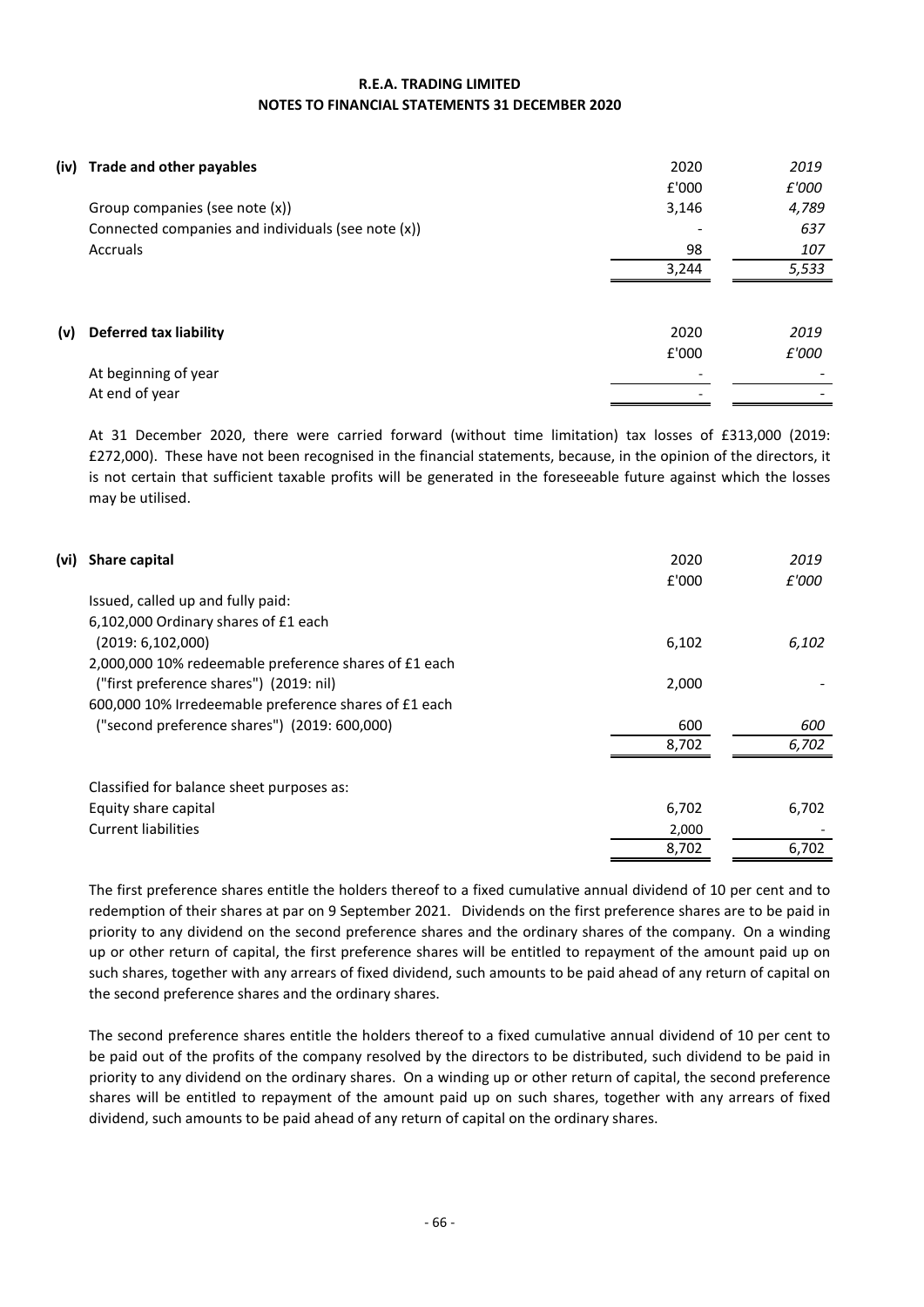#### **(vi) Share capital** continued

On 24 August 2020, the capital of the company was reorganised by the creation of the first preference shares and, on 8 September 2020, 2,000,000 first preference shares were issued for cash at par by way of a placing with professional investors.

Because the first preference shares are redeemable, they are treated as borrowings for balance sheet classification purposes.

| (vii) Share premium                              | 2020<br>f'000   | 2019<br>£'000   |
|--------------------------------------------------|-----------------|-----------------|
| At beginning of year<br>Movement during the year | 12,285          | 12,285          |
| At end of year                                   | 12,285          | 12,285          |
| (viii) Profit and loss                           | 2020            | 2019            |
| At beginning of year                             | £'000<br>23,526 | £'000<br>23,182 |
| Profit for the year                              | 858             | 404             |
| Dividends to preference shareholders             | (60)            | (60)            |
| Dividends to ordinary shareholders               |                 |                 |
| At end of year                                   | 24,324          | 23,526          |

The dividend paid per ordinary share amounted to £nil (2019: £nil).

#### **(ix) Directors' emoluments**

The company's only employees during the year were its two directors so that the average number of employees during the year was 2 (2019: no employees other than directors; average number of employees - 2).

|     |                                                     | 2020  | 2019  |
|-----|-----------------------------------------------------|-------|-------|
|     | Directors' emoulements were as follows:             | £'000 | £'000 |
|     | <b>Salaries</b>                                     | 192   | 192   |
|     | Social security costs                               | 24    | 24    |
|     | Pension costs                                       |       |       |
|     |                                                     | 216   | 216   |
|     | Emoluments of highest paid director                 | 150   | 150   |
|     |                                                     |       |       |
| (x) | <b>Related party transactions</b>                   | 2020  | 2019  |
|     |                                                     | £'000 | £'000 |
|     | Income:                                             |       |       |
|     | Fees from REA Vipingo Plantations Limited           | 31    | 31    |
|     | Fees from Wigglesworth & Co. Limited                | 246   | 239   |
|     | Fees from New Willington Limited                    | 153   | 194   |
|     | Dividends from REA Vipingo Plantations Limited      | 1,955 | 504   |
|     | Interest payable to REA Vipingo Plantations Limited | (175) | (84)  |
|     | Interest receivable from PT Spice Islands Maluku    | 208   |       |
|     | Interest receivable from Emba Holdings Limited      | 161   | 161   |
|     | Interest receivable from R.E.A. Holdings plc        | 122   | 62    |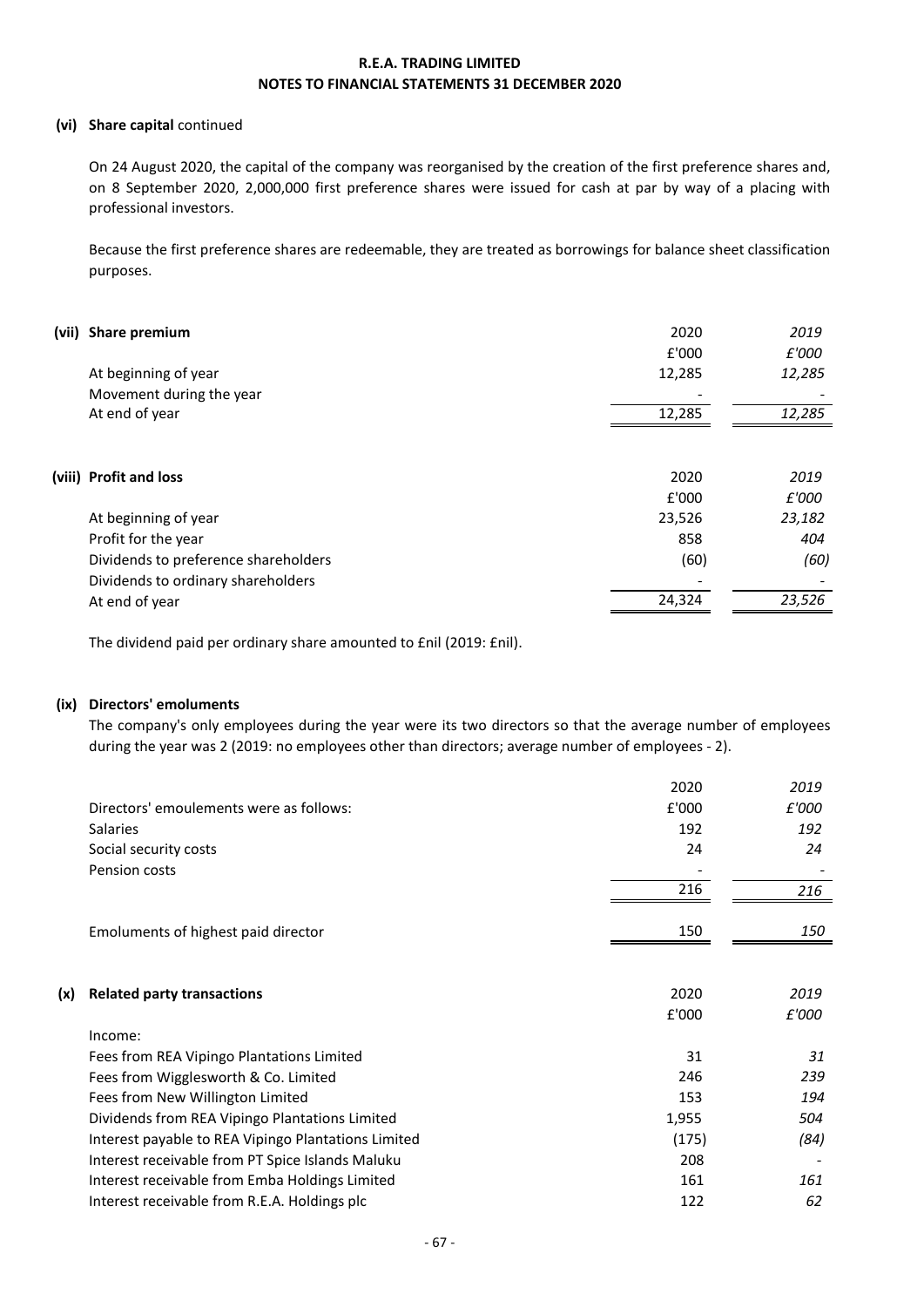#### **(x) Related party transactions continued**

| Closing balances:                                         |          |         |
|-----------------------------------------------------------|----------|---------|
| Due from group companies (see note (iii))                 |          |         |
| <b>REA Vipingo Plantations Limited</b>                    | 11       | 29      |
| PT Robindo Natayara                                       | 3,447    | 4.314   |
| PT Spice Islands Maluku                                   | 10,377   | 7,529   |
| Due from connected companies (see note (iii))             |          |         |
| Emba Holdings Limited                                     | 5,149    | 7,861   |
| R.E.A. Holdings plc                                       | 2,952    | 23      |
| Due to group companies (see note (iv))                    |          |         |
| <b>REA Vipingo Plantations Limited</b>                    | (3, 146) | (4,789) |
| Due to connected companies and individuals (see note (iv) |          |         |
| New Willington Limited                                    |          | (500)   |
| <b>Richard Robinow</b>                                    |          | (137)   |
|                                                           |          |         |

The company is wholly owned by Richard and Jeremy Robinow (see note (xi)). The latter also own New Willington Limited and, with their immediate families, Emba Holdings Limited. REA Vipingo Plantations Limited, PT Robindo Natayara, PT Spice Islands Maluku and Wigglesworth & Co., Limited are subsidiaries of the company. Richard and Jeremy Robinow are considered to have significant influence in relation to R.E.A. Holdings plc in which Emba Holdings Limited owns 30 per cent of the issued ordinary share capital and of which Richard Robinow is a director.

Fees receivable from REA Vipingo Plantations Limited, Wigglesworth & Co. Limited and New Willington Limited are in respect of administrative services.

Interest payable and receivable as shown above are in respect of loans of which the closing balances are noted above. Such interest charges are computed at normal commercial rates. Other related party loans did not bear interest. All loans are repayable on demand or within one year save that the loans to PT Robindo Natayara and PT Spice Islands Maluku are repayable by instalments over a period of several years. All loans are unsecured.

Directors' emoluments are detailed in note (ix).

#### **(xi) Controlling party**

At the balance sheet date, the company was owned by Richard Robinow and Jeremy Robinow, as to a half interest each.